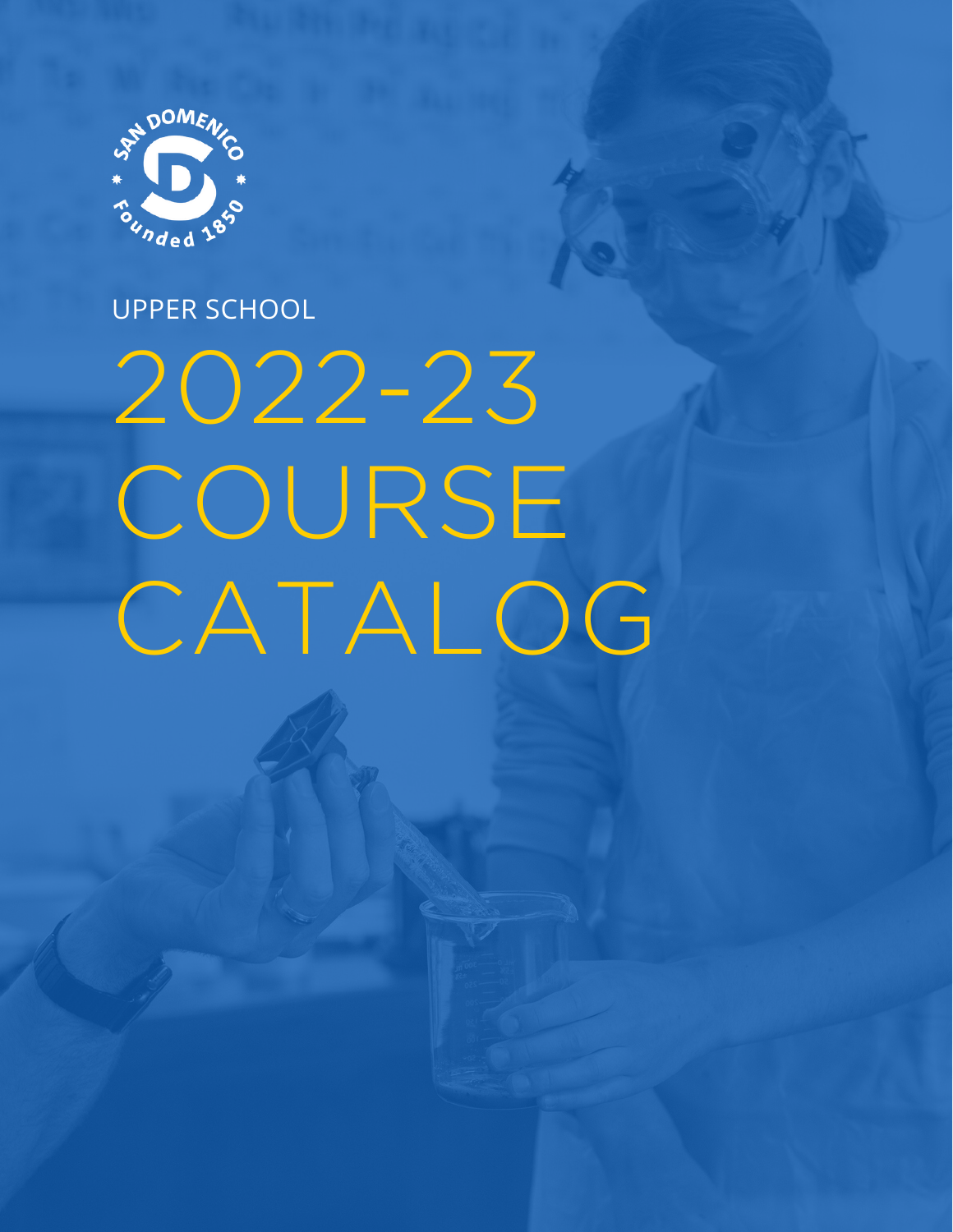# **Table of Contents**

| <b>Graduation Requirements</b>                  | $\mathbf{1}$   |
|-------------------------------------------------|----------------|
| <b>Academic Policies and Procedures</b>         | $\overline{2}$ |
| Arts                                            | 5              |
| <b>Computer Science</b>                         | 14             |
| English & English Language Learning             | 15             |
| <b>Human Development and Physical Education</b> | 21             |
| <b>Mathematics</b>                              | 23             |
| Philosophy, Ethics, and World Religions         | 26             |
| <b>Science</b>                                  | 28             |
| <b>Social Studies</b>                           | 32             |
| <b>World Languages</b>                          | 36             |
| <b>Signature Programs</b>                       | 39             |
| <b>Extracurricular Courses</b>                  | 41             |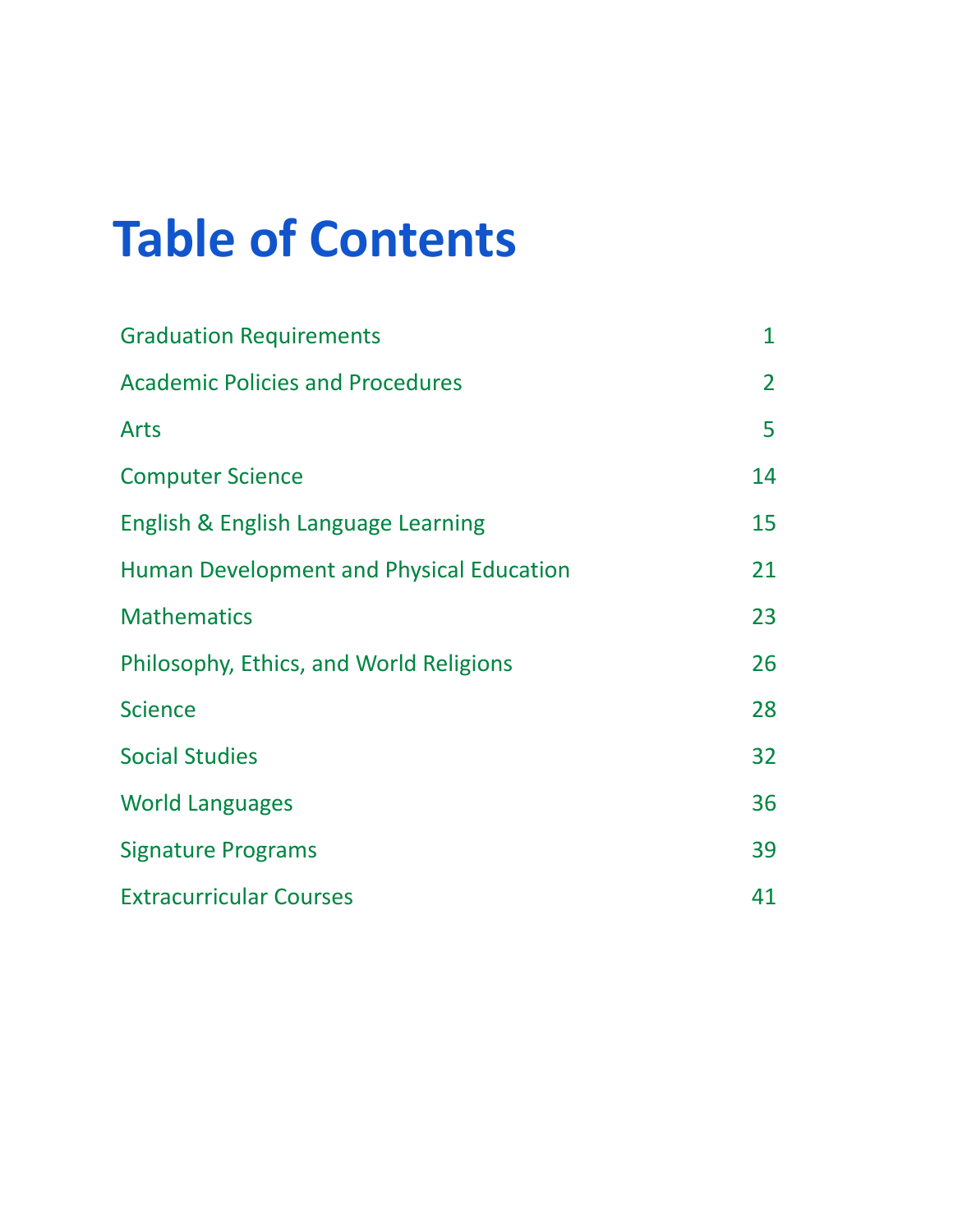# Graduation Requirements

| <b>SUBJECT</b>                                                                  | <b>GRADE 9</b>                                                                                                         | <b>GRADE 10</b>                              | <b>GRADE 11</b>                               | <b>GRADE 12</b>                        |
|---------------------------------------------------------------------------------|------------------------------------------------------------------------------------------------------------------------|----------------------------------------------|-----------------------------------------------|----------------------------------------|
| Arts<br>(1 year required)                                                       | Visual, Digital, or<br>Performing Arts                                                                                 | Visual, Digital, or<br>Performing Arts       | Visual, Digital, or<br>Performing Arts        | Visual, Digital, or<br>Performing Arts |
| Computer Science<br>(1 semester required)                                       | Intro to Computer Science<br>(1 semester)                                                                              | Electives                                    | Electives                                     | Electives                              |
| English<br>(4 years required)                                                   | English 9<br><b>OR</b><br><b>ELL Literature &amp;</b><br>Composition                                                   | English 10<br><b>OR</b><br>English 10 Honors | English 11 OR<br>AP Language &<br>Composition | Electives                              |
| Human Development<br>(2 years required)                                         | Human Development 1                                                                                                    | Human Development 2                          |                                               |                                        |
| <b>Mathematics</b><br>(3 years required; 4<br>years strongly<br>recommended)    | <b>Mathematics</b>                                                                                                     | <b>Mathematics</b>                           | Mathematics                                   | Mathematics                            |
| Philosophy, Ethics &<br>World Religions<br>(3 years required)                   | <b>Global Studies</b>                                                                                                  | Myth and Meaning                             | Social Justice                                | Electives                              |
| Physical Education<br>(12 credits)                                              | For additional information about how to earn credits, see the Human Development & Physical Education<br>section below. |                                              |                                               |                                        |
| Science<br>(3 years required; 4<br>years strongly<br>recommended)               | <b>Conceptual Physics</b>                                                                                              | Biology or Biology<br>Honors                 | Chemistry or<br><b>Chemistry Honors</b>       | Electives                              |
| <b>Social Studies</b><br>(3 years required; 4<br>years strongly<br>recommended) | <b>Global Studies</b>                                                                                                  | Modern World<br>History                      | <b>US History</b><br>OR<br>AP US History      | Electives                              |
| World Languages<br>(Completion of level 3)                                      | Mandarin or Spanish                                                                                                    | Mandarin or Spanish                          | Mandarin or Spanish                           | Mandarin or Spanish                    |
| Service Learning                                                                | Completion of ROSE Project required.                                                                                   |                                              |                                               |                                        |

Students who transfer to San Domenico after beginning high school elsewhere will be assessed for graduation requirements based on the *courses completed at their prior school in addition to those at San Domenico.*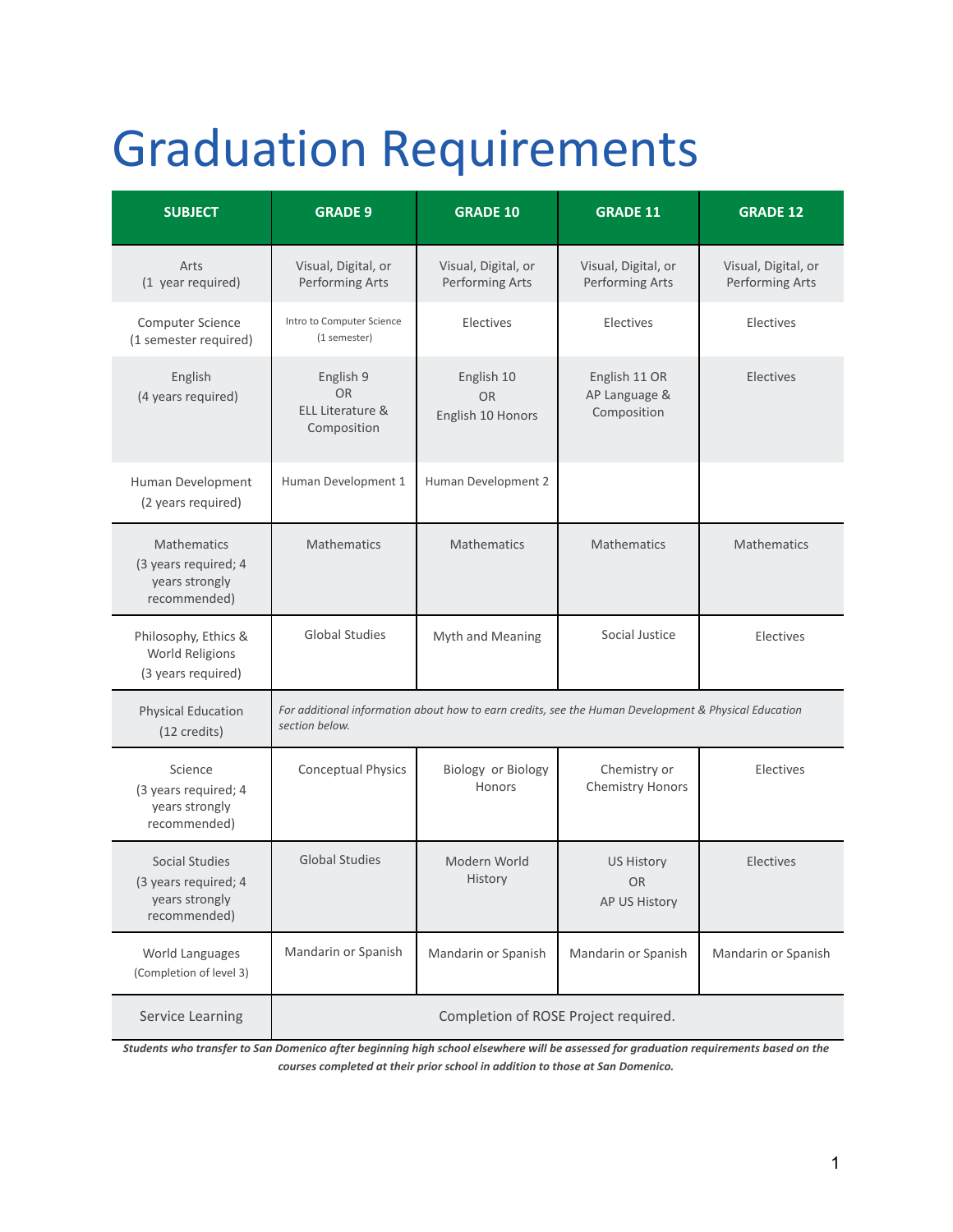# Academic Policies and Procedures

*San Domenico graduation requirements are intended to prepare graduates for success in college and* beyond. Each department offers a wide range of options for students to explore in order to satisfy these *requirements. We seek to provide students with multiple and varied opportunities to challenge themselves and be successful in every year of learning. As such, there is no one "right" path to successfully complete our program. We encourage students to avail themselves of the breadth of San Domenico's academic program to explore their interests, choose courses at an appropriate level of challenge, and prepare for the college admission process in senior year.*

# **Minimum Enrollment**

Students are expected to enroll in a minimum of six core academic courses per semester. During the Course Change Request process at the start of each semester, students will be expected to maintain enrollment in six courses. Any student requesting fewer than six courses in a semester must submit a request for approval to the Dean of Academics.

# **Course Request Process and Timeline**

The Dean of Academics, College Counselors, and Department Chairs provide an overview of the course request process and course offerings in early March. After these presentations, each student receives their course recommendations for the following year. During the three-week course advising process, students are supported in giving consideration to graduation requirements, extracurricular activities, and personal interests in an effort to create a balanced and appropriately challenging academic schedule. Students receive their course schedules the first week of August.

Each semester begins with a two-week Course Change Request period, during which students may request to add, drop, or change a course. These requests may be submitted for a variety of reasons, and this period is to ensure that students are enrolled in as many of their course preferences as the schedule will allow, and at the appropriate level. Requests to withdraw from a course after the Course Change Request deadline must receive approval from the Dean of Academics, and may result in a "W" on the student's transcript.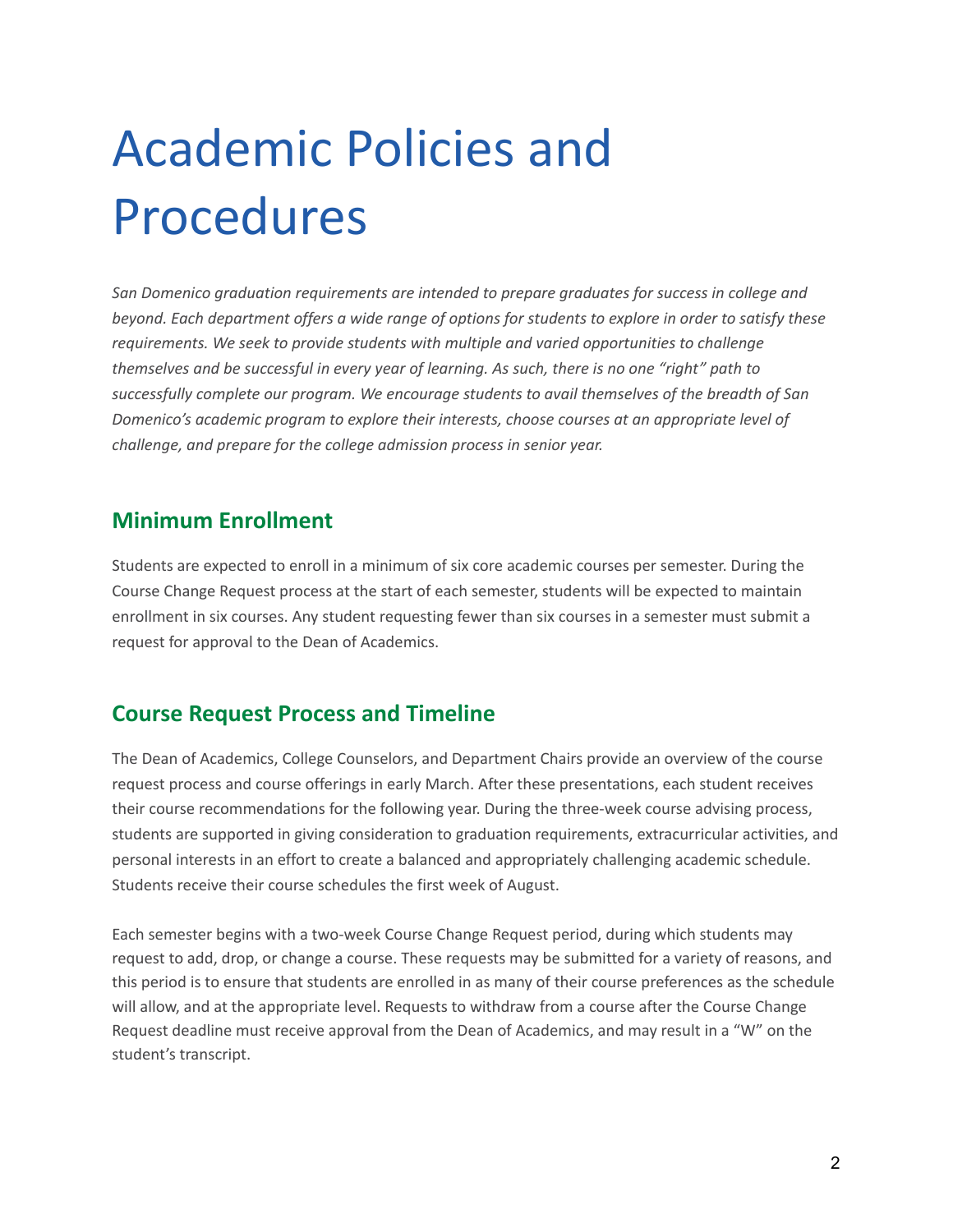The Upper School Academic Office does its best to enroll all students in their preferred courses. Scheduling limitations occasionally present course conflicts, and we work with students to determine their priorities throughout this decision-making process.

# **College Preparatory Courses**

Each course at San Domenico is designed as part of our four-year college preparatory program. All SD courses are held to the highest standard and are part of a student's foundation and preparation for higher education.

# **Advanced Placement and Honors Courses**

Advanced Placement (AP) and Honors courses are accelerated courses and require more work and independent study skills than other college-preparatory courses. Any student taking an AP course is required to complete an AP Contract form at the start of the school year to confirm their understanding of the demands of these advanced and rigorous classes.

All students who are enrolled in AP courses are expected to take the AP examination and pay the associated exam fee set by the College Board. However, a student who has an average below a B- in an AP course at the end of the first semester may opt not to take the AP exam. It is the responsibility of the student to inform their teacher and the AP Testing Coordinator of the decision to opt out by the time specified by the AP Testing Coordinator.

San Domenico strongly believes in students' need for balance as well as support to develop interests and skills in a broad range of courses among all departments. For this reason, San Domenico limits students' AP/Honors enrollment to 3 courses per year. Students who wish to enroll in more than 3 AP/Honors courses may appeal for consideration by the Dean of Academics, and qualified students may be approved to exceed the 3-course limit.

Honors courses and AP courses receive an additional 1.0 GPA point provided the student earns a grade of C- or higher for the course. For example, a student who earns a B+ in AP Biology will receive GPA points of 4 .3. A B+ in the non-AP/Honors Biology course would receive GPA points of 3 .3 GPA.

# **Recommendations and Expectations for AP and Honors Courses**

In early March, students receive course recommendations based on their academic record, providing a foundation on which to base their course requests. A student is recommended for an AP or Honors course based on their current grade in the related subject (B+ in an Honors/AP; A- in College Prep), as well as the student's demonstrated discipline and study habits.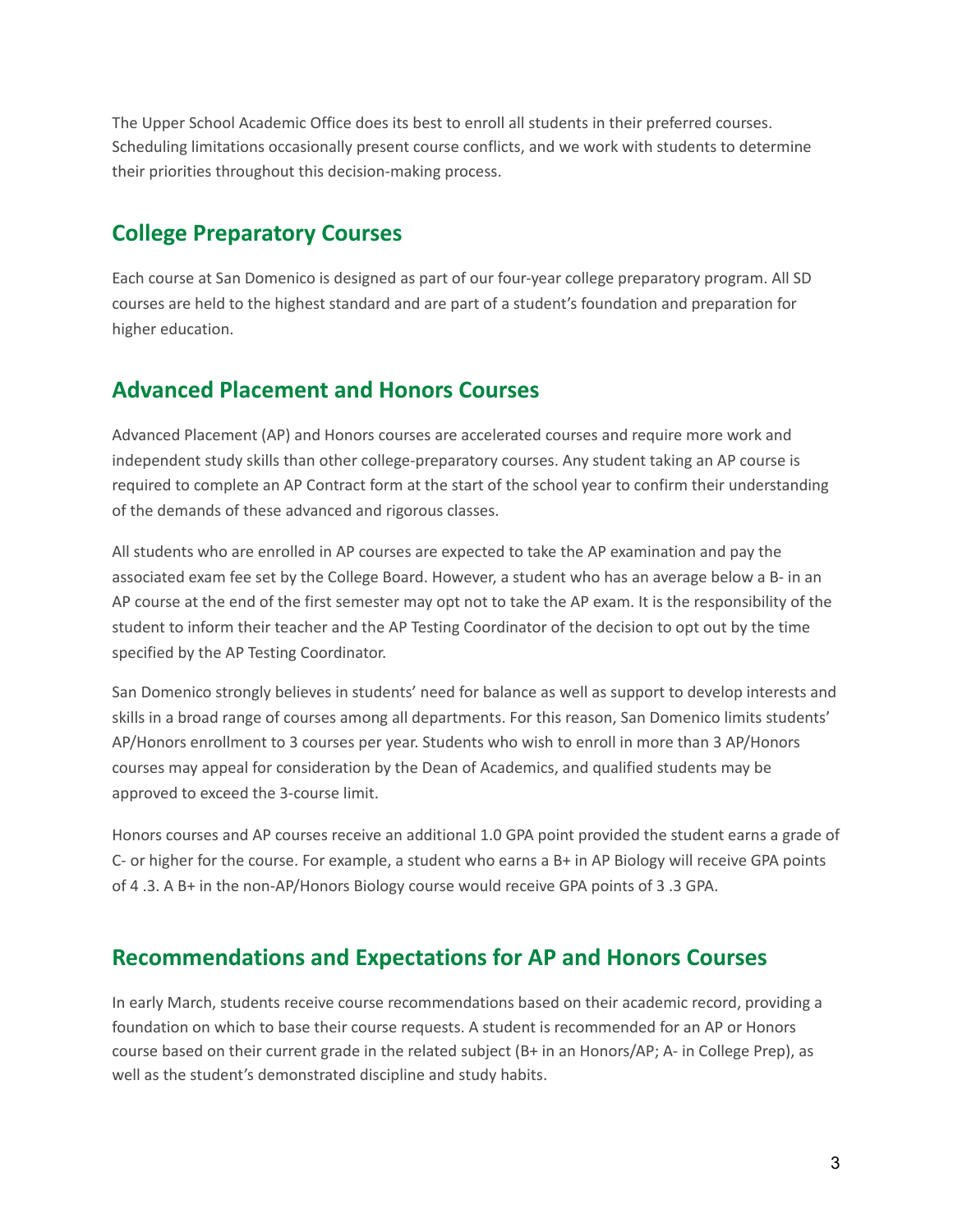If a student is not recommended for a specific course but still wishes to take on the challenge of an AP or Honors course, they must meet with either the Dean of Academics or a College Counselor to discuss. Further, the student and parent/guardian must sign a Course Recommendation Override Agreement to confirm that they understand the expectations of the course and their commitment to that necessary level of academic engagement.

AP and Honors course expectations include:

- Able to consistently and independently meet assignment deadlines
- Increased expectation of independent work and learning outside of class time
- Increased expectation of active engagement during class time
- Strong self-advocacy and accountability skills
- Strong time management skills to meet the demands of a faster paced course
- Taking the cumulative Advanced Placement exam in May (n/a for Honors courses)

# **Independent Study at San Domenico**

Students may pursue Independent Study (IS) when they have exhausted the course offerings and wish to continue with a specific focus in their studies. Students wishing to do independent study should talk with their current instructor in the spring semester before they register for classes, as approval of the Dean of Academics is required. *(Credits vary.)*

# **Courses Completed Outside of San Domenico**

While enrolled at San Domenico, students may not complete courses that are offered at San Domenico through other schools or programs. The exceptions to this policy are enrollments in courses for grade remediation and/or acceleration in one discipline. For all courses completed through other institutions, the course and final grade will not be included on the San Domenico transcript, nor will the grade be calculated into the San Domenico GPA. Prior to enrolling in courses for advancement, remediation, or enrichment, a student is required to obtain approval from the Dean of Academics. Official transcripts for all completed coursework outside of San Domenico School should be submitted to the Dean of Academics immediately following completion of the course. This transcript will be added to the student's file and submitted to colleges with the SD transcript if appropriate.

# 2022-2023 Course Offerings

Please note: Any course listed is subject to cancellation or change at the school's discretion. All courses *listed are 10 credits unless otherwise noted.*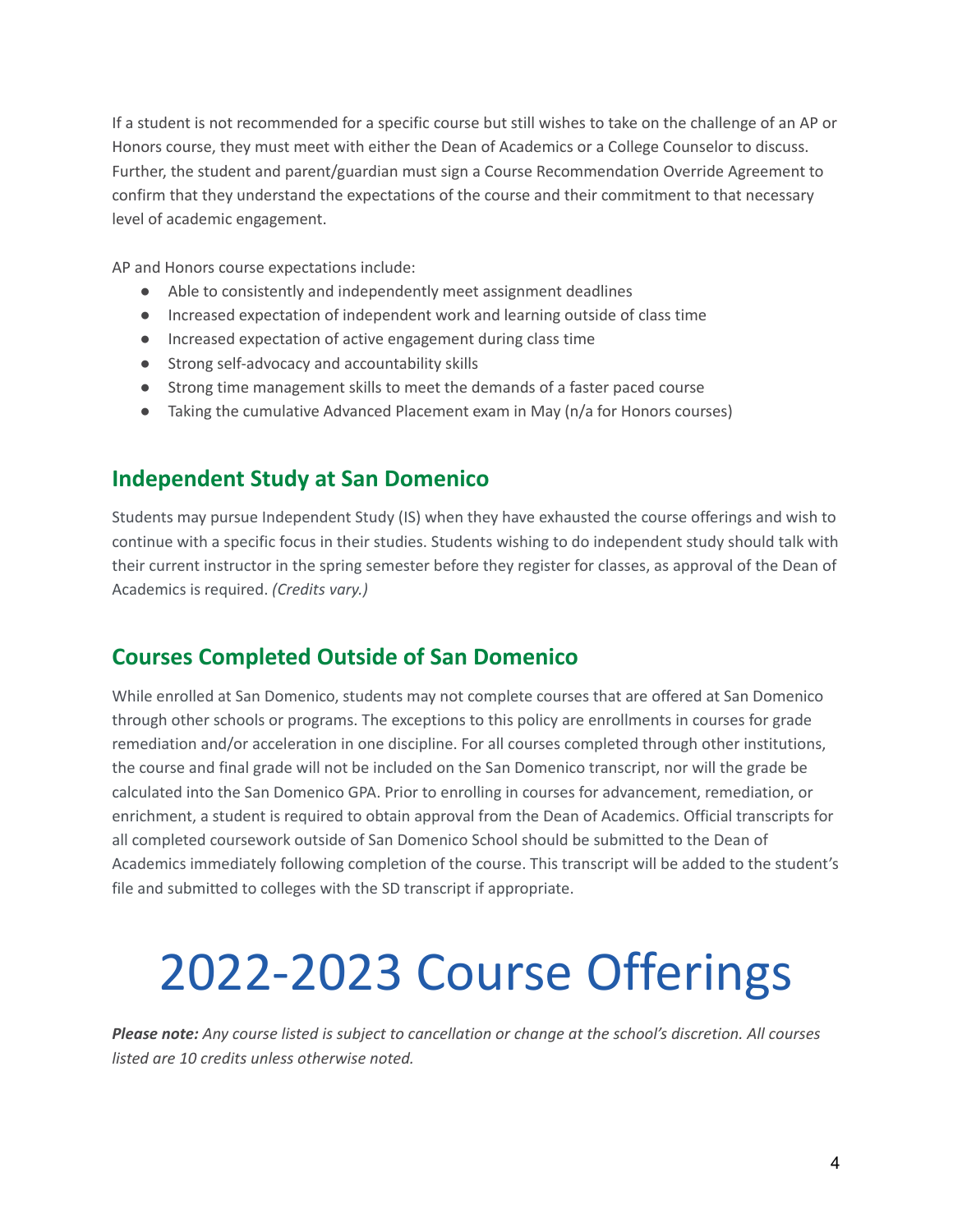# Arts

*Unless otherwise noted, the Arts courses listed are UC-designated ("f") Visual & Performing Arts courses and may be used to satisfy the Visual and Performing Arts requirements.*

# **Dance Courses**

*The San Domenico Upper School Dance Program offers a comprehensive training program in modern dance, ballet, hip hop, and choreography, taught by professional teachers and choreographers. The four-year program provides opportunities to explore dance from first steps through the college level, with* classes offered five days a week for the serious dance student. The primary focuses of the Dance Program *are technical training, performance, and choreography; students are provided with a foundation in technique through which they learn to express their own ideas and stories through choreography and performance.*

# **Dance 1**

This course is an introduction to dance technique, choreography, and performance. Students learn the fundamentals of modern dance, ballet, jazz, and hip hop dance, while rehearsing for a final performance at the end of the semester. Students also develop and teach basic dance lessons to students from the Lower School.

# **Dance 2**

Students expand upon their knowledge of dance technique, while exploring the elements of dance composition. Students engage in creative exercises investigating basic components of choreography, and developing the student's unique voice in dance-making. Students work in pairs or small groups to choreograph dances to be performed at the end of the school year. Students are also given assignments including journal entries, reflections, choreography projects, video viewing, sketching, and observations.

# **Dance 3**

Students continue to develop their technical and expressive skills and are expected to be proficient in terminology and execution of ballet, modern dance, and jazz technique. Students also continue to develop their own pieces of choreography to be performed at the end of the school year. In addition, students study the history and theory of western and non-western dance forms through reading and written assignments, video viewing, and performance critique.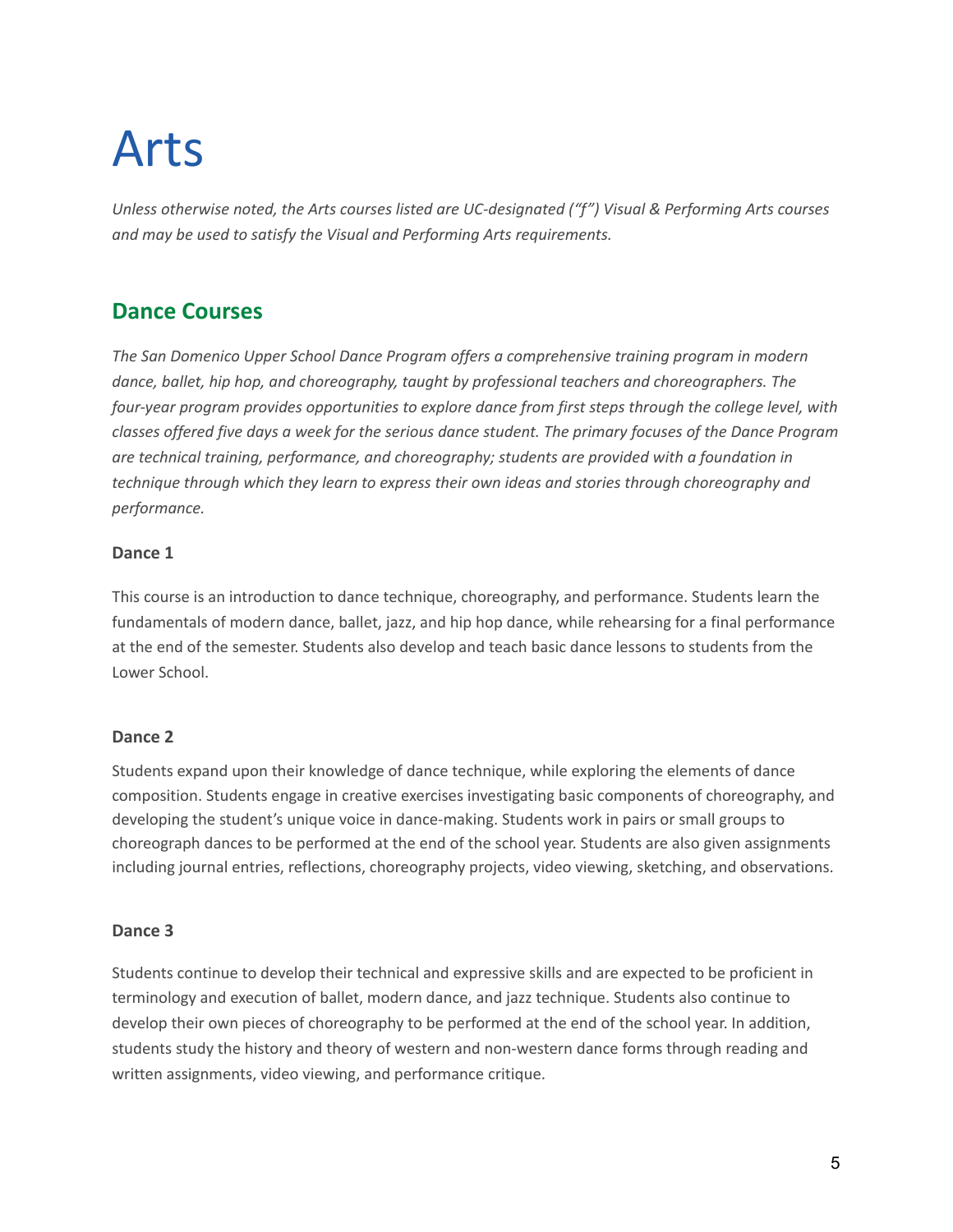# **Digital Arts Courses**

The goal of the Digital Arts Program is to study the intersection of technology and the arts, through the *language of multimedia, hands-on use of 21st century technology in creative projects, and the study of the history of arts in the digital age.*

# **Digital Animation**

In this class, students learn the core principles of digital animation, storytelling, and sound design. Using these skills, students will create their own short animated films. Students will also collaborate to produce the San Domenico animated film. The San Domenico animated film project will include animation, voice acting, editing, and sound design.

### **Digital Art and Design 1**

This course is an introduction to Graphic Design and Illustration. Adobe Illustrator and Photoshop are used as we learn to draw over photos to make vector drawings, combine parts of different photos to make interesting collages, and manipulate typography (fonts) all while learning how to create dynamic designs. Students will design book covers, posters, album covers, and logos. The design process is used throughout the course and students will become aware of how Graphic artists generate ideas for their work, take feedback from peers, and revise before submitting a final piece. No drawing skills are necessary.

# **Digital Art and Design 2**

This course is designed to build on the Graphic Art and Design introductory class and provides students the opportunity to advance and expand their understanding regarding the process of designing digital and print graphic design products as well as understanding the impact and role that visual art/graphic design has on society and culture. Students review and build on what they learned in the introductory course regarding composition, layout, digital art, illustration, typography, and photo manipulation. Using Adobe Illustrator and PhotoShop students will create Infographics, striking visuals of Digital Data as well as posters, logos, music cover art, and includes real world applications such as school related events and activities.

#### **Film 1**

In this course, students learn to produce both narrative and documentary films, from concept development through screenplay, production, and post-production. Student work is strongly informed by both story structure and visual grammar. Through these processes, students learn to find their artistic voice and engage in professional collaboration. Students also learn the fundamentals of screenwriting, directing, producing, cinematography, editing, visual effects, and sound design.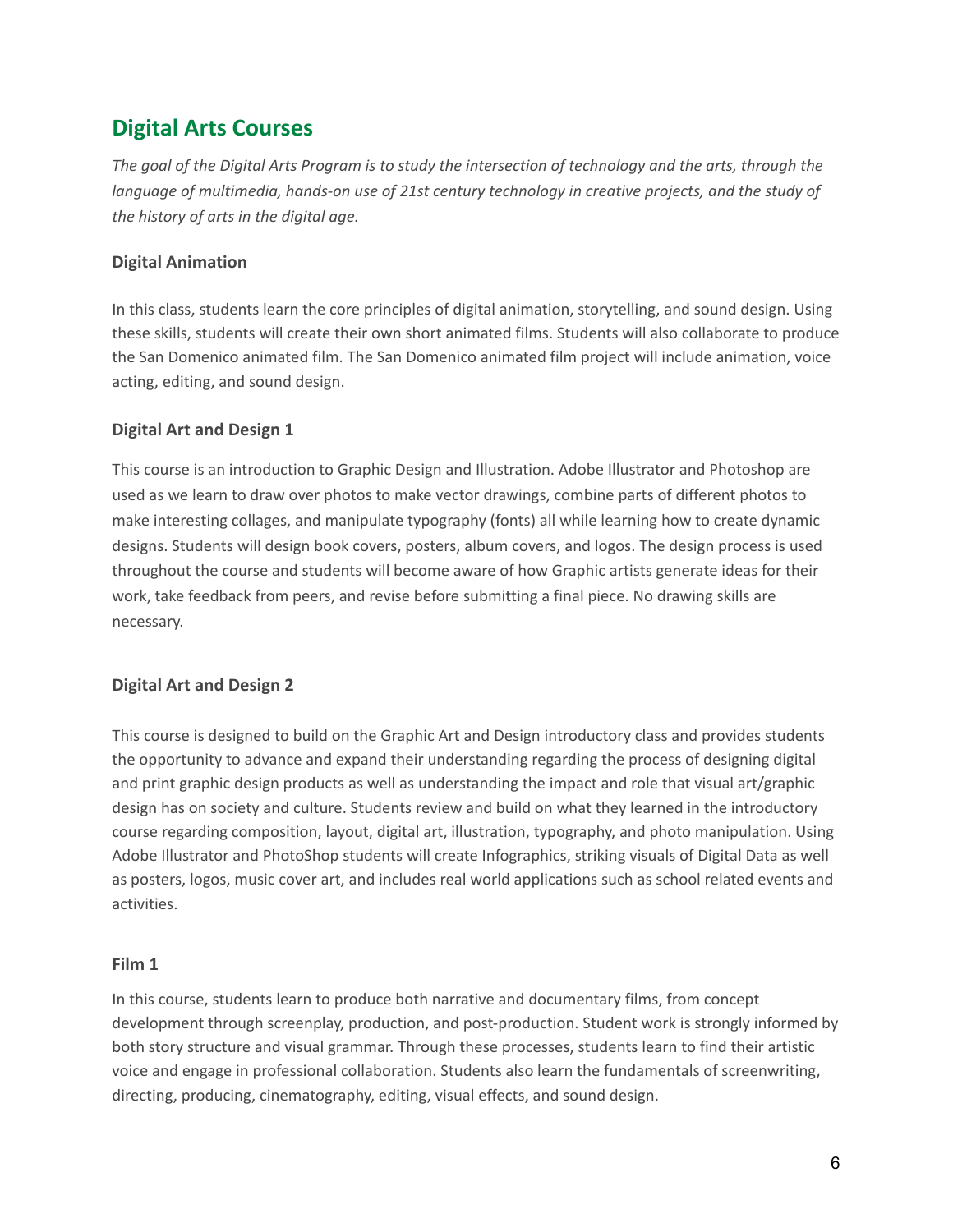# **Film 2**

Building on the skills and knowledge gained in Film 1, students in this course produce more advanced, collaborative work. In addition to advanced learning in writing and directing, students choose a specific skill or field in which to gain more expertise, from cinematography, camera operating, producing, visual effects, editing, color correction, sound design, and score. Students synthesize their emerging expertise into advanced productions that are shared with a global audience via film festivals.

# **Film Independent Study**

Building on the skills and expertise gained in Film 2, students study and produce at a college level. Students must present a plan for this course. The plan must include the intention to gain deep expertise in a chosen skill or discipline within filmmaking and a film production that will showcase that acquired skill. Students combine their collective advanced expertise into the production of college level short films. In addition to producing their films, students also produce electronic press kits, trailers, and festival packages. Students complete each project by submitting it to at least one film festival. *(You must* have the recommendation of your film teacher and the approval of the Dean of Academics to enroll in *this course.)*

# **Introduction to Games and Simulations**

*The course description for this UC-designated ("f") Visual & Performing Arts course can be found under Computer Science.*

# **Photography 1**

This project-based class fully immerses students in the (DSLR) digital camera experience. Students learn the basic functions of the digital camera, and are introduced to the principles of composition and digital editing. Students learn to analyze their own work and the work of their peers through verbal and written critiques. Through a range of technical assignments, Students deepen their engagement with problem-solving behind the lens of the camera. Students have access to digital cameras, production and editing equipment provided by the school.

# **Photography 2**

Students begin the course with an introduction to the history of American photography and iconic photographers from the 20th century. Building on skills learned in Photography 1, students create thought-provoking images using more advanced understandings of composition and lighting. Editing applications for the iPad are introduced, as well as more advanced photo editing techniques. Students analyze the works of their peers through verbal and written critiques, and present their work bi-weekly throughout the semester. Class assessments include presentations on artists, reading and analyzing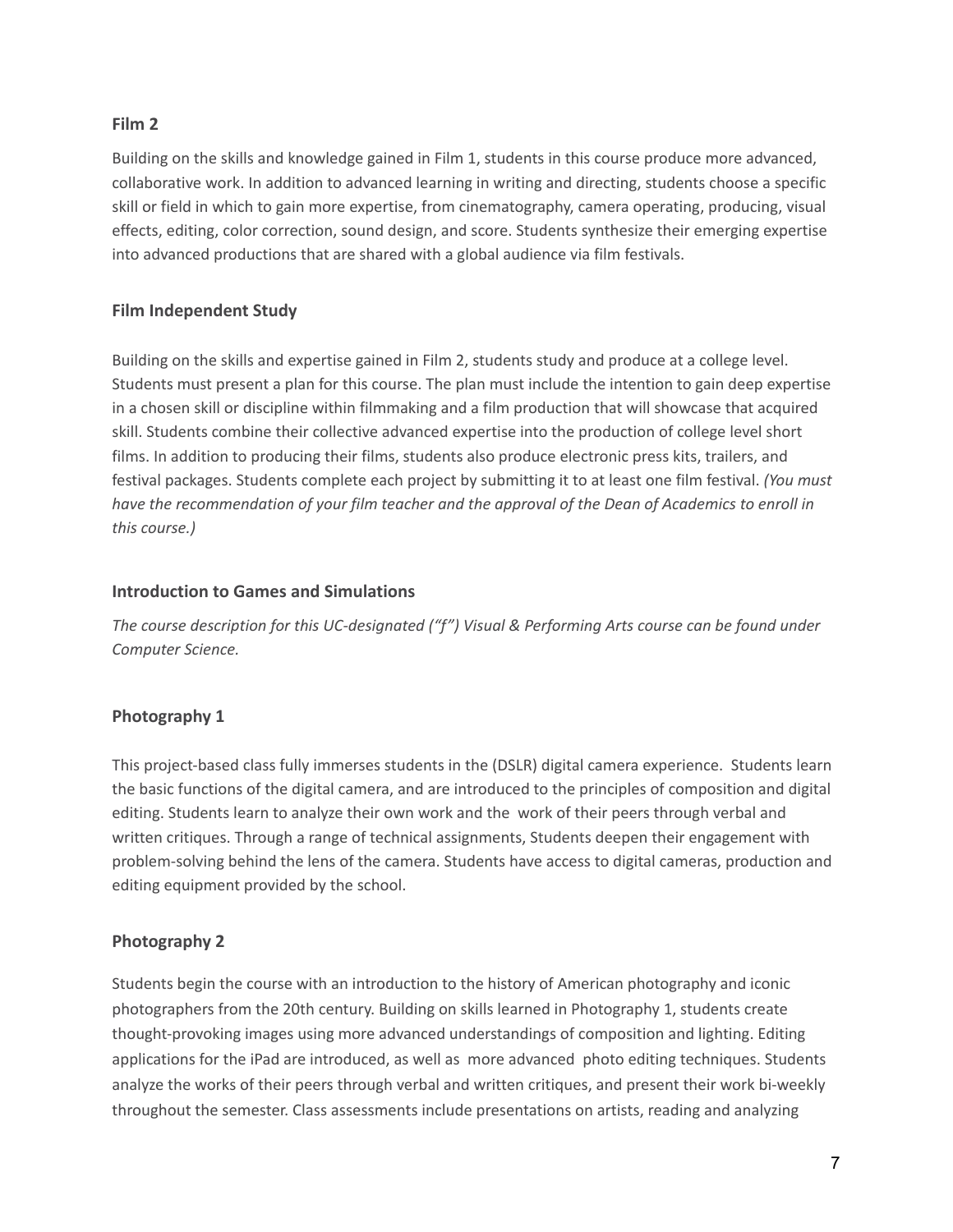texts, and discussions of documentary films and artists. Students have access to digital cameras, production and editing equipment provided by the school.

# **Music Courses**

Studying music develops many of the skills needed to succeed in the 21st century. Students learn to set *high personal standards, problem-solve both individually and in a team, think creatively, and appreciate the relationship between commitment and achievement. We offer the nationally-recognized Virtuoso* Program for string students who wish to explore a professional career in music, as well as a variety of *music classes for students who seek to perform, produce and appreciate music in all of its forms.*

# **Roots of American Music**

This course introduces students to the performance, history, theory, and impact of American music from its origins to the present day. This class is geared toward students with an interest in pursuing contemporary music performance in our Band Workshop course. Open to vocalists and instrumentalists, this course traces the evolution of genres such as blues, country, jazz, rock, and soul. Students will learn how to read and write song charts, develop their ear, compose and improvise original music, and have opportunities to perform in ensemble.

# **Band Workshop Series**

#### *For some instruments, prerequisites may be required; consult the Director of the Music Conservatory.*

The Band Workshop class is a comprehensive and sequential course for students who want to study and perform contemporary popular music. The course is open to all instrumentalists and vocalists but focuses primarily on guitar, drums, bass, keyboards and vocals. Students in the class form groups to rehearse and perform a variety of contemporary music from the 50's to the present. Groups are composed of two to ten students. Students explore a wide range of musical styles, composers, instrumental combinations, arrangements and difficulty levels from a vast repertoire of contemporary music. Student groups meet bi-weekly to perform their pieces in an open critique format to analyze performances and give feedback to help improve performance skills. During the course of the year, students will progress through units that include performance practice, improvisation, transcribing, music theory and ear training. As part of the course design, students will explore a variety of cultural styles that influenced each period of contemporary music. This is course one in a series of Band Workshop: *Band Workshop 1, Band Workshop 2 & Band Workshop 3.* Students who complete *Band Workshop 1* are eligible to participate in *Band Workshop 2.*

# **Digital Music Composition & Theory 1**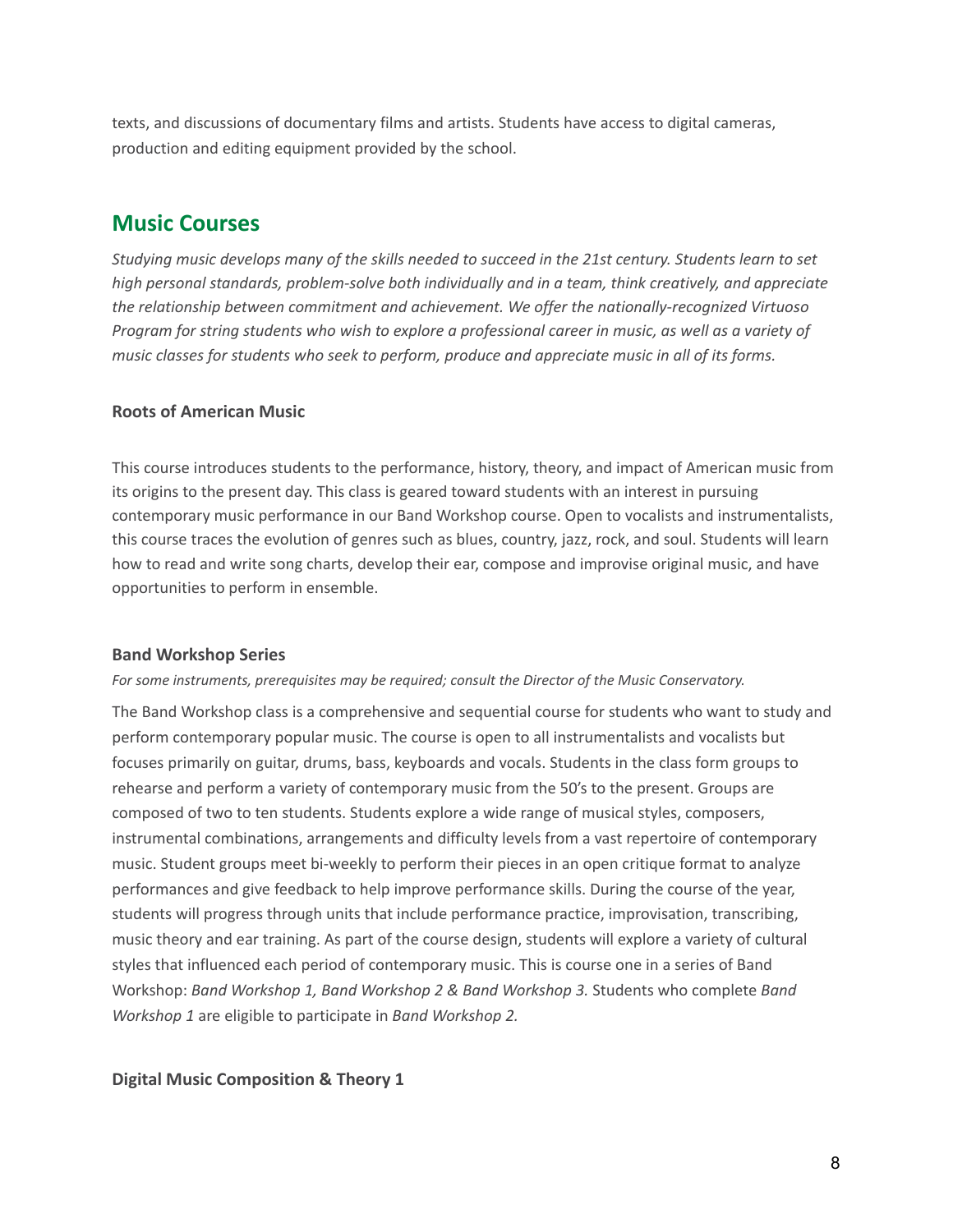This course introduces the essentials of digital music composition through the use of a digital audio workstation (DAW) and popular software such as GarageBand and Logic Pro X.. Students will learn the basics of using MIDI keyboard controllers to construct chord progressions and melodies, and gain introduction to production and arrangement techniques that contribute to modern electronic music, pop music and other popular contemporary styles. Students will learn, practice and apply standard music theory skills. Students will study musicians influential to the development of digital music, have opportunities to collaborate with other arts departments, and get an introduction to recording arts techniques.

# **Digital Music Composition & Theory 2**

This course expands upon the essentials of digital music composition taught within the Digital Music Composition & Theory I course. Music theory fundamentals are essential for this course and are covered in Digital Music 1. Students gain hands-on experience writing directly for films, video games, and other multimedia and collaborate with live musicians. Students learn comprehensive skills in composition and arranging in various formats and genres. Students apply these skills by writing for both live instruments as well as using digital audio workstations for composing and recording. This course is a great introduction to the professional-level process of applied songwriting and digital music production.

#### **AP Music Theory**

In preparation for the AP Music Theory exam, this course develops a student's ability to recognize, understand and describe the basic materials and processes of music that are heard or presented in a musical score. Through listening and creative exercises, sight-singing, and written analyses, the course uses a variety of music to teach the terminology and concepts integral to a foundation in common-practice musical understanding. In addition to technical knowledge and skills, students gain exposure to and familiarity with a wide variety of musical literature, and the ability to apply their knowledge and skills to it.

# **Virtuoso Program**

*Students seeking admittance into the Virtuoso Program should apply to the Virtuoso Program Director. The Virtuoso Program faculty committee, led by the Virtuoso Program Director, will decide upon a student's acceptance to the Program. Once accepted into the Program, string students need to be members of the Orchestra da Camera and a Virtuoso Program Chamber Music Ensemble, and participate in all related sectional, group, and individual rehearsals.*

#### **Chamber Music**

This course is required of all Virtuoso Program string students. Each string group is coached one hour weekly and rehearses as a group without a coach a minimum of one hour per week, with the expectation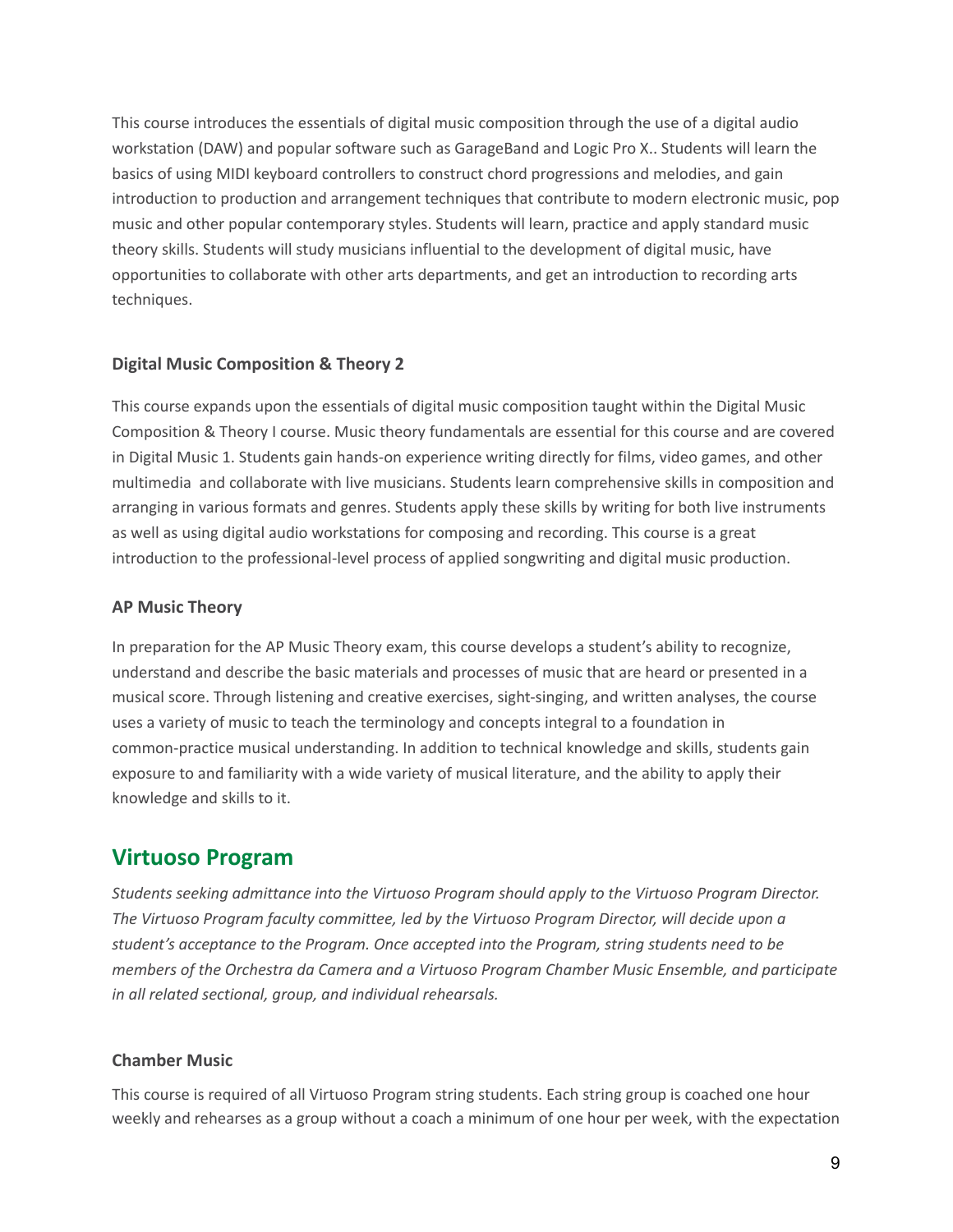of individual preparation outside of rehearsal. Ensemble skills commensurate with string quartet performance are stressed. Studying much of the world's greatest chamber music on a one-to-one basis requires accountability, builds a strong sense of tonal and rhythmic awareness, encourages a deep understanding of compositional techniques, and fosters a lifelong appreciation for chamber music. In rehearsing together, students learn the art of collaboration and cooperation as well as effective rehearsal technique.

### **Orchestra da Camera**

The Orchestra specializes in music for strings and performs three formal concerts during the year. The Orchestra rehearses for 90 minutes twice a week and an additional hour in sectional rehearsals. Repertoire is selected to represent a variety of historical and contemporary styles and composers. Soloists may be chosen from within the ensemble to perform on certain orchestra concerts at the discretion of the Director. Solo works must be played from memory and should include a cadenza. The Virtuoso Program faculty committee will take into consideration the performance experience of each applicant.

# **Theatre Arts Courses**

*The Theatre Arts Program offers a comprehensive interdisciplinary study of theatre arts. The program is* designed to build self-confidence in all areas of acting and theatre in classes and in our main stage *productions. The program provides opportunities for students with a beginning interest in theatre to those with advanced-level training. Performance Studies include acting, voice and diction, theatrical movement, stage rapier and dagger, monolog, scene study, improvisation, Shakespeare and classical theatre. In addition, students may gain performance experience and technique when cast in our mainstage productions: Musical Theatre in first semester, and Plays in the second Semester. The Theatre Department offers a comprehensive program in technical production, including construction, set, lighting, costume and sound design; and opportunities for crewing a show.*

#### **Theatre Arts 1: Introduction to Acting**

Theatre 1 is a skill-building acting course. We learn about theatre by *doing*, and this is a highly participatory class. In the first semester we build acting skills and theatre knowledge with improvisations, acting exercises, performing short one acts, and a team playwriting/performance unit. By the end of the course, students should understand how to create a character in a play; know how to listen and react on stage; know the basic elements of theatre production and theatre etiquette; and be comfortable and confident taking part in school productions, acting classes, and public speaking in classroom situations and beyond. In the second semester we will go deeper into character study with a contemporary scene unit and a Shakespeare scene unit. This course lays the foundation for all future theatre courses and performance opportunities at SD.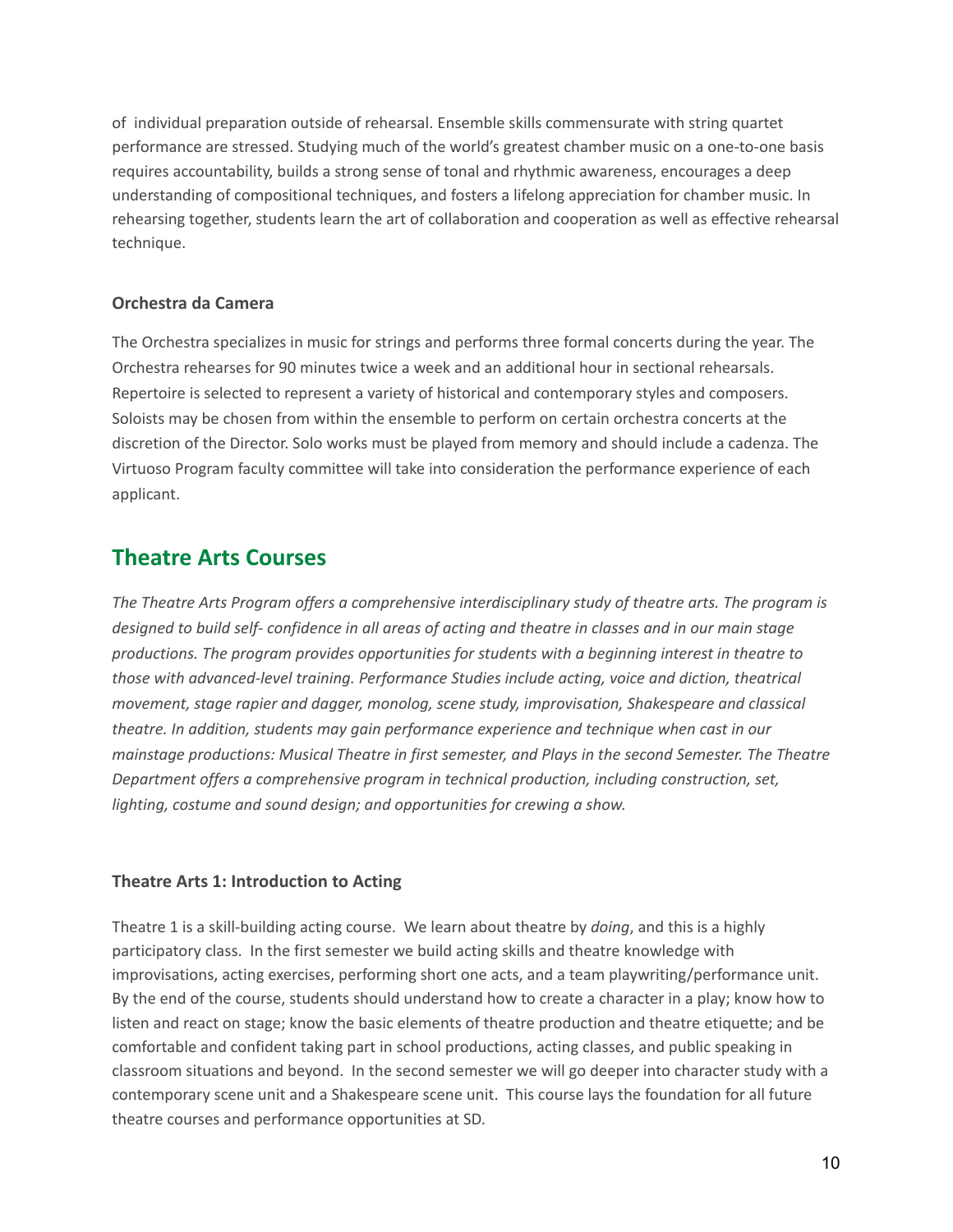#### **Theatre Arts 2: Contemporary Acting**

This is a course in acting. In this course you students learn essential acting tools to create characters, and we work on scenes and monologues continually throughout the year, with each unit introducing new skills and polishing those you have already learned in previous units. We focus on contemporary realism in comedy and drama, and also do a unit on Shakespeare, and a unit on sword fighting for the stage. We work together to develop an acting process for you, based primarily on the concepts developed by Constantin Stanislavski. Each acting assignment will have specific instructions, and everyone receives acting coaching as students work on the assignments. Students read the plays from which the scenes and monologs are selected and learn how to write and apply Stanislavkian analysis.

### **Theatre Arts 3: Advanced Acting**

Theatre 3 is an Advanced Acting Class focusing on deepening and fine-tuning performance skills developed in Theatre 2, working with scripts of greater complexity. Units of study will draw upon the works of Classic American plays by authors such as Arthur Miller, Lorraine Hansbury, Lillian Hellman, and Tennessee Williams; High-Style Comedy/Farce; stylistically groundbreaking plays such as those by Pinter and Brecht; traditionally underrepresented playwrights; and Shakespeare. Actors benefit from classical training as well as contemporary acting, and a strong base in classical acting (specifically Shakespeare) is essential for students auditioning for training programs in universities and conservatories, as well as summer theaters. Acting skills developed in the course are applicable to musical theatre performance as well. The emphasis of the class is on performance; the students develop their acting skills by performing monologs and scenes with practical, character-driven analyses. At the end of the year, students have an evening Showcase performance, potentially with the Honors Capstone performances.

# **Theatre Honors**

In this honors-level course, students achieve a high level of skill in the art of acting and theatre through a deep understanding and experience of the aesthetic processes of the art. Working in a variety of genres, each unit is devoted to a specific historical period, cultural context, and genre, as exemplified in a specific play or plays. In addition to performing scenes or monologs from the plays, students study the context from which the play emerged. Writing assignments involve an analysis of each play, of the character the student is portraying, and will contextualize the play historically. Each unit of study has a performance objective and an analytical objective. The second semester will culminate in a Capstone Project performance as required by UC Theatre Honors courses. The course uses excerpts from a college-level text. Genres under consideration include Classic American Realism plays by such authors as Miller, Hellman, Hansbury, Williams, and Inge; traditionally underrepresented playwrights; Shakespeare; Noel Coward; Harold Pinter; Brecht. This course is in accordance with UC Honors requirements.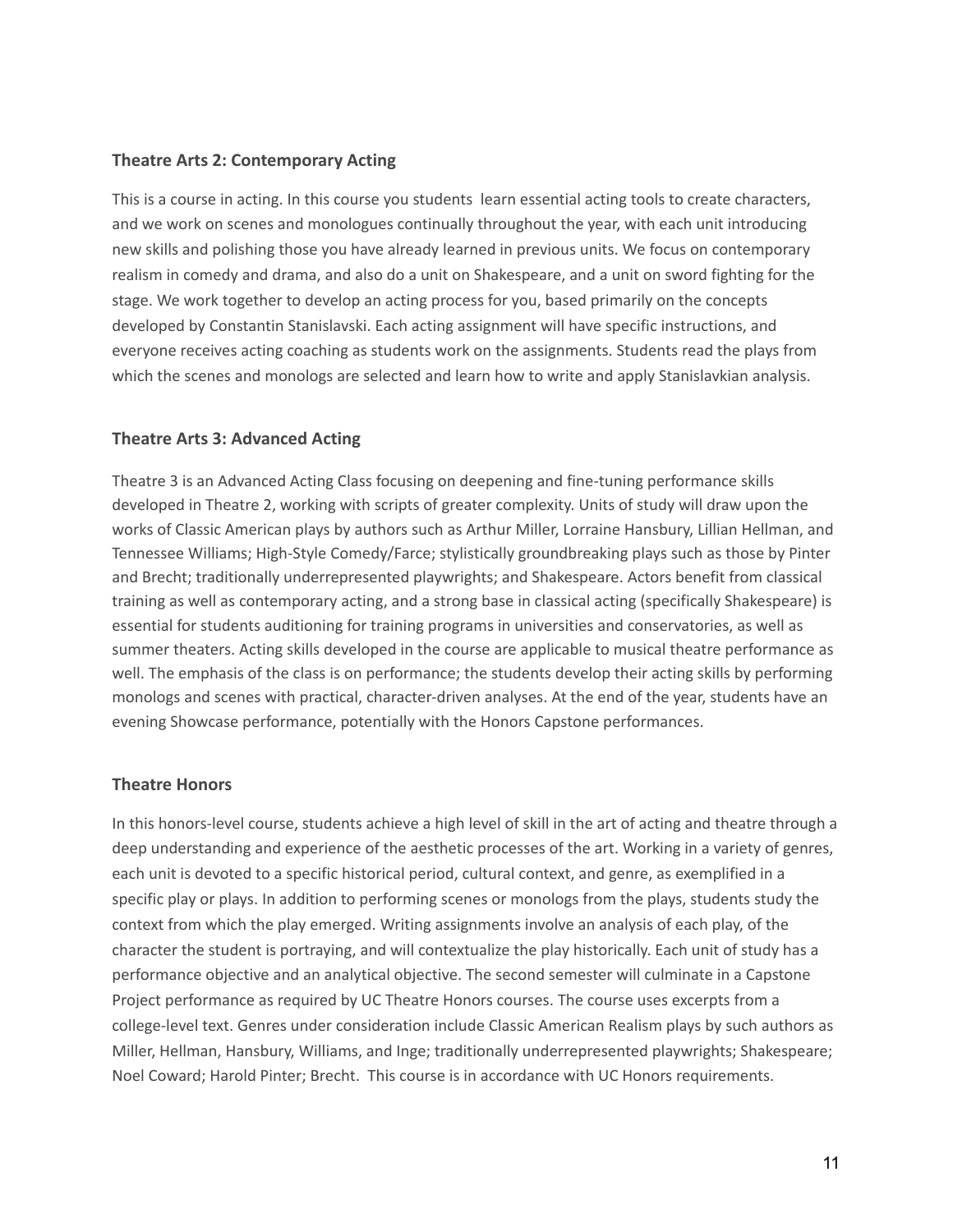# **Technical Theatre**

Students in this course study the craft of technical theatre. Students learn the principles of stage management, publicity, and producing, and design and implement stage lighting, costumes, sets, sound, props, and make-up. Work includes focusing on particular areas of interest in San Domenico theatrical productions. Participation in this course requires after-school, evening, and weekend hours. Upon approval, Advanced Technical Theatre is available as an Independent Study.

# **Ethics and Theater: Engaging in Civil Discourse**

*This is a UC-designated ("g") College-Preparatory Elective course. Please see the course description under Philosophy, Ethics, and World Religions.*

# **Visual Arts Courses**

*The Visual Arts Department curriculum introduces students to a variety of media and new ways of problem solving, and teaches students to use the art vocabulary fluently, in both verbal and written forms. These courses emphasize authentic studio practices, which involves the development of both creative and analytical skills, as well as personal integrity, originality, thoughtfulness, and work ethic. The upper level classes promote an elevated skill level and original, high-quality art production. Small studio classes and personalized attention are central components of our philosophy and instruction.*

# **Art 1**

This 9th grade foundational class is designed to inspire an interest in art. In this UC approved class, students begin to develop perceptual skills in units that address the elements of art and principles of design. These introductory drawing, painting and sculpture assignments may include: still life, portraiture, the study of value and color, painting,ceramics, printmaking and more.

# **Art 2**

This standards-based, UC-approved visual arts course guides students to deepen their technical and perceptual skills using a variety of exciting media and techniques.The course concentrates on 2-dimensional art through a series of structured drawing and painting assignments where students explore a range of creative solutions.. Verbal and written critiques will expand the development of ideas and enhance student ability to talk about art. The class integrates technology, research, reading, and writing in units that include art making, art history, and cultural connections. Students may create an ongoing journal/sketchbook.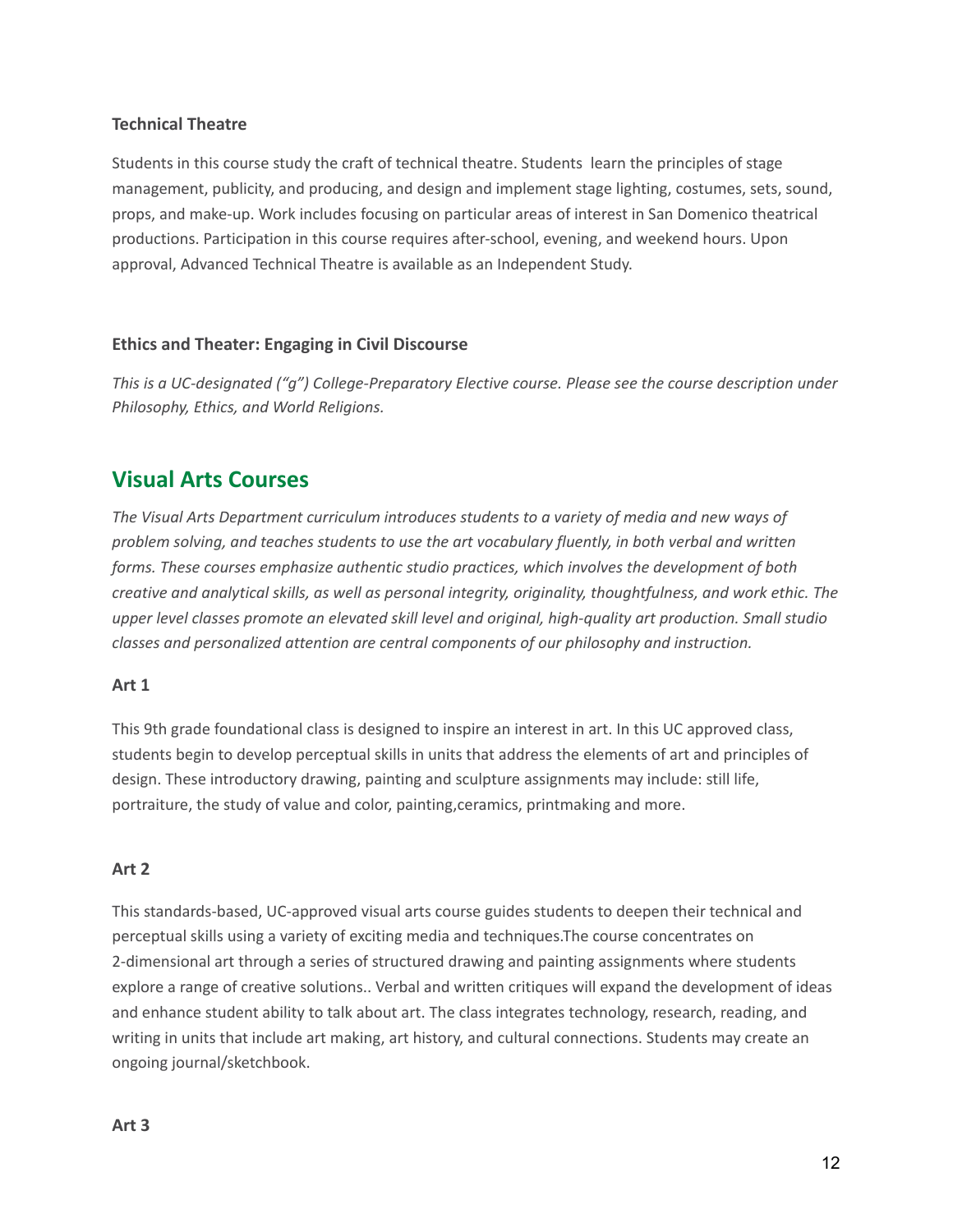This advanced level course sharpens the skills and ideas learned in Art 2 through writing an artist statement, utilizing a sketchbook, and discussing and analyzing various artists and art movements. The projects allow students to envision and create artwork that is distinctly their own, with a clear point of view. Verbal and written critiques are a dynamic method for furthering student ideas and expanding their strengths as artists.

# **Art 4 Honors**

Art 4 Honors explores advanced media and methods for the highly motivated and self-disciplined students. Students work toward developing their personal style and voice at an advanced proficiency level, to communicate ideas, themes, or emotions in realistic or abstract rendering.

# **Ceramics 1**

This course explores handbuilding with clay as an artistic medium. Students learn processes of working with clay, as well as the historical and scientific facets of the medium. Students begin the year investigating vessels, using three different handbuilding methods to create functional forms. The second semester investigates the figurative form through sculpture by creating faces and large busts. Students learn to integrate contemporary art practices and art history into their work through the study and understanding the history of American ceramics and the history of ceramics around the world. Students participate in group and solo critiques following each project.

# **Ceramics 2**

This course is designed for students who want to continue to develop their hand building skills at an advanced level. Students begin the first semester by reacquainting themselves to the medium through more advanced processes of creating vessels. Their work incorporates technical processes from Ceramics 1 as well new, more challenging techniques introduced at the beginning of the Semester. Second semester, students propose a semester-long project to the instructor. This semester-long project should explore either functional forms or sculpture. The project must incorporate elements of art history and contemporary art. Students participate in group and solo critiques following each project.

# **AP Art and Design Courses**

*RECOMMENDED PREREQUISITES: AP Art and Design courses are for all students who are interested in inquiry-based thinking and making. Prior experiences learning about and making art and design support student success in AP Art and Design.*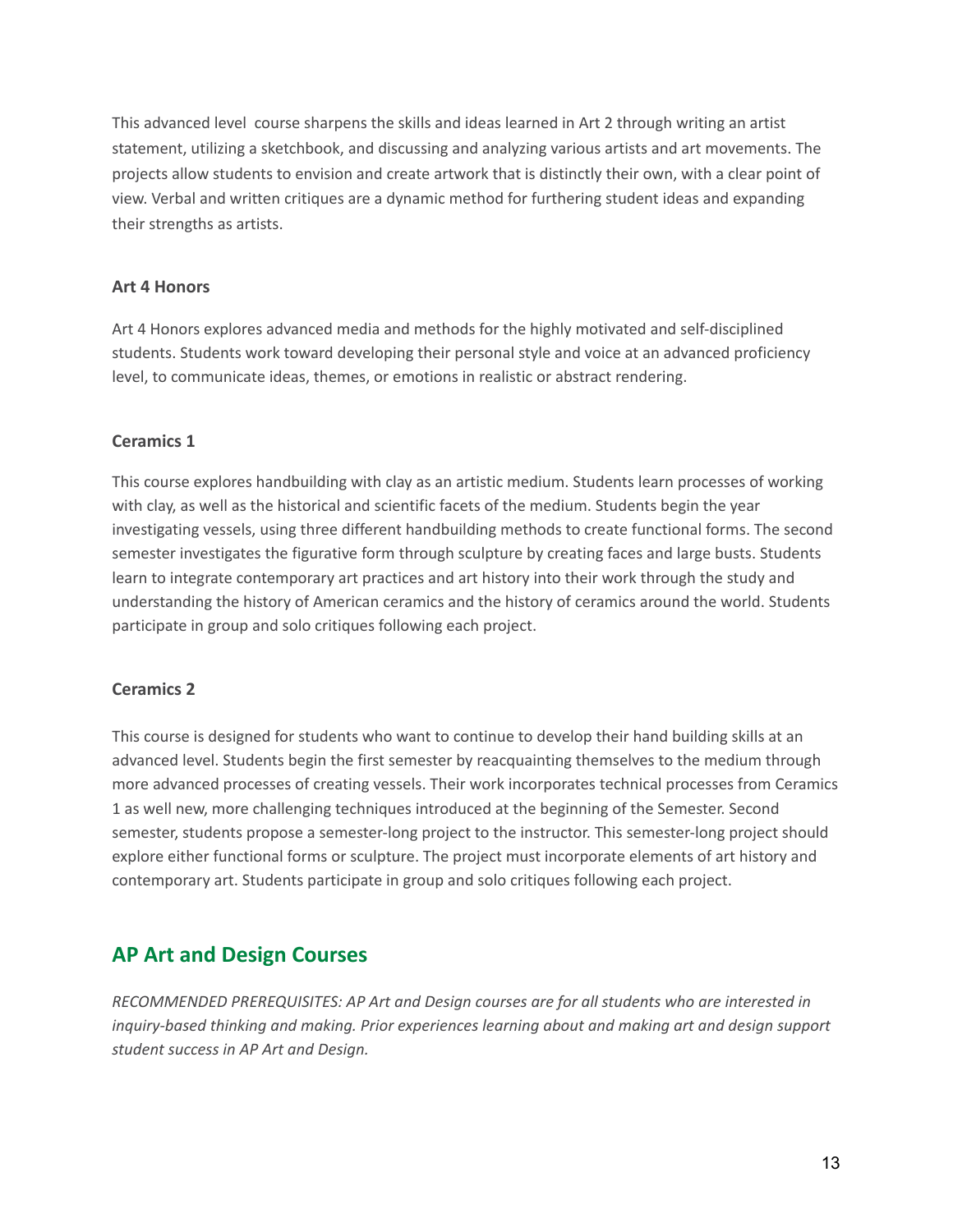The AP Art and Design program consists of three different courses: **AP 2-D Art and Design, AP 3-D Art and Design**, and **AP Drawing**, corresponding to college and university foundation courses. In this course, Students create a portfolio of work to demonstrate inquiry through art and design and development of materials, processes, and ideas over the course of a year. Portfolios include works of art and design, process documentation, and written information about the work presented. In May, students submit portfolios for evaluation based on specific criteria, which include skillful synthesis of materials, processes, and ideas and sustained investigation through practice, experimentation, and revision, guided by questions. The AP 2-D Art and Design, AP 3-D Art and Design, and AP Drawing courses are designed to be the equivalent of an introductory college course in 2-D art and design, 3-D art and design, and drawing, respectively.

\* **AP Photography** falls under the AP 2-D Art and Design course.

# Computer Science

*The Computer Science department is designed to inspire students by offering a variety of classes that integrate multiple disciplines: science, technology, engineering, art, and mathematics (STEAM) and prepares students for the rigor of these disciplines. The courses utilize teamwork, computational thinking, and the engineering design cycle to develop projects that expand students' creativity, analytic thinking skills, and creative and cultural empathy.*

# **Computer Science Courses**

*Unless otherwise noted, the Computer Science courses listed are UC-designated ("g") College-Preparatory Elective courses and may be used to satisfy the one-semester computer science requirement.*

# **Introduction to Computer Science and Technology**

In this one-semester introductory course, students will be exposed to a variety of topics in the fields of computer science and technology. Learning objectives for the course will focus on collaboration with others, developing problem-solving skills, and persisting through difficult tasks. Students will begin with an introduction to the digital tools and resources that will form the bedrock of their time at San Domenico. Then students will dive deeper into computer science topics such as algorithmic thinking, logical control structures in programming, physical computing and computer-aided design, binary and digital information, hardware, the internet and networks, artificial intelligence, and more. All of these topics will involve applying the computational and design thinking skills that form the foundation of the course, building a strong toolbox of problem-solving skills for all content areas. *(5 credits)*

# **Introduction to Games and Simulations**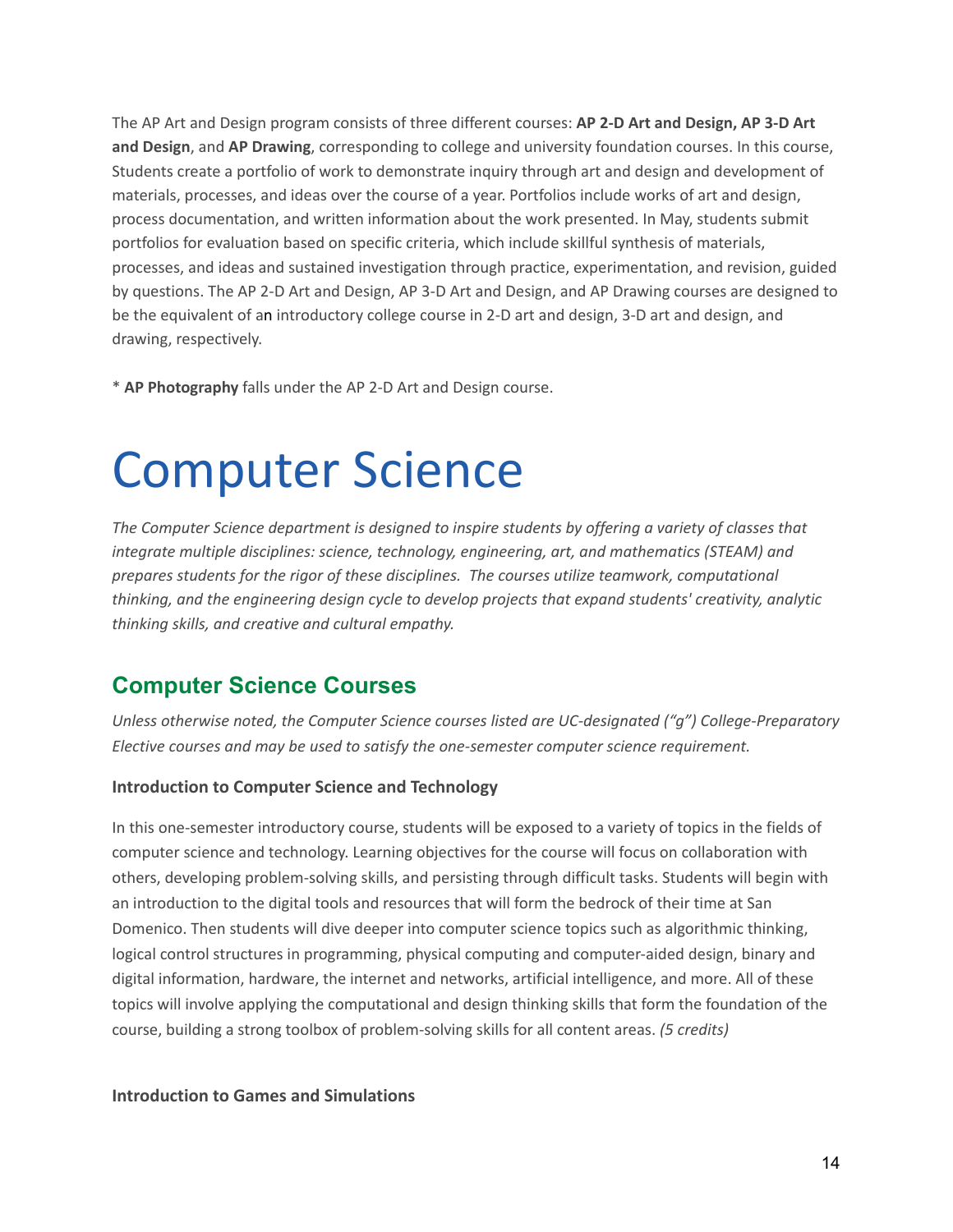This course is the introduction to a 3-year Games and Simulations pathway. Students in this pathway learn relevant technical and artistic knowledge and skills to prepare for further education and careers in Game/Simulation Design, Game Programming, or 2-D/3-D Art or Animation. This introductory course is designed to give students a solid foundational understanding of game design, 3D and VR simulation design, and the fundamentals of the Unity Editor. The course covers Level Design, Shaders and Materials, VFX, Cameras and Lighting, Post-Production Processing, AI Navigation, Animation, Audio Effects, UI, the Script/Editor interface, and other creative and technical skills. *(This is a UC-designated ("f") Visual & Performing Arts course and may be used to satisfy the Visual and Performing Arts requirement.)*

# **AP Computer Science Principles**

AP Computer Science Principles offers a multidisciplinary approach to teaching the underlying principles of computation. The course will introduce students to the creative aspects of programming, abstractions, algorithms, large data sets, cybersecurity concerns and computing impacts. The course also gives students the opportunity to use current technologies to create computational artifacts for both self-expression and problem solving. Together, these aspects of the course make up a rigorous and rich curriculum that aims to broaden participation in computer science. (*This is a UC-designated Laboratory Science ("d") course.)*

# **AP Computer Science A**

This is a one year course that will teach students to program in the Java language. The course emphasizes problem solving skills necessary to solve modern day problems. While no prerequisites are required in terms of experience with coding, those who have had previous experience with a text based language like Python or C will find the course much more accessible. The course will cover basic programming and moves on to expose students to object oriented programming as well. Time is spent examining style and conventions, and preparation for the AP Exam will also ask students to debug code as well as writing their own.

# English

*SD English classes are foundationally rooted in the belief that reading and writing are inextricably linked, and through reading, we become strong writers, and through writing, we publish material that audiences* want to read. English classes are created to help each student develop strong skills in thinking, reading, *writing, speaking, and listening through the study of works with literary integrity from around the world. Students develop and hone critical reading, writing and thinking skills that propel them to communicate effectively and logically with multiple audiences through a variety of writing genres, including but not limited to: expository writing, argumentative writing, creative writing, technical writing, essay writing,*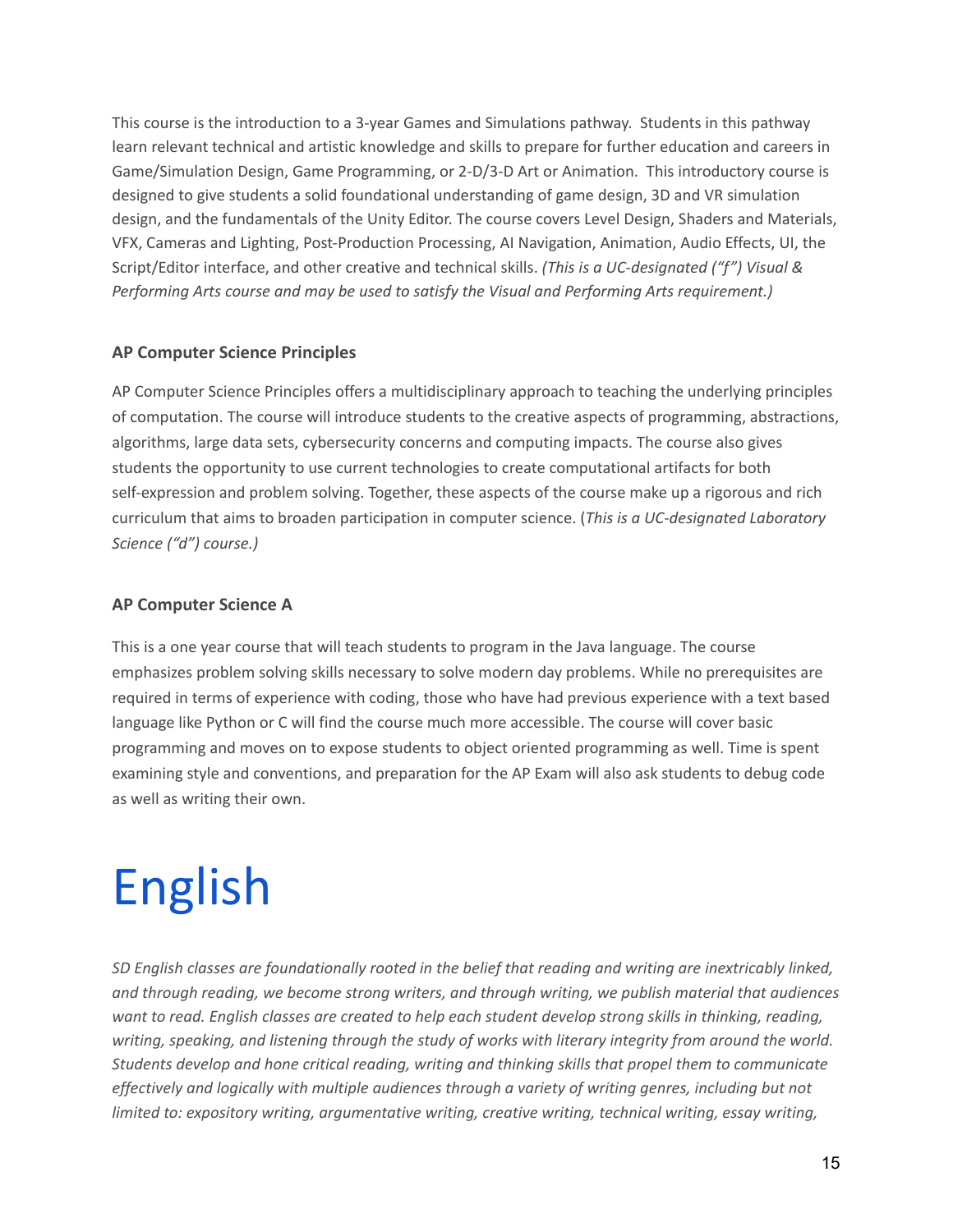*persuasive writing, research writing, and writing for media. Students graduate as confident and competent thinkers, readers and writers who can communicate using multiple modalities.*

# **English Courses**

*Unless otherwise noted, the English courses listed are UC-designated ("b") English courses and may be used to satisfy the four-year English graduation requirement.*

# **English 9**

English 9 introduces students to further mastery of reading, writing, and developing the habit of critical thinking. Students examine a wide range of texts from different literary genres: poetry, fiction, drama, and the essay. Students learn to annotate and analyze texts and to identify themes and employ literary devices. English 9 emphasizes the essential elements of expository writing, especially sentence, paragraph, and essay development. Our texts explore the universal concerns of humanity as expressed by the authors and the relevance of those concerns today.

# **English 10**

This tenth grade English course builds on the skills that are taught freshman year, preparing students for more advanced reading and writing, as well as further developing class discussion and presentation skills. English 10 is a composition-based course, and many of the readings for this course will be taken from the composition text, *Models for Writers*. Students will write in various composition modes such as analytical, narrative, and comparison-contrast essays. Through a study of various literary forms, students will develop a broad yet concrete understanding of the purposes to which literature shapes our understanding of identity. Students will frequently practice critical writing and annotated reading skillbuilding in preparation for their junior year and beyond.

# **English 10 Honors**

This challenging course is as described above in English 10 but serves students who read and write at an advanced 10<sup>th</sup> grade level. English 10 Honors will feature additional and more challenging texts, more frequent writing assignments, and the instruction and curriculum will advance at a greater speed than the college prep English 10 course in order to prepare students for English 11 or AP Language and Composition.

# **English 11**

This one-year college-preparatory American Literature course provides Junior-year students with the next level of reading, writing, and presentation experiences requiring critical thinking and text-based analysis. This course explores what it means to be an American and the "American Dream" as promised to its people the freedom to pursue happiness and the ways in which America has succeeded or failed to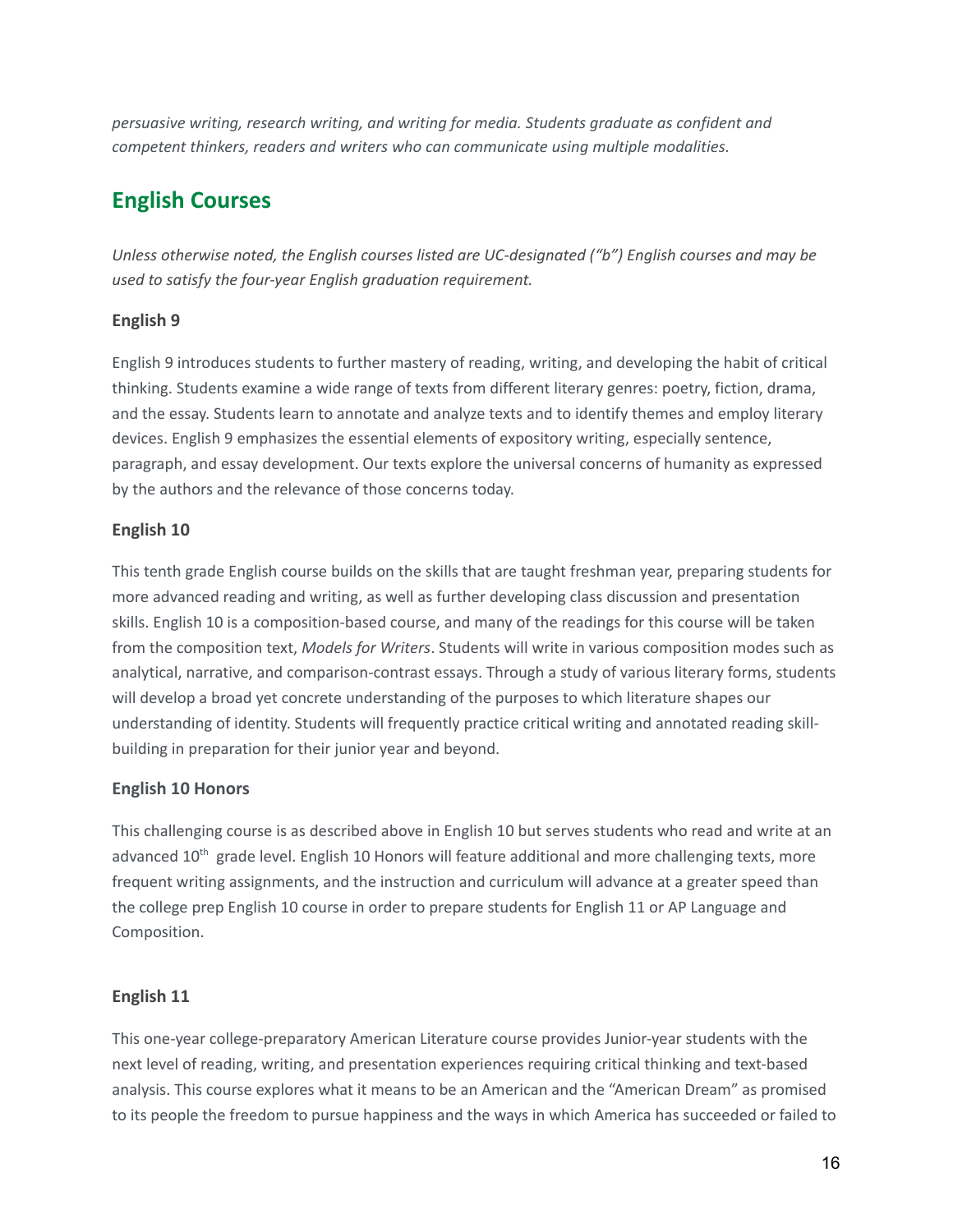live up to this promise. Students read a wide variety of genres of American literature, including novels, drama, poetry, short stories, and essays, in order to develop an appreciation of the breadth of American writing, developing competence in the elements of literary style, structure, and interpretive response. Students write in a range of forms and on an assortment of topics throughout the year in both formal writing and impromptu in-class essays and reading responses.

# **Senior English Electives**

*English electives are year-long or semester-long courses that are tailored for seniors. Placement depends on student choice, enrollment, and departmental approval. Please note that scheduling conflicts might limit student choice.*

# **The Art of Rhetoric**

This is an introductory course in rhetoric, or the art of the argument. How artful depends upon one's commitment and development as a reader and writer of purpose. We analyze rhetorical principles and apply those principles in our writing. Our goal is to prepare for college level writing; as one who thinks and writes clearly, coherently, and critically, we want our readers to want to read on and then reflect on what we've said. By creating personal and formal arguments, we develop individual voice and style. Our readings focus on the subject of race with such writers as James Baldwin, George Orwell, Eula Biss, Zora Neale Hurston, Ralph Ellison, and Nikki Giovanni. This course is more a practicum, where students write, revise and reflect, and less a lecture or discussion. *(5 credits)*

# **Banned Books**

Book banning is the most widespread form of censorship in the United States, with young adult literature being a major target. Advocates for banning books fear that students will be swayed by their contents, which they regard as potentially dangerous. However, books are often banned with a higher political, societal, or moral agenda. The focus of this course is to read books that have been banned in schools in the United States in the last century by respectfully researching the historical context as to why they were banned, and analyzing, discussing, and writing about the larger ramifications of banning books. The reading list could include: the recently banned graphic novel *Maus* by Art Speigelman, *Huckleberry Finn* by Mark Twain, *The Catcher in the Rye* by J. D. Salinger, *The Color Purple* by Alice Walker, *The Lord of the Flies* by William Golding. *(5 credits)*

# **Creative Writing**

Creative Writing is a senior English class that explores different genres of creative writing including memoir, poetry and spoken word, dramatic writing, and short story. Students read a variety of stories, essays, memoirs, and poems in studying craft and how writers add layers of meaning to their writing. The course is designed to set writers free in developing the skills for understanding and analyzing the art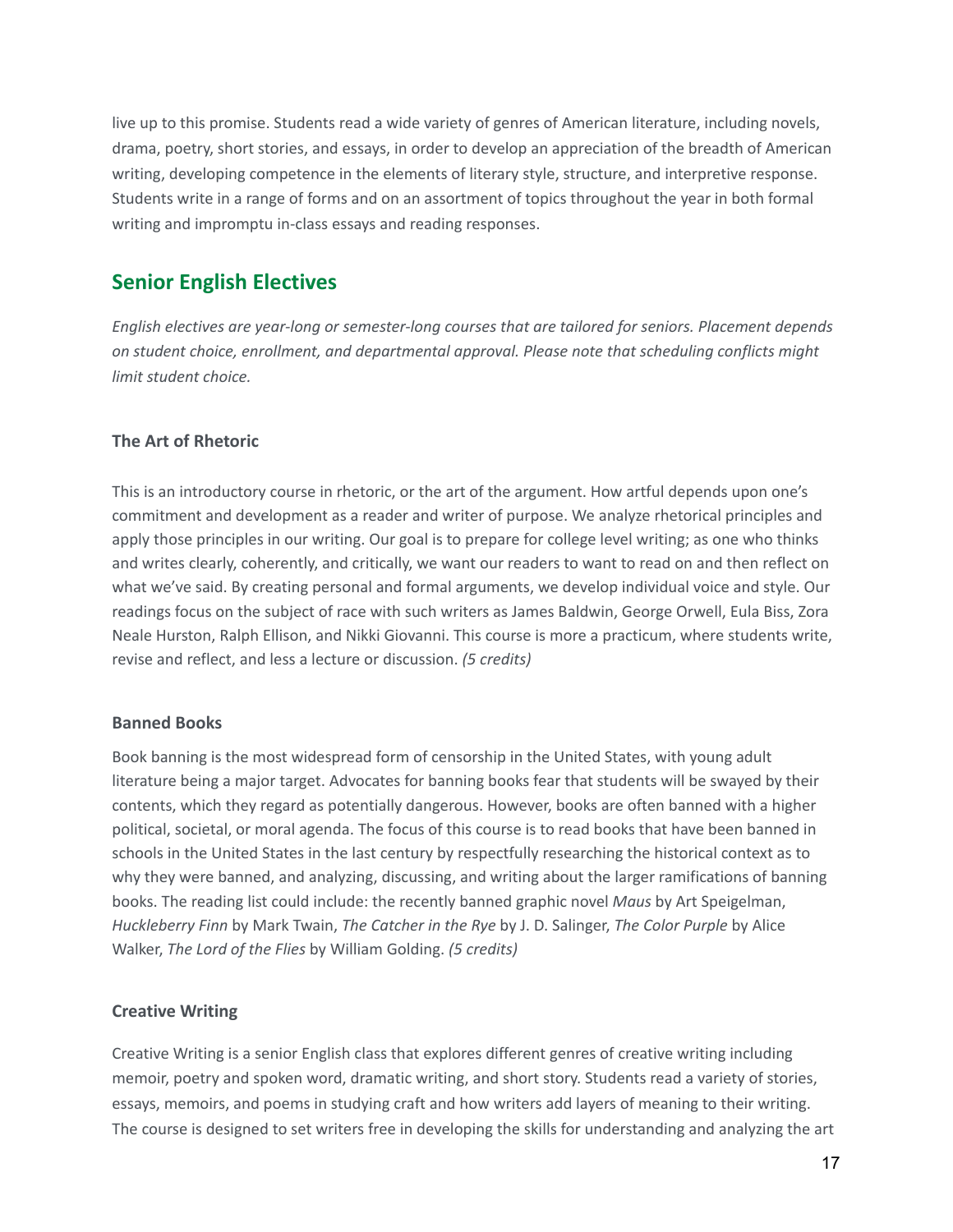and craft of writing fiction, literary nonfiction, and poetry. Class time is spent discussing the assigned readings, doing writing exercises, and participating in workshops. *(5 credits)*

# **Dystopian Fiction**

Recently popular movies such as *The Hunger Games* and the *Matrix* series are just two examples of the widespread appeal of dystopian stories in our contemporary age. Living in an age where we feel threatened by climate change and other serious problems, it is not too surprising that dystopian novels and films have become so popular. In Dystopian Fiction, we will focus on some classics of dystopian literature with a bit of science fiction thrown into the mix. As we study these novels and a few films, we will consider how they address contemporary concerns regarding the relationship between nature and culture, gender and sexual identities, the individual and community, the erosion of democratic institutions, and the impact of scientific and technology. Course texts may include *Fahrenheit 451, Never Let Me Go, Brave New World, The Handmaid's Tale,* and *Slaughterhouse-Five*. *(5 credits)*

# **Mystery and Crime**

"A mystery is more than a novel, more than a compelling account of people whose fate engages us. The mystery is a way of examining the dark side of human nature, a means by which we can explore, vicariously, the perplexing questions of crime, guilt and innocence, violence and justice" (Sue Grafton). This course will introduce the genre of crime fiction, clarifying its basic formulas and examining its various types of "heroes": the secret agent, the hard-boiled detective, the police inspector, and the amateur sleuth. Themes of the course may include the idea of justice; the shifting nature of the hero; debates about corruption, inequity, discrimination and exploitation; fear of the underclass and foreigners; women cast as the "victim"; the masculine hero; the use of disguise; true crime; and competing political forces in the Cold War. Literary works by authors such as Sue Grafton, Erik Larson, Stephen King, Dennis Lehane and Martin Cruz Smith are studied. *(5 credits)*

# **Journalism**

*Note: This a UC-designated ("g") College-Preparatory Elective course and does not satisfy the SD English* graduation requirement. Seniors enrolled in this course must do so in addition to a full year of English 12 *electives or AP level English.*

Students in this course will produce the Upper School's first student-led newspaper, reporting the news of the school community, as well as issues and events of concern to the students. Students will learn communication theory, the historical background and responsibilities of a free press, and qualities of good writing through reading core literature and journalism models. Students will become familiar with the various types of journalistic writing: news, editorials, opinion, features, sports, narratives, columns, reviews, advertising copy, captions/cutlines, and headlines. They will produce material for publication by researching, interviewing, writing, and editing stories designed to inform, persuade, or entertain.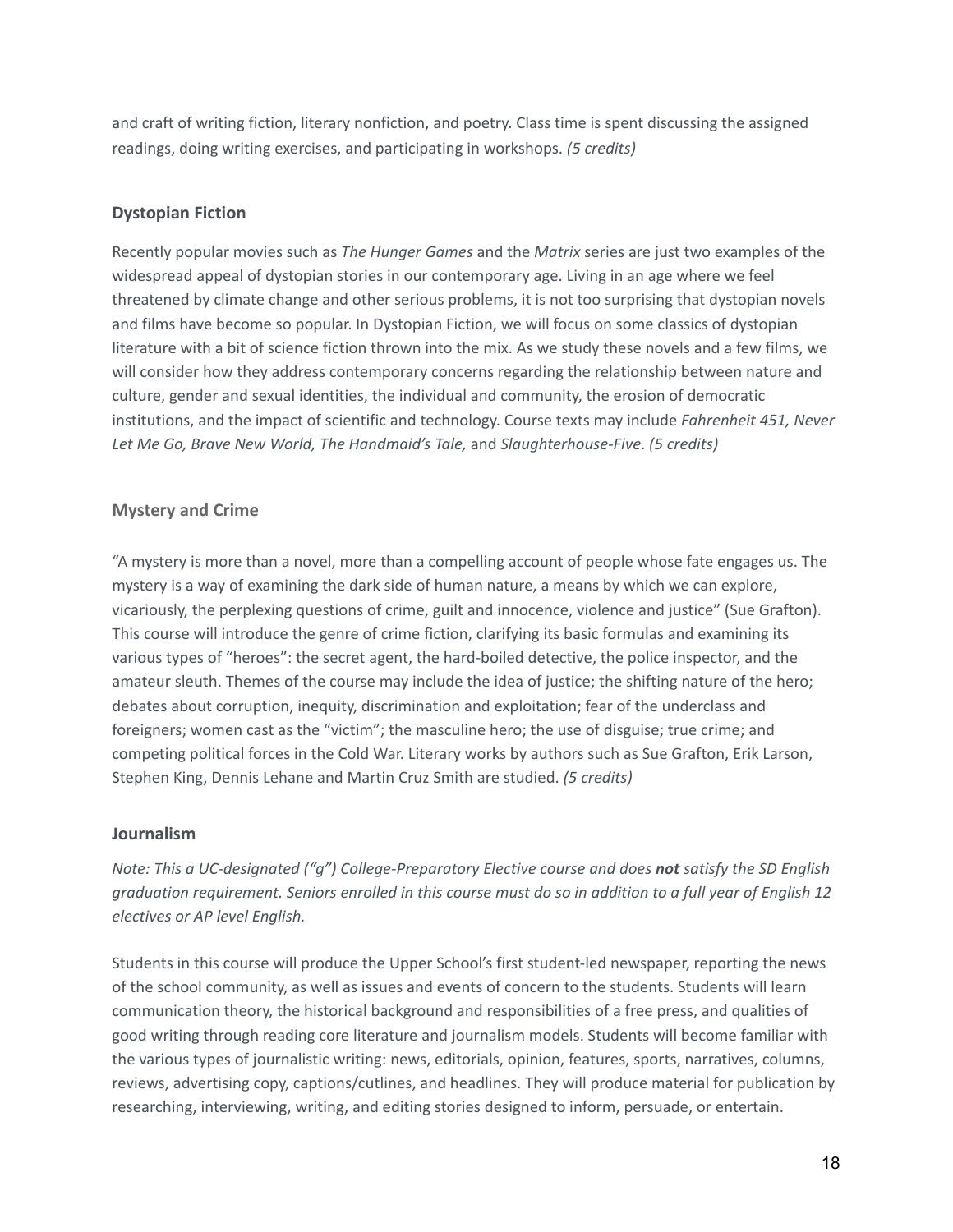Student-written copy will reflect an aptitude for language communication while using correct conventions of English. They will also engage in production work in the areas of design, advertising, photography, and electronic publishing.

### **Senior Composition**

Senior Composition is a composition-based Senior elective which focuses on the argumentative essay. The course is built around the composition text, *They Say / I Say*, a text which also focuses on argumentative writing, especially the strategy of designing one's argument in response to the opposition view. Students in this course will use the philosophies and strategies articulated in *They Say/ I Say* as they write and revise their essays. While some of the essays will focus on political topics, students will also have the opportunity to write argumentatively about personal issues such as friendship, community, and specific challenges in their lives.

#### **World Literature**

How does literature from Africa, China, Central and South America, Russia and the Pacific Islands align with and differ from Western literature? Cultures and societies are mirrored in the stories that arise from them; Shakespeare wrote that literature "holds a mirror, as t'were, up to nature".[MOU17] In this course, students will delve into poems, plays, stories and novels from non- Western countries across the globe, to understand better both the art and culture of the source countries and writers, and to discover the unifying themes that bind all stories and storytellers together. (5 credits)

# **Advanced Placement English Courses**

# **AP English Language and Composition**

The AP English Language and Composition course is an introductory college-level rhetoric class. The reading and writing in this course are designed to deepen and expand students' understanding of how written language functions rhetorically: to communicate purpose and elicit response. Students will cultivate their understanding of rhetorical arguments by exploring rhetorical situations, claims and evidence, reasoning and organization, and style. Students will also deepen their ability to evaluate, synthesize, and cite research to support their arguments by reading and analyzing multiple non-fiction sources from a range of diverse disciplines and historical periods. Students are prepared to write three different academic essays: Argument, synthesis, and rhetorical analysis, in order to successfully pass the AP exam given in May of each year. This course cultivates the reading and writing skills that students need for college success and for intellectually responsible civic engagement. After enrolling in this AP course, students sign a contract and agree to meet all course requirements, including summer assignments.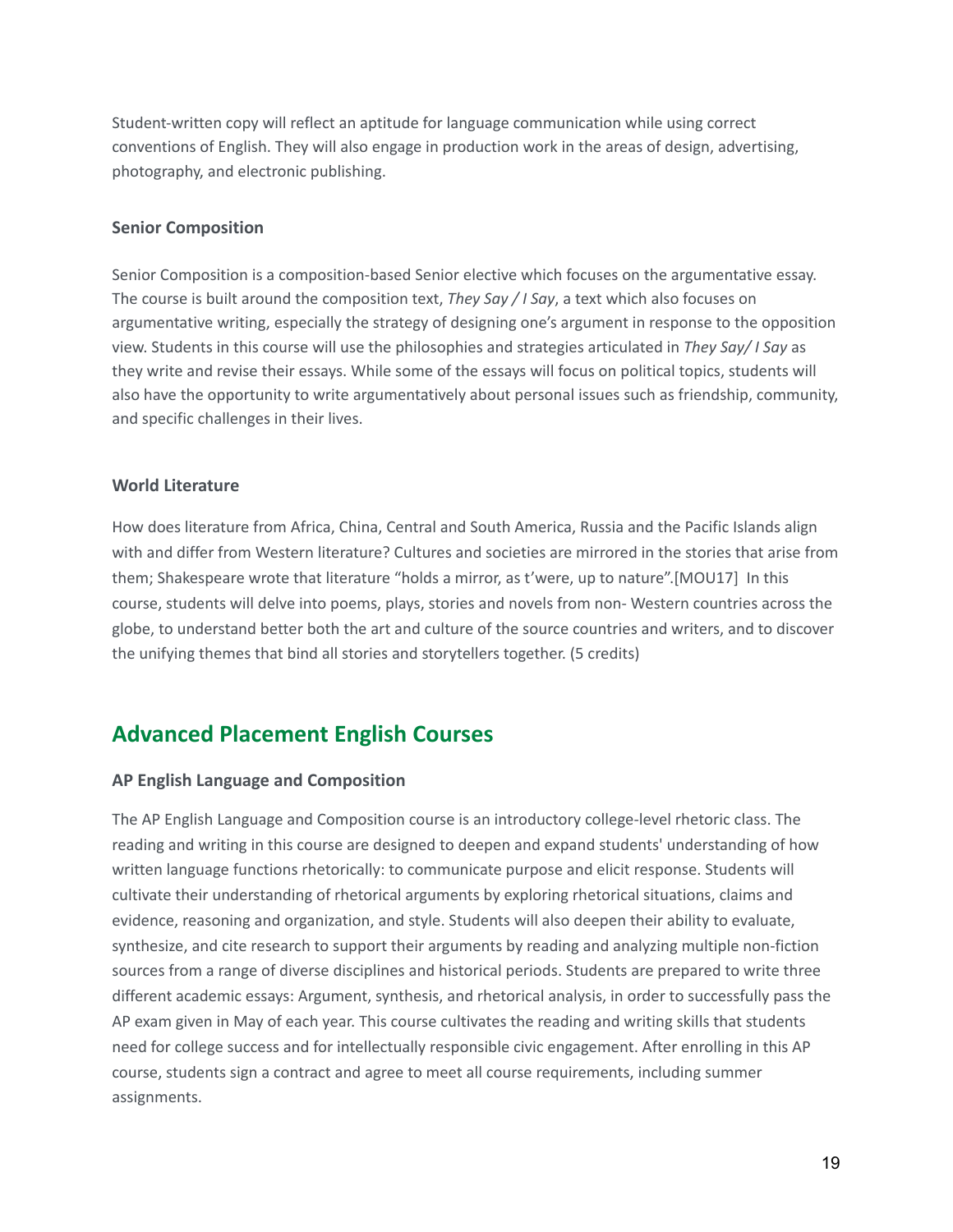### **AP English Literature and Composition**

This year-long, college-level course is designed to prepare students for college-level literature and writing, while indirectly preparing them for the Advanced Placement Examination in English Literature and Composition. In this course, we will discover literary riches from around the world and across the centuries. We will investigate and study specific analytical approaches to a text and will implement these varying approaches through reading critically a breadth of poetry, short stories, novels, and plays. Throughout this process, we will pay close attention to the writer's language, intentions, and use of literary devices. In doing so, we will naturally and organically develop and refine the skills necessary to gracefully approach both the reading and the writing aspects of the Advanced Placement Examination in English Literature and Composition. You will learn how to analyze a variety of writings and to think inductively, which will arm you with the critical reading, thinking, and writing skills necessary for the rest of the year, the AP exam, for college, and for life.This course requires a considerable reading load and demands a serious commitment from students both in and out of class. After enrolling in the course, students sign a contract and agree to meet all course requirements, including summer assignments.

# **English Language Learning (ELL) Courses**

*Unless the proficiency level demonstrated through testing indicates full readiness for English 9, non-native English speakers entering SD in Grade 9 are enrolled in Literature & Composition and College Preparatory English Language 1, both of which are classes in the English Language Learning Program. All students entering Grade 10 are placed into English 10. Non-native speakers may additionally be placed into College Prep English Language Workshop if the proficiency level demonstrated through testing or their 9th-grade coursework indicates that they would benefit from continued support. All non-native English speakers in ninth through twelfth grades can receive support on a drop-in basis for English reading and writing tasks in any subject during weekly Writing Workshops.*

# **Literature and Composition**

Literature and Composition is designed to encourage a love of reading and writing, as well as to foster students' confidence in their developing English skills. This course is the freshman English class for international students and as such, it provides additional support in achieving academic reading and writing fluency. Through an introduction to short stories and

novels, students gain valuable historical and cultural knowledge while developing the analytical skills that deepen personal connections between the reader and stories, ultimately helping to prepare them for success in their high school English classes. Students explore elements of literature such as plot, point of view, character, and theme; they engage in composition practice focusing on the structure of the paragraph, the essay, and creative writing. Over the course of the academic year, students gain language skills, cultural context, knowledge of writing with technology, general academic skills, as well as grow competencies for working independently and cooperatively.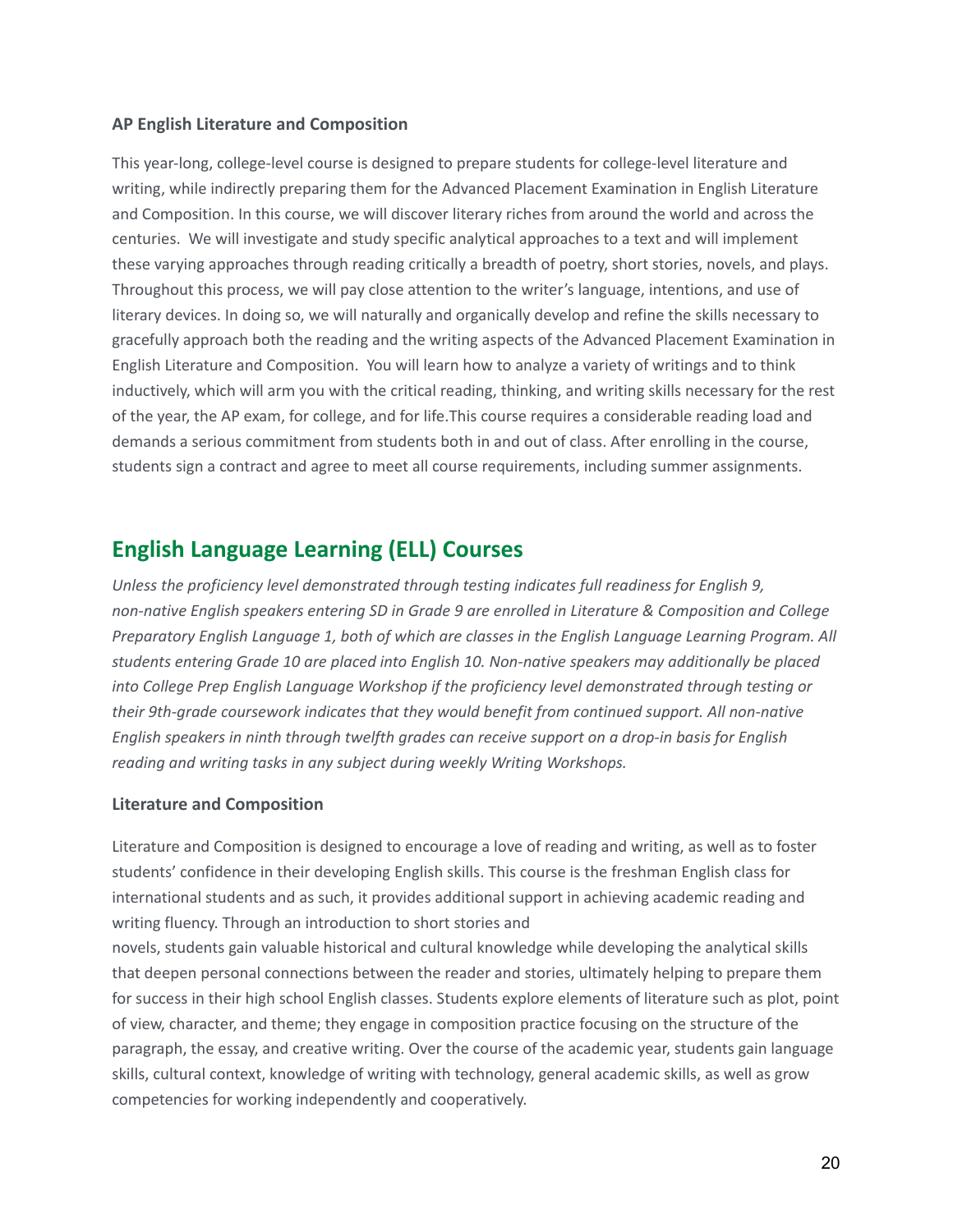# **College Prep English Language 1**

This workshop-based course is designed to complement and support Literature & Composition and is required for all non-native speaking incoming Freshman unless they demonstrate full mastery of the skills necessary to succeed in the English 9 class. Students write everyday in this class as well as review English grammar rules. The daily practice of writing increases English fluency and their academic English writing skills. Students participate in daily class discussions to enhance and build on their English speaking acquisition and fluency. This class also helps students increase their knowledge of the American usage of English, and American culture to prepare them for college preparatory courses. Students are given time to work on reading and composition assignments from their other humanities classes to apply the skills they are acquiring to a variety of different subjects and tasks.

# Human Development & Physical Education

*Health and Wellness programming at San Domenico provides students the opportunity to explore every sense of the word "wellbeing." From physical fitness to self-exploration, from healthy decision-making to making connections with each other, students learn how caring for themselves allows them to care for others. These tenets are woven into each year through specialized units in courses, orientation trips, Spring Discovery opportunities, grade level retreats, and the Senior Transitions program. Most specifically, however, we focus on health and wellness through SD's Physical Education requirements and Human Development courses.*

# **Physical Education Requirements**

The SD Physical Education requirement is designed to promote within students a sense of respect and responsibility towards themselves and their bodies and an appreciation of individual and group achievement. It provides students the opportunity to participate and develop skills and knowledge in group, individual, and lifelong activities, and is also designed to help students appreciate the value of fitness throughout their lives.

All students are required to earn twelve (12) Physical Education credits by the time they graduate. Student may earn credit through any of the following opportunities:

- Participation in one season of a San Domenico sports team: **three (3) credits**
- Participation in one semester of Strength & Conditioning (after school class): **three (3) credits**
- San Domenico dance course: **three (3) credits**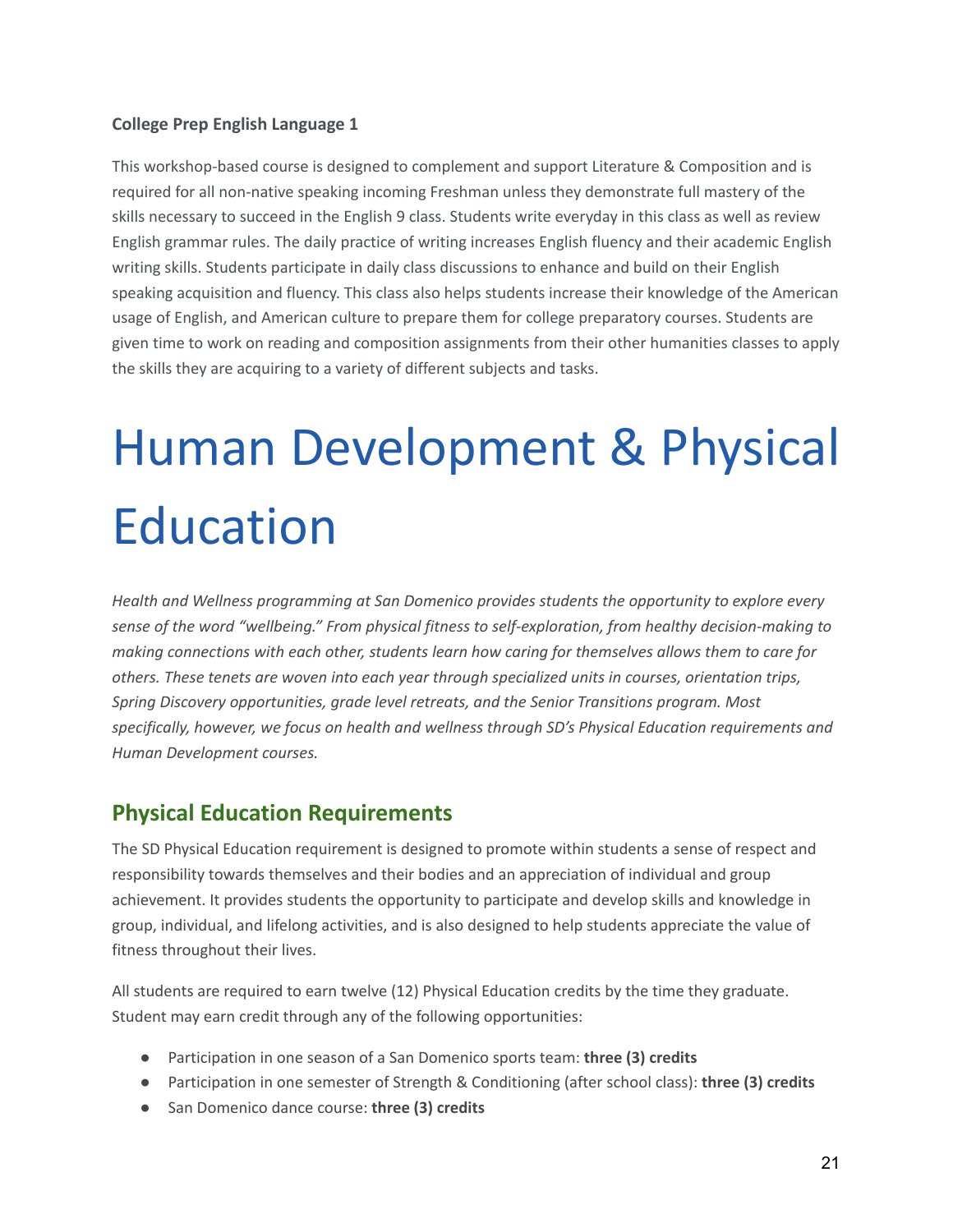- After-school San Domenico dance class: **one (1) to two (2) credits**
- Participation in a trimester-length Co-Curricular PE-designated activity: **one (1) credit**
- Participation in an off-campus independent study can also earn PE credit with prior approval of the Athletic Director and Dean of Academics **(credits dependent upon activity)**

# **Human Development Courses**

# **Human Development 1**

Human Development is a required year-long course for all 9th Grade students. During this pivotal year, students will focus on self-reflection and discovery, while also discussing concepts such as identity, belonging, and connecting with others. Throughout the year, students will explore concepts such as academic skill-building, stress management, relaxation techniques, healthy relationships, sexual responsibility and education, mental health awareness, and community building.

# **Human Development 2**

Students in Human Development 2 will build on the skills they discovered in 9th grade and continue to individualize their own approaches to self-care and supporting each other. With a focus on Identity, Diversity, Equity, and Inclusion, students will explore their own relationships to difference and adversity, and support each other to navigate the new challenges of Sophomore year. Further, students will continue to explore topics such as sexual identity and education, substance abuse, healthy habits, and study skills.

# **Mathematics**

*The Mathematics Department seeks to encourage students to learn and apply concepts of mathematics through interesting and challenging course work provided at each level of instruction. The major goal of* teaching mathematics is for each student to gain knowledge and skill in the field in accordance with their *ability. Students should continue in upper division courses beyond the three-year requirement in order to prepare themselves for any major for which mathematics is a prerequisite.*

# **Mathematics Courses**

*All courses offered in the Mathematics Department are UC-designated ("c") Mathematics courses unless otherwise noted. All math students are required to have a TI-83 Plus or TI-84 Plus graphing calculator.*

**Algebra 1**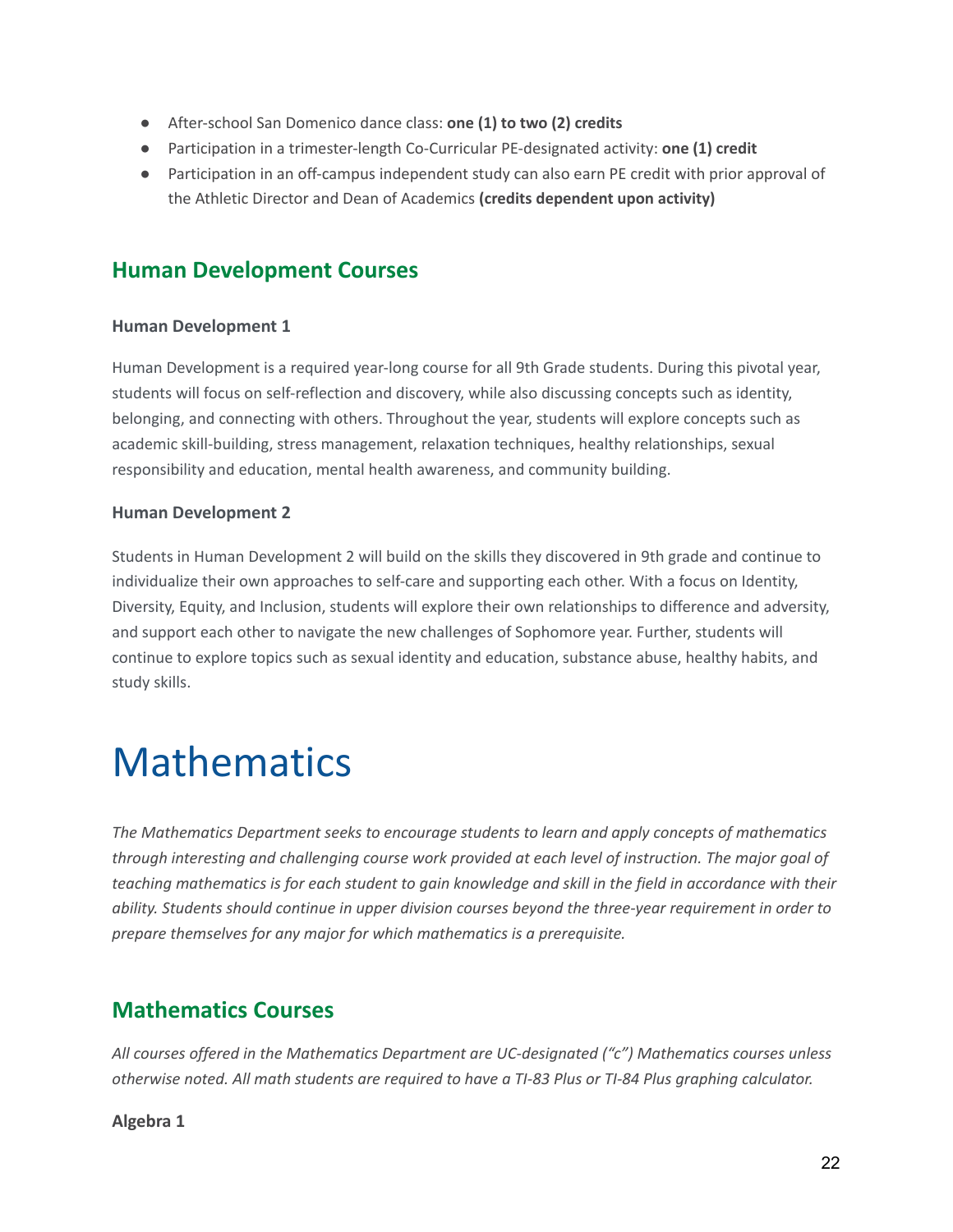This course provides a formal development of the algebraic skills and concepts necessary for students to succeed in advanced courses. Students will develop algebraic skills and apply them in a wide range of problem-solving situations. The concept of function is emphasized. Topics include operations with real numbers, linear equations and inequalities, relations and functions, polynomials, rational expressions, and nonlinear equations.

### **Geometry**

Geometric figures, primarily in two dimensions, are studied using multiple perspectives. Exploration and inductive reasoning accompanies a traditional Euclidean approach of deductive reasoning and an introduction to logic and formal proofs. Coordinate geometry and transformations are also used to study congruence, similarity, symmetry and other properties of geometric figures. Real-world connections are made and algebra is reviewed and applied.

### **Geometry Honors**

This course is designed to provide students the opportunity to learn about the nature of geometric shapes and their applications to the real world. Students will learn how to reason and communicate logically and develop arguments both deductively and inductively. Additionally, students will extend their knowledge of algebraic concepts through the study of geometric relationships. Topics include properties of parallel/perpendicular lines, congruence and similarity of polygons, polygon characteristics, right triangle relationships (including basic trigonometry), properties of circles, transformations, and surface area/volume of polyhedrons. This course is designed to cover the same topics in the Geometry course but in greater depth and emphasis is given to the theory underlying the mathematical concepts and more challenging problems and experiential projects are included.

# **Algebra 2**

This course is designed to build on algebraic and geometric concepts. It develops advanced algebra skills such as systems of equations, advanced polynomials and factoring, imaginary and complex numbers, quadratics, probability and data analysis, and an introduction to series and sequences.

# **Algebra 2 Honors**

This course is designed to build on algebraic and geometric concepts, and delve into them more deeply and with more rigor than in the College Prep Algebra 2 course. This course is paced to prepare students for Precalculus Honors and, eventually, AP Calculus. It is assumed students will pursue a college major heavy in mathematics or science. It develops advanced algebra skills such as systems of equations, advanced polynomials, imaginary and complex numbers, quadratics, probability and data analysis, and series and sequences. Please note that UC only recognizes an Honors designation for Mathematics ("C") courses at the Precalculus level and higher.

# **Precalculus**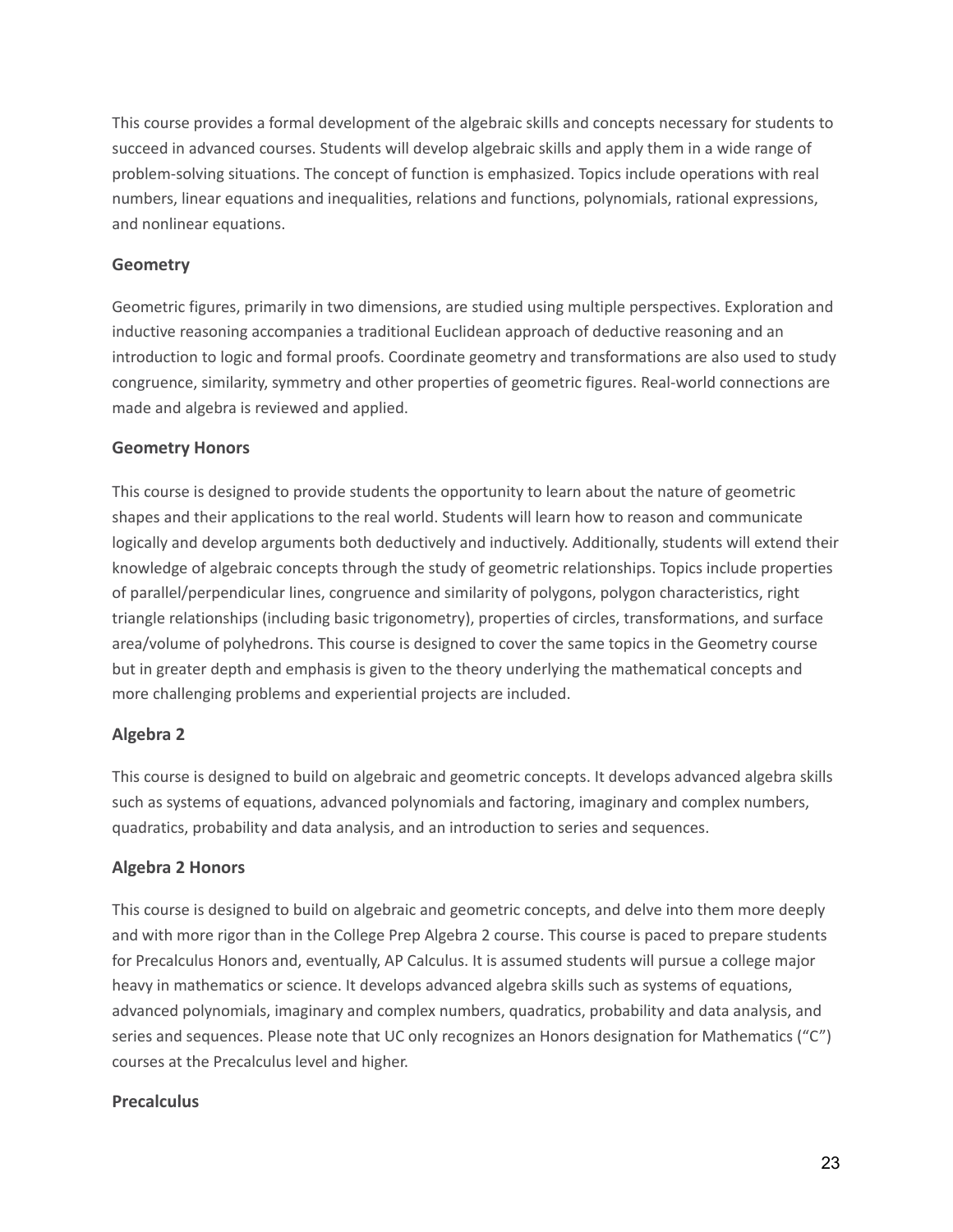The focus of this course is on understanding and analyzing the fundamental concepts of algebra, trigonometry and analytic geometry. Students will learn how algebra and trigonometry can be used in real-life problems. Throughout the course, numerical, graphical and algebraic methods will be emphasized.

# **Precalculus Honors**

The focus of this course is on understanding and analyzing the fundamental concepts of algebra, trigonometry and analytic geometry. Students will learn how algebra and trigonometry can be used in real-life problems and important themes of calculus will be introduced from a conceptual perspective. Throughout the course, analysis will be performed numerically, graphically and algebraically. The pace and rigor of this course prepare students for Advanced Placement study of mathematics.

# **Calculus**

This introductory course in Calculus is best suited to students who are not pursuing the Advanced Placement Exam in Calculus and are particularly interested in how the concepts apply in the social and life sciences. The course touches upon the major topics of limits, derivatives, and integrals and requires students to possess a certain level of competency in algebra, trigonometry, and functional analysis. Students are expected to engage fully and commit to the rigors of this upper level math course.

# **AP Calculus (AB)**

This course is equivalent to Calculus 1 and the beginning of Calculus 2 of a three semester college level calculus course. Topics studied include limits, methods of differentiation and integration, and applications of differentiation and integration. At the end of the course students are required to take the Advanced Placement Calculus AB test offered by the College Board.

# **AP Calculus (BC)**

This course is equivalent to Calculus 1 and most of Calculus 2 of a three semester college level calculus course. Topics studied include all of the AB topics, listed above, as well as improper integrals, series and sequences, and parametric, vector and polar equations. At the end of the course students take the Advanced Placement Calculus BC test offered by the College Board.

# **Introduction to Statistics**

Introduction to Statistics is designed to provide students with an understanding of variation and the ability to summarize and make use of data, across a wide range of topic areas. The four major themes of the course are exploratory analysis, planning a study, probability, and statistical inference. Students engage with the material through a variety of hands-on activities and in-depth projects. The pace of this course allows students to develop and hone their curiosity, guided by each of these themes. Every unit culminates with an assessment or a project to demonstrate student mastery.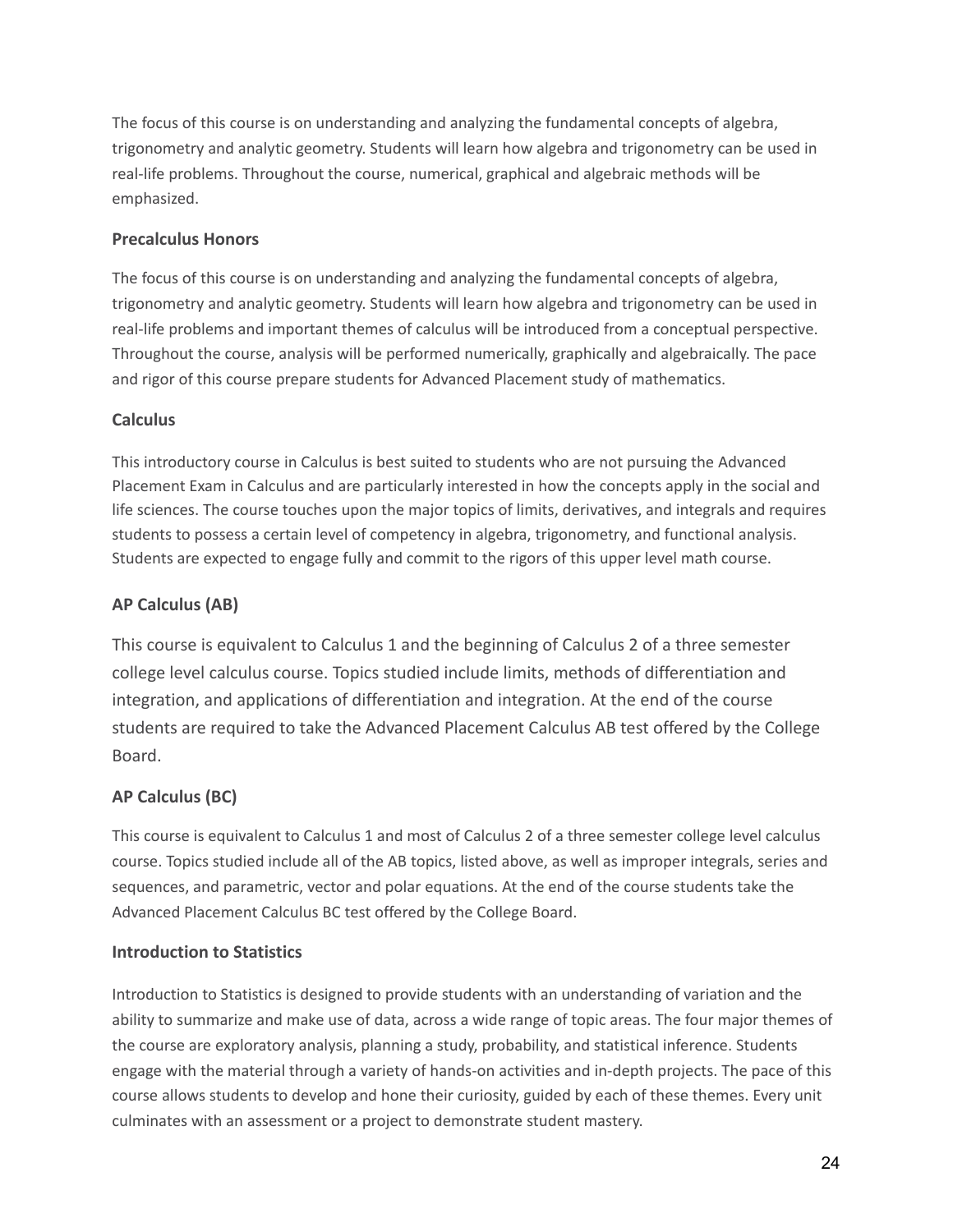### **AP Statistics**

AP Statistics is equivalent to an introductory college statistics course. Through preparing to succeed on the AP Statistics exam, students develop statistical literacy that will benefit them across a wide variety of college courses. Students learn through class discussion, experiential activities, readings, interacting with online resources, and solving many practice problems. AP statistics closely follows the course topics recommended by the College Board. Course topics include: exploring data, modeling distributions of data, describing relationships, designing studies, probability, random variables, sampling distributions, estimating with confidence, testing claims, and comparing populations or groups.

### **Multivariable Calculus**

This course is the culmination of the standard college calculus series and undertakes the study of vectors in two and three dimensions, vector-valued functions, partial derivatives, and multiple integration. Applications include calculating surface area, centers of mass and centroids, and optimization in several variables.

# Philosophy, Ethics & World Religions (PEWR)

*In the Dominican tradition, students study the history and teachings of all the religions of the world. Within that context, they explore and discover their own beliefs through inquiry, discussion, and reflection. When they find their own ideals, they practice living them out in the world.*

# **PEWR Courses**

*All courses offered in the PEWR Department are UC-designated ("g") College-Preparatory courses unless otherwise noted.*

#### **Global Studies**

This course is a UC-Approved "a" History elective course. See Social Studies for the full course description.

#### **Myth and Meaning**

In the first semester, this class examines the teachings and philosophies found in the sacred texts of the world's major religions. Readings include selections from the Torah, the Gospels, the Quran, the Bhagavad Gita, the Buddhist Sutras and the Tao Te Ching. The second semester is dedicated to Project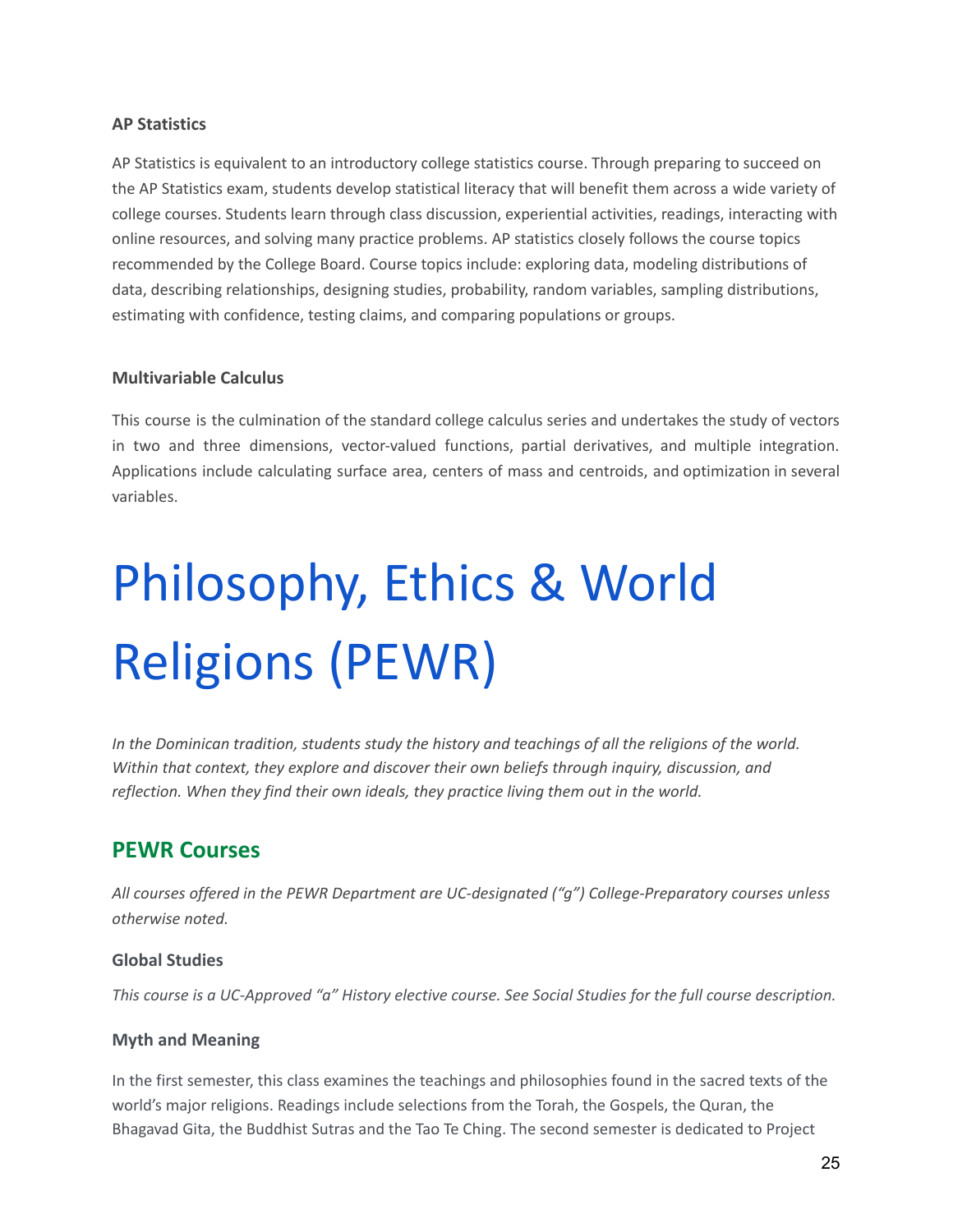Wayfinder. Project Wayfinder is a purpose learning curriculum. Within it are tools, drawing upon purpose development research and brain science, to help develop meaningful goals that positively impact our world. Underpinning each activity are personal philosophical questions such as: What shapes your worldview? What do you value? What impact do you want to have on the world?

### **Social Justice**

In this yearlong course, students begin and end with how their personal and social identities have shaped their perspectives. The course unpacks concepts such human rights, identity, privilege, oppression, equality and the definition of Social Justice. Through discussions, reflections, and individual and team projects, students investigate the root causes of injustice. Together with the teacher, students work to understand the role and responsibilities of existing political, economic, and social systems in creating and perpetuating Social Justice issues as a catalyst for starting their capstone ROSE (Real Opportunities for Service) project.

# **Senior Electives**

### **Ethics in Science and Medicine**

Nanotechnology, Genetically Modified Food, the right to die, designer babies, and genetic testing are all topics being debated in new legislation and in the news today. These are a few of the many ways in which science and medicine are rapidly transforming how we are able to interact in our world. It will take a new generation of ethically aware scientists and technically informed citizens to lead the global community through the challenges we will face in the twenty-first century. It is essential to reconcile innovations in science with our responsibility to seek health, prosperity, equity, and dignity for all on a sustainable basis. In our informal debates and small-group discussions, our class explores many of these compelling questions. *(5 credits)*

#### **Ethics and Theater: Social Justice on the Stage**

Theater as a tool to engage in ethical and civic discourse dates back to the Greeks. This course uses theater and student-driven community education to explore Social Justice and Ethical issues of our times. With guidance from the instructor, the class creates, performs, and techs an original documentary play. The class researches the topic and, using the research and with guidance from the instructor, creates a documentary script to perform for the Upper School under the direction of the instructor. An important component of the course is peer-to-peer teaching on the central issue, and students create a study guide for use with the documentary. Through their work in the course, students reflect and engage in a vigorous discourse on a myriad of vital and timely issues surrounding our topic. *(5 credits)*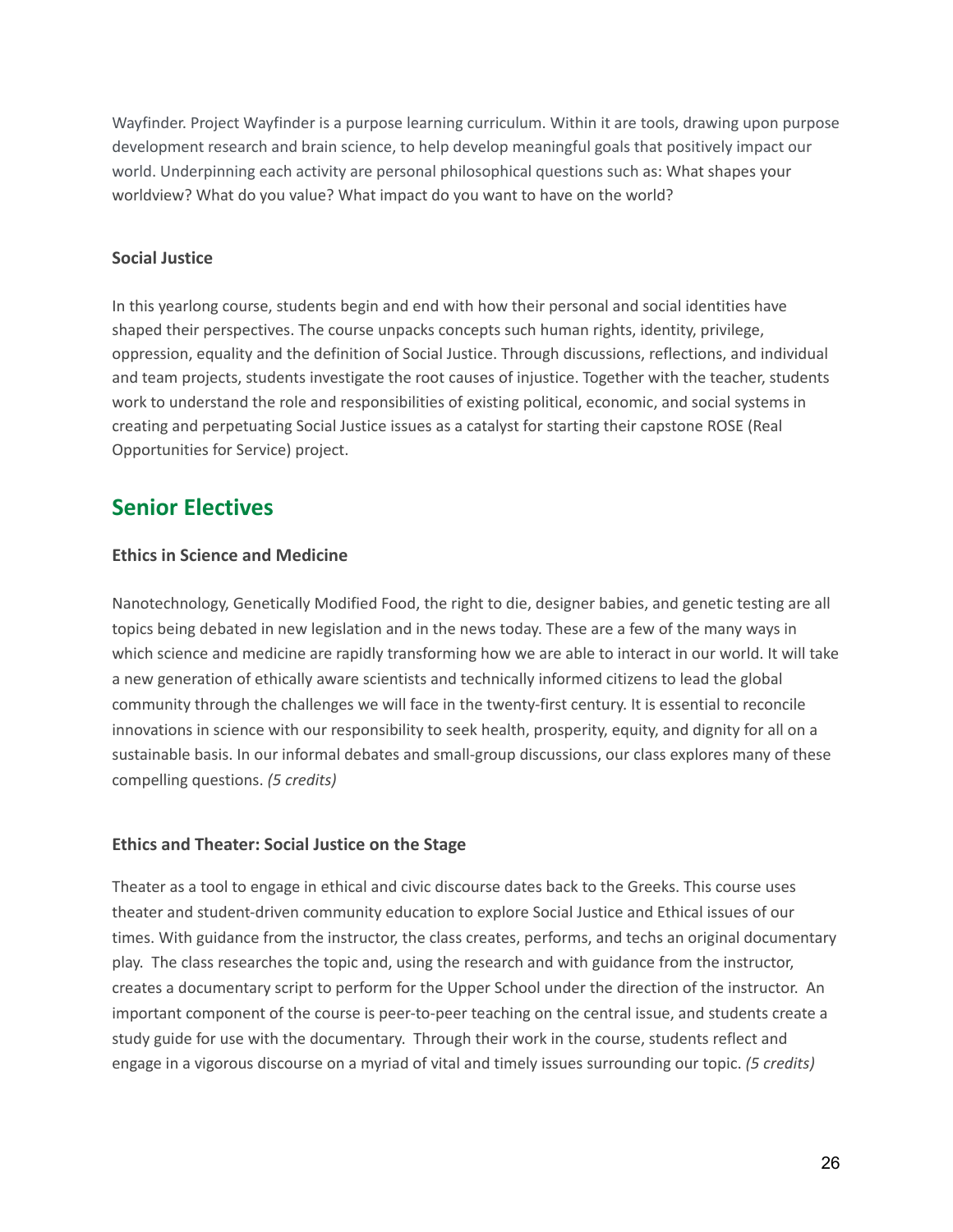### **Human Condition**

This literature course is presented through a philosophical lens. We begin by asking a fundamental question: What does it mean to be human? Although this is, decidedly, not a theory focused course, we do study the existential features of human- ness in a somewhat abstracted mode through some modern literature, which presents human-ness in surprisingly different and contestable ways. We begin by asking: What is distinctive about a human being? How are humans different from other beings, elephants for example? This spotlights a few key existential features and puts subjectivity and identity squarely at the center of the course. Our authors present some maddeningly, strangely, inexplicably, and wonderfully rich challenges to what we think about ourselves, qua human. Is there a writer more bizarre yet more grounded than Franz Kafka of bug fame? Will Albert Camus' Sisyphus ever succeed in pushing his rock up the hill? Gradually, we unfold a concept of self, raising serious questions about human agency, desires, nihilism, alienation, authenticity, autonomy, and freedom. *(5 credits)*

#### **Philosophy**

What is philosophy for? The answer lies within the name itself. The word philosophy comes from the Ancient Greek word φιλοσοφία (philosophia), which literally means "love of wisdom." In this class we explore the discipline of philosophy from its roots in antiquity to its role in our world today. Along the way we discover ways philosophy can offer insights into the most meaningful facets of our lives: relationships, education, work, money, and belief itself. Throughout the course we experiment with practices philosophers have developed to cultivate greater happiness and harmony within oneself and society. *(5 credits)*

# Science

*The Science Department offers a challenging array of college-preparatory laboratory classes, all of which stress observation, laboratory skills, and problem solving. Classes involve analysis and discussion of scientific phenomena, and prepare students to make informed decisions on environmental issues and technological advances.*

# **Science Courses**

*All courses offered in the Science Department are UC-designated ("d") Lab Sciences unless otherwise noted in the course description .*

**Conceptual Physics**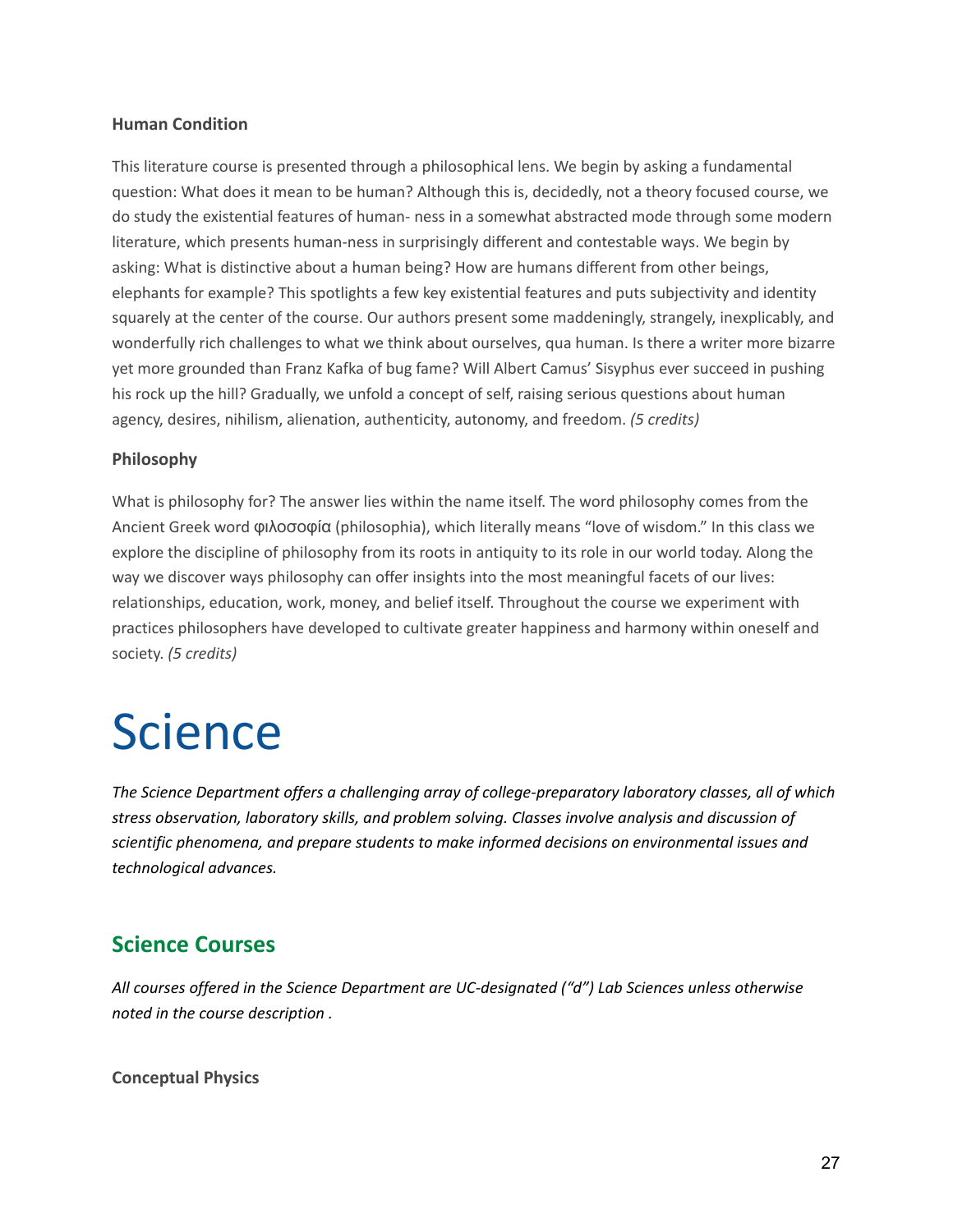Conceptual Physics is an inquiry-based physics course to engage and understand processes and relationships that organize our world and Universe. It is the foundation for all other high school sciences and the gateway into engineering. From the very small to the vastly large, Conceptual Physics strives to make the laws of science and the universe tangible through answering essential questions. This course develops fundamental skills of interpreting patterns, correlating relationships, executive functioning, planning, teamwork, and the joy of discovery with demonstrations, labs, and projects! Conceptual Physics focuses on the ideas of physics using examples from everyday life where connections are emphasized over computation. This course emphasizes conceptual comprehension, critical thinking, scientific inquiry, teamwork, and investigation skills necessary to understand and apply the rules of physics. The core concepts include Newton's Three Laws of Motion, Pressure, Buoyancy, Projectile Motion, and Energy Transfer.

#### **Physics**

Physics is an exciting journey to discover the rules that govern the universe. This course emphasizes mathematical reasoning along with conceptual comprehension, critical thinking, scientific inquiry and investigation skills necessary to understand these rules. We will develop these skills as we explore motion, forces, momentum, energy, and properties of matter. Course work will be presented through experience-based activities and many hands-on projects that allow students to understand the science by creating an example of the topic at hand, as well as through group and class discussions.

#### **Biology**

This course is a comprehensive survey of topics in biology and includes such topics as ecology, cellular biology, biochemistry, genetics, evolution, classification of living things, human physiology and anatomy. The goal of the course is for students to increase their understanding of the living world so that they can find patterns, analyze information, and ask educated questions. Teaching techniques include lecture, discussion, labs, projects, papers and activities. Tests are typically given every 2 or 3 weeks and there is at least one project or paper assigned every few months.

#### **Biology Honors**

Biology is a course designed to expand the students' knowledge of the living organisms in this world. This is done through a variety of teaching methods, labs, group and individual activities, discussions and cooperative learning. Activities include laboratory investigations, data analysis, and scientific writing. The major themes of the course are the Skills and Processes, Ecology, Biochemistry, Cellular Biology, Genetics, and Evolution. This class will cover biology topics and concepts in depth and will include independent research and experimental design.

#### **Chemistry**

This course presents the principles of chemistry and helps students gain a strong foundation in scientific literacy. Major goals are to stimulate interest in science and to encourage a spirit of inquiry. The course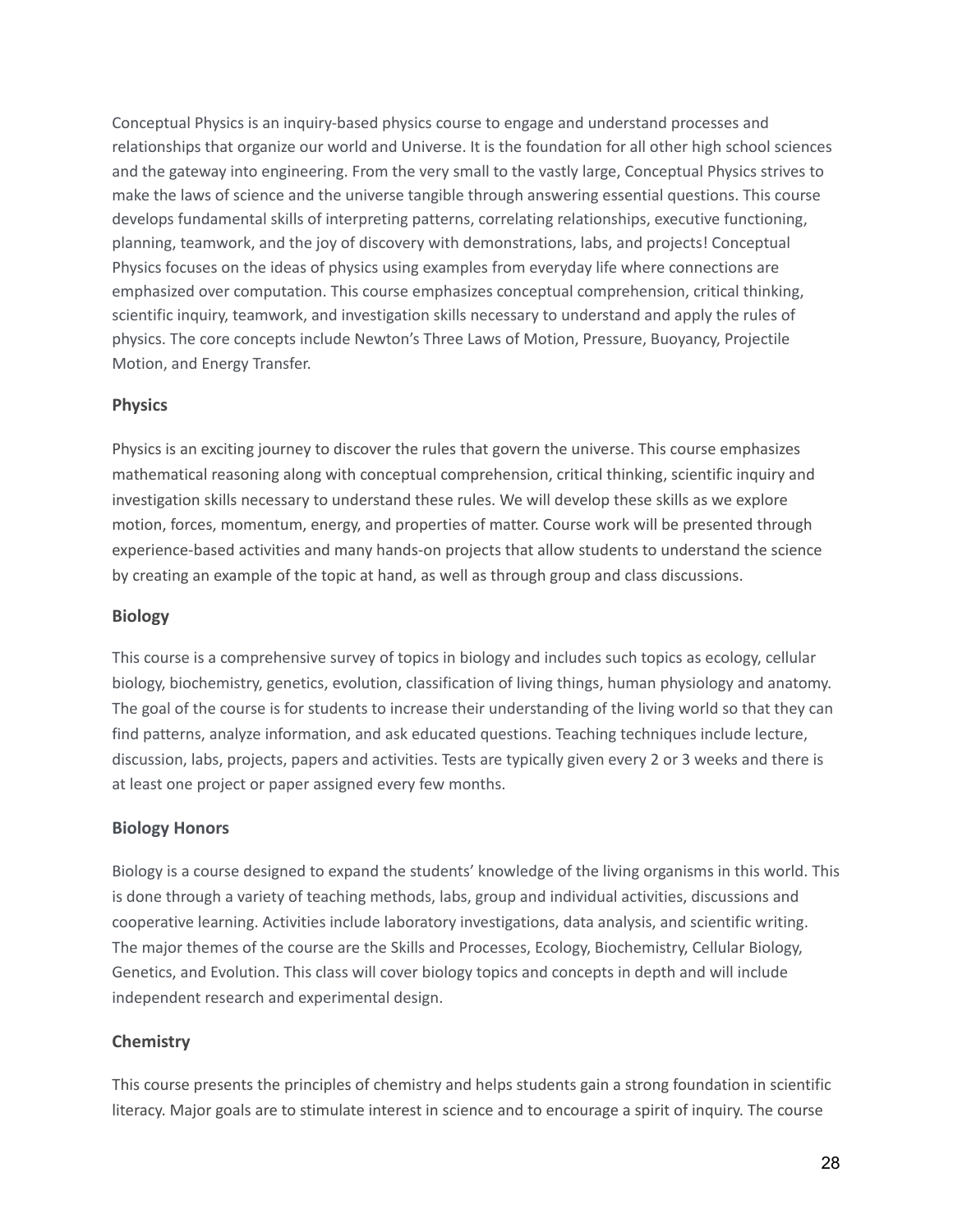covers the basic properties of matter, solids, liquids and gasses, the atom, the chemical families, the Periodic Table, stoichiometry and chemical reactions, and includes laboratory techniques and keeping comprehensive laboratory records.

#### **Chemistry Honors**

This course is recommended for serious science students with a strong background in mathematics and who are interested in a rigorous, in-depth chemistry course. The concepts in this course focus on both quantitative and qualitative descriptions. Among the topics studied are atomic theory, stoichiometry, chemical bonding, chemical reactions, thermodynamics, solutions, and the different phases of matter. Lab work and keeping a lab notebook are important components of the course.

# **Electives**

#### **AP Biology**

This is a rigorous college level course that requires students to apply skills learned from their previous science courses with a more in-depth, critical focus. AP Biology is designed for academically strong students with a keen interest in the biological sciences, and a willingness to devote at least 1-hour daily of after-school time for independent content study. The topics covered include biochemistry, molecular and cellular biology, heredity and molecular genetics, biotechnology, evolution, diversity, structure and function of organisms, populations and ecology. The course includes hypothesis- based laboratory experiments that mirror those performed in introductory biology courses offered at most universities.

#### **AP Chemistry**

The AP Chemistry class is designed to be the equivalent of a college introductory chemistry course usually taken by science and engineering majors in their first year of study. It is also for the student who desires to take a second year of chemistry in high school. The student is expected to have a solid background in the basic principles of chemistry prior to taking this class. This is a rigorous elective with a tighter focus than the first year Honors Chemistry classes. Topics covered in the first year of honors chemistry class are briefly reviewed, but not stressed. "How to" problem solving, equilibrium, kinetics, thermodynamics, and acid base chemistry will be covered in great depth. Laboratory work is also stressed, as much of the AP exam covers laboratory techniques and procedures.

#### **AP Environmental Science**

This course is the equivalent of a semester-long college course exploring the world around us, both natural and man-made. APES requires a rapid pace of one chapter every 1 to 2 weeks, but concepts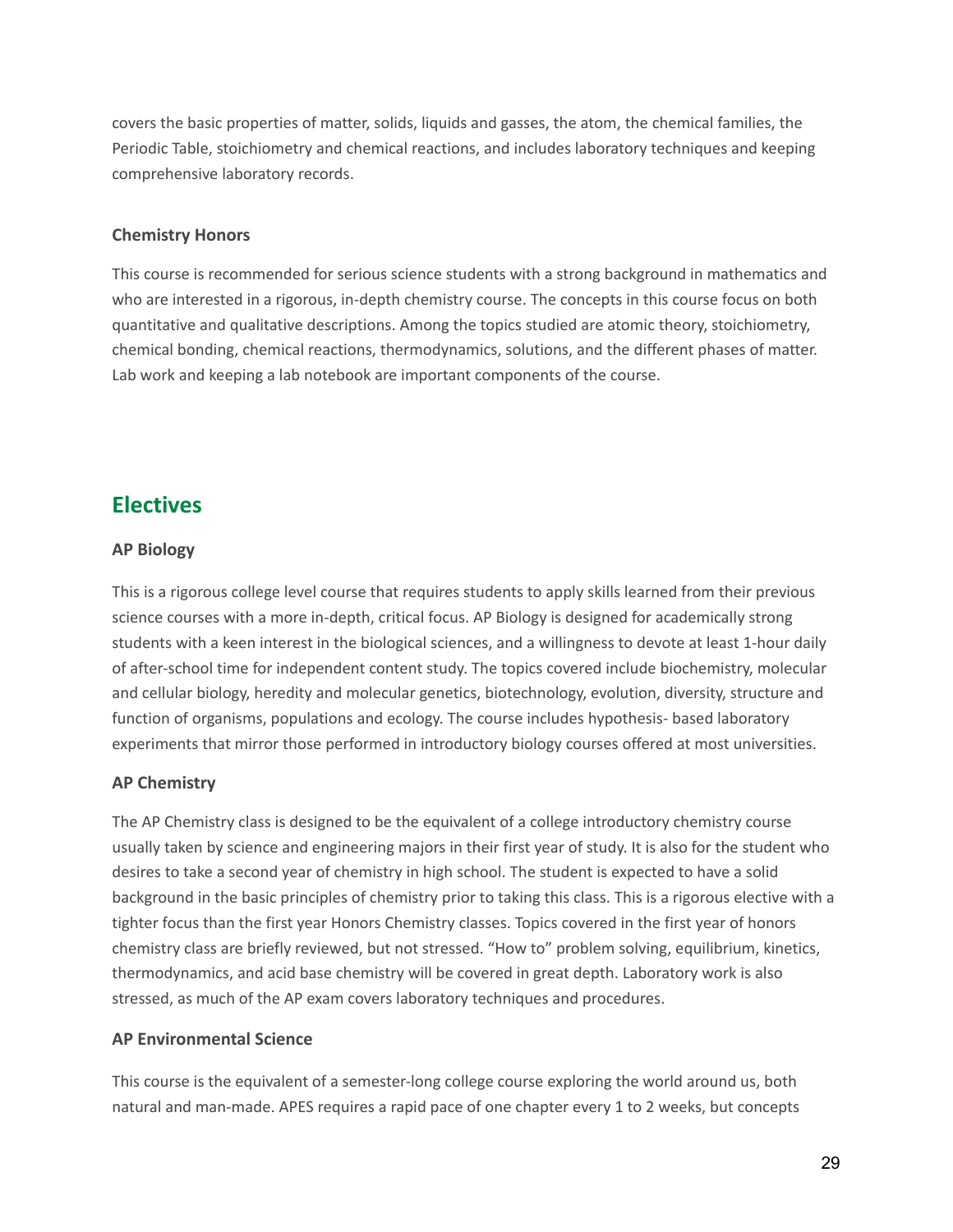continually build and connect throughout the year. Each unit culminates in a summative assessment in the style of the AP exam; testing both knowledge and scientific skills such as data analysis, calculations and evidence based arguments. In order to practice the concepts, students will work on projects, presentations, debates, and labs. In order to explore these concepts students will gather information and make connections between many disciplines across the sciences including earth science, basic chemistry, geology, and ecology as well as economics, sociology and social justice. Students will investigate the Earth's resources (energy, water, air, soil/land, forests, wildlife/wilderness) and their management, as well as issues caused by waste and human population pressures. The class will explore both the foundational concepts and the interconnections between many of the problems as well as the solutions.

### **AP Physics C: Mechanics**

The AP Physics C: Mechanics course is a national calculus-based course in physics. This course is equivalent to the introductory physics courses for university students that are looking towards a career in engineering or the sciences. The emphasis is on understanding the physics concepts and critical thinking skills, and using the concepts and formulae to solve problems mathematically . Topics for the class include Kinematics, Dynamics, Momentum, Energy in translation and rotation as well as Simple Harmonic Motion and Gravitation. Laboratory work is an integral part of this course.

### **Application of Physics in Engineering**

This class is about engaging in the process of dreaming it, designing it and building it! Students are presented with open-ended, design challenges and the goal is to complete this design process, then be asked to reflect back on what has been created. Students use science to help to understand how to create something and, in doing so, come to understand how the physical world works.

# **Human Biology**

This is a lab-based course that investigates structures and functions of the human body. Topics covered will include the basic organization of the body, biochemical composition, and major body systems along with the impact of diseases on certain systems. The course offers students an opportunity to probe topics such as homeostasis, anatomical and physiological disorders, and medical diagnosis and treatment. Students will design experiments and investigate the structure and function of the human body, and test and monitor body functions such as muscle movement, voluntary, reflex, and respiratory responses. Exploring science in action, students will build models to explain how systems work, work through real world cases, and play the role of bio-medical professionals to solve medical mysteries.

# **Ecology and Field Studies**

This one-semester course will use our amazing campus and surrounding area to explore ecosystems and interconnected earth systems. If you like to work outside this is the course for you. Throughout the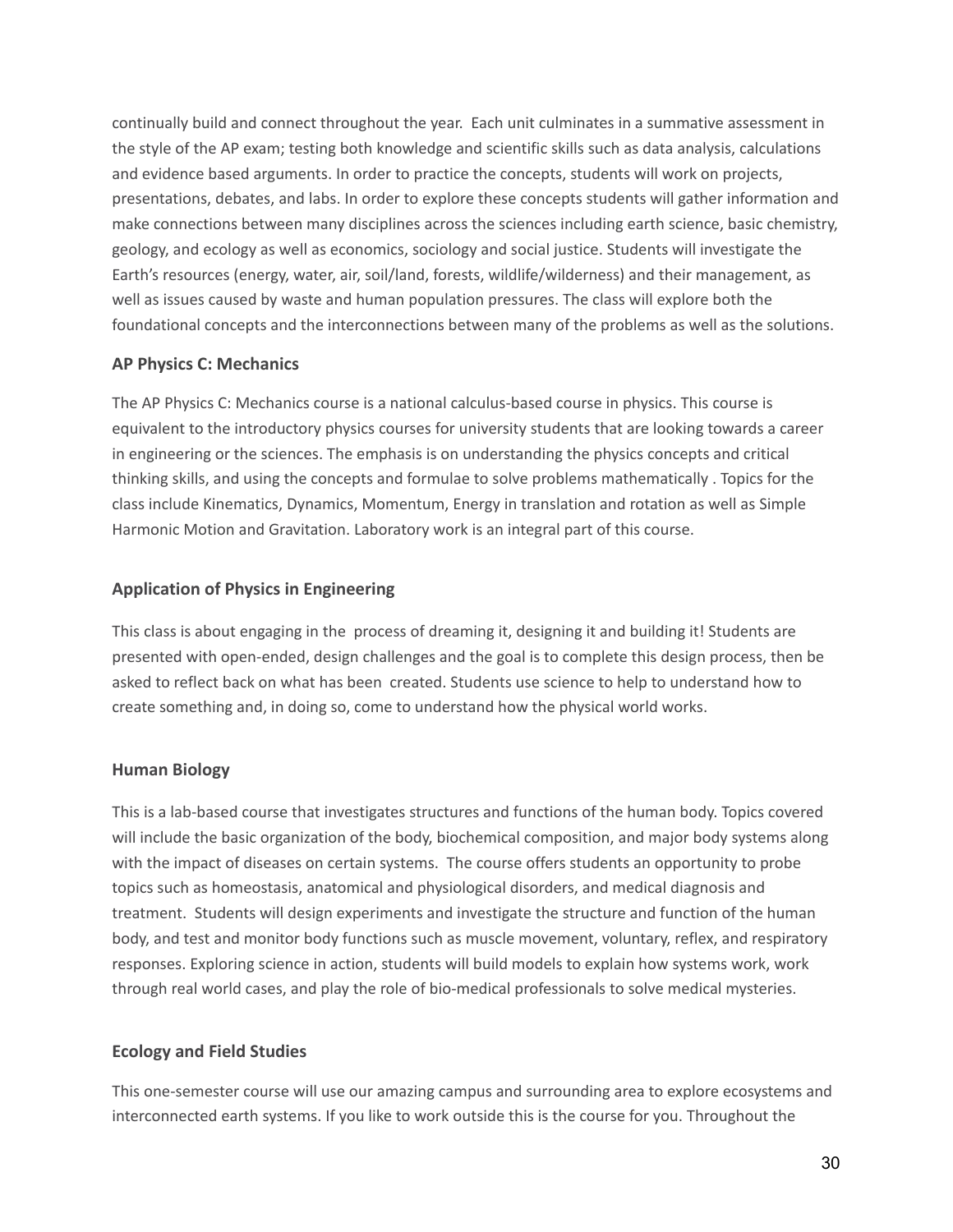semester students will learn ecology through hands-on experience by observing the environment, organisms and the habitats around us as well as learn field techniques, instrumentation and methodology for field research. Each unit will culminate with a project such as restoration, citizen science or completing an individual field research project. *(5 credits)*

# **Physical Geology**

This one-semester course is an exploratory and interdisciplinary science course drawing on topics from physics, chemistry, and biology. As an introductory class in geologic science, the class will have an emphasis on the origin and evolution of both our planet and the solar system to include: nucleosynthesis, planetary accretion, and isotopic dating. Through history, we will then study the theory of plate tectonics and the geological processes involved, such as mantle convection, earthquakes and volcanism. Students will practice quantitative reasoning and mathematical concepts. Laboratory and field work will involve the practical study and identification of minerals, rocks, and common landscape features; the reading and understanding of topographic and geologic maps; and an introduction to geologic mapping. This will be a lab intensive course with hands-on experiments and an introduction to basic geologic field work. Class enrollment is open to all curious juniors and seniors. *(This 5 credit course is a UC-designated ("g") College-Preparatory course and cannot be used to satisfy the 3-year science requirement.)*

# Social Studies

Through a wide range of courses, the Social Studies Department strives to put the present into context, to *cultivate students' intellectual curiosity, and to inspire engagement in the civic process. By investigating multiple perspectives regarding gender, ethnicity, and world religions, students develop an essential understanding and appreciation of the complex and diverse needs of people worldwide. The social studies curriculum also provides an in-depth understanding of how historical, economic, political, psychological and environmental forces have shaped the world we live in today and how they will impact our collective future.*

# **Social Studies Core Courses**

All of the core courses listed are UC-designated (" $a$ ") History courses and may be used to satisfy the *3-year social studies requirement.*

# **Global Studies**

This course is intended to cultivate understanding, respect, and empathy for individuals and groups of people living both within our own community and globally. We begin with the question of why "where"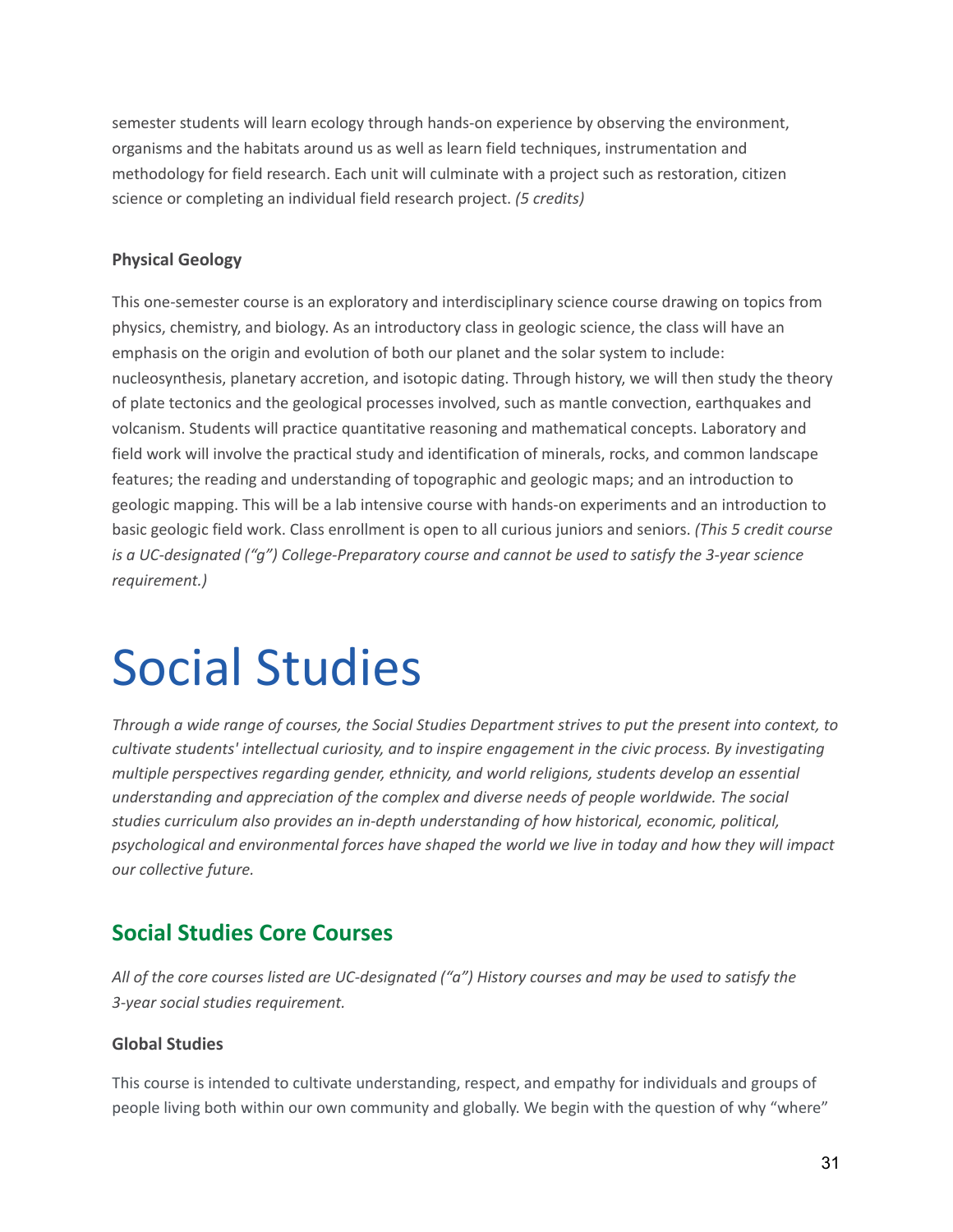matters, considering how human life has been shaped and altered by unique environments. We then examine the current distribution of the human population across the planet, investigate what contributes to migration, and assess how migration can impact language, culture, and religion. All of this sets the stage for a deep dive into the origins of race and ethnicity and an exploration of the unique histories of Native Americans, Asian Americans, Black/African Americans, and Chicanx/Latinx peoples through specific case studies.

# **Modern World History**

You are one of over 7 BILLION people living on Earth. Over 95% of the world's inhabitants live outside the U.S. and due to their own historical experiences, they see the world in very different ways. Today, we live in a "global village" connected to the rest of the world, and to be successful, we need to look beyond our own life experiences to understand each other. This course aims to help students understand why other parts of the world are the way they are today, why they may have different priorities and values than we do, how we can emulate past successes while avoiding the pitfalls, and how we can work as global citizens to create a more just and peaceful world. Through the study of colonization, the Enlightenment and Age of Revolutions, industrialization, and world wars, we consider some of the root causes of injustice in the world today and see how geography, economics, technology, and perceptions of race and ethnicity have shaped world events.

# **United States History**

This year-long survey course offers a comprehensive overview of US history from its founding to the present, with considerable emphasis on the functions of the United States government and Constitution, and the events and ideas that affected the lives of all Americans. The course focuses on the social and political developments of the nation throughout history, emphasizing how these changes affected different groups of those who identify as American. Students practice their discussion skills, while also focusing on research, document analysis, current events, and group collaboration.

# **AP US History**

The Advanced Placement (AP) United States History course offers a rigorous college level examination of the United States from the 1400's to the present. This year-long course challenges students not only to consider key historic events but also to connect broad themes such as identity, power, and global connection, as they appear within the landscape of the nation's past. In addition to the core text, primary and secondary readings, including excerpted works of literature, help students develop a more nuanced perspective of US history, and exemplify professional historical interpretations and evaluations. This course demands initiative and independent motivation, as course requirements include a considerable amount of reading, writing, and independent study. This course culminates in the comprehensive College Board AP exam in May.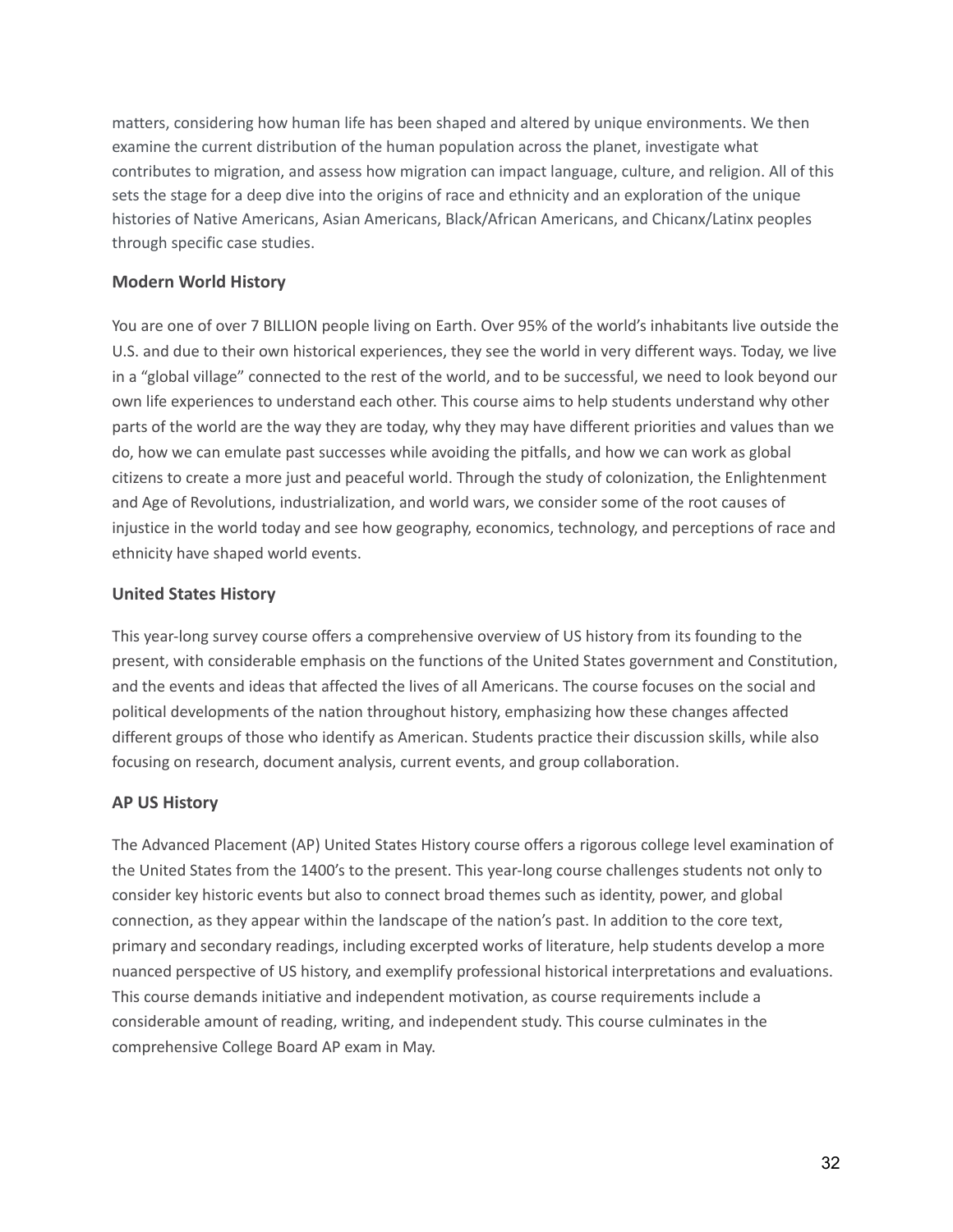# **Electives**

*All of the core courses listed are UC-designated ("g") College Preparatory courses. These electives are open to seniors and are also available to juniors when space permits.*

# **AP Macroeconomics**

Macroeconomics provides students with a thorough understanding of the principles of economics and how economists use those principles to examine aggregate economic behavior. Students learn how the measures of economic performance, such as gross domestic product (GDP), inflation, and unemployment are constructed and how to apply them to evaluate the macroeconomic conditions of an economy. The course recognizes the global nature of economics and provides ample opportunities to examine the impact of international trade and finance on national economies. Various economic schools of thought are introduced as students consider solutions to economic problems.

# **AP Microeconomics**

The study of microeconomics gives students a thorough understanding of the principles of economics that apply to the functions of individual decision makers, both consumers and producers, within the economic system. It places primary emphasis on the nature and functions of product markets and includes the study of factor markets and of the role of government in promoting greater efficiency and equity in the economy.

# **AP Psychology**

This is the equivalent to an introductory college psychology course. This social science course explores the systematic and scientific study of the behavior and mental processes of human beings and other animals. The course investigates the history of and differences between the major philosophies and approaches in the field. Students investigate the biological basis of behavior through studies of the brain and the senses. Other topics include the nature/nurture debate of cognition, perception, emotion, learning, motivation, personality development, intelligence, social behaviors, and therapy. With so much to cover, this requires a rapid pace of one chapter every two weeks. Students are expected to keep up with the readings and participate daily in class. Students participate in discussions, activities, and class presentations and projects. Students will continuously be tested in the style and level of the AP test on a bi-weekly basis and be expected to keep up with chapter readings and outlines.

# **Applied Economics**

Applied Economics at its most basic level is the study of choice. The class revolves around the following overarching questions: How do people, businesses, nations make decisions and interact with one another? How can individual wants and needs be balanced with societal wants and needs? What is the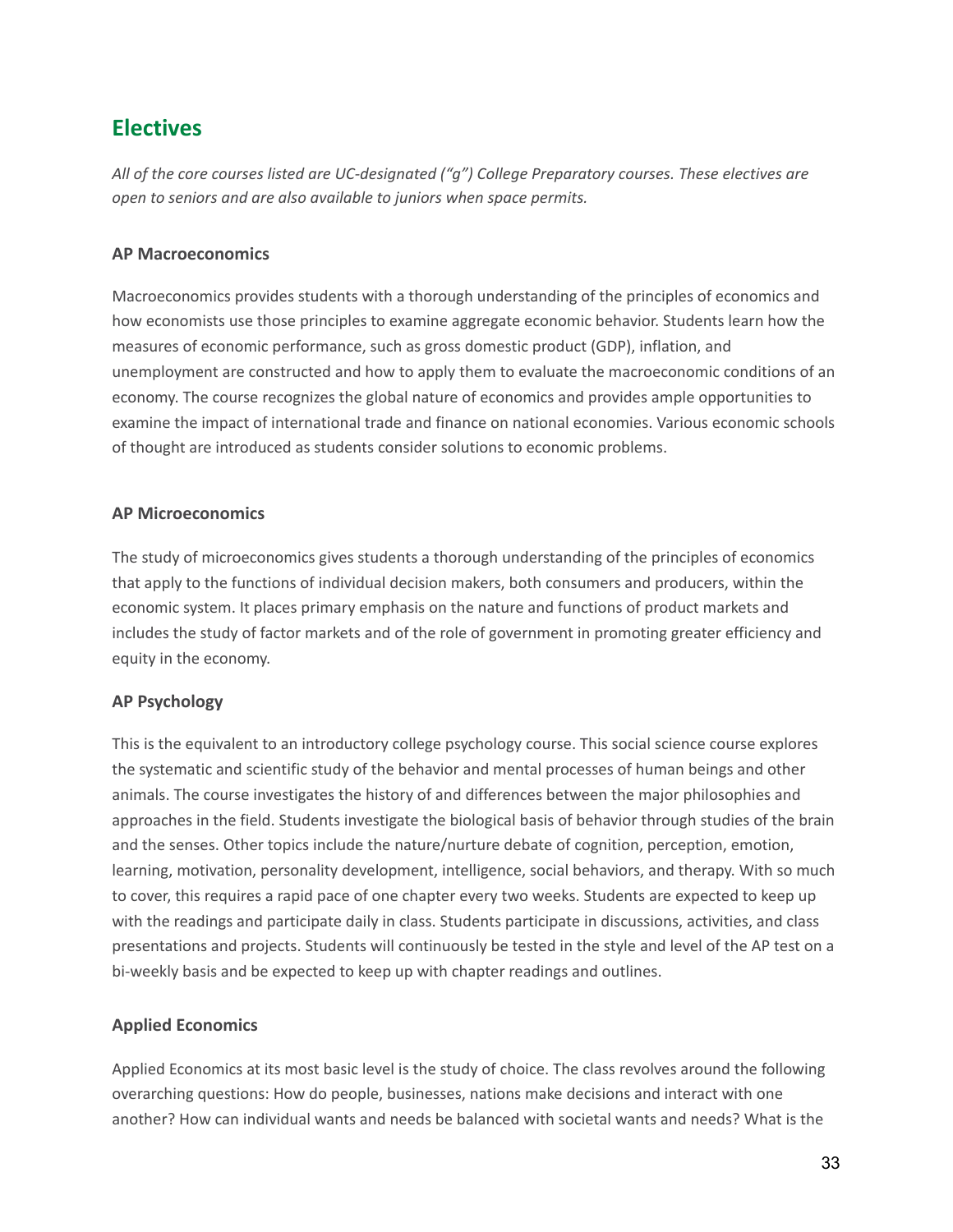role of government in an economy? What is happening with the national and world economy today? This course introduces basic macro and micro economic principles with a focus on the American economy. Students examine micro components of the American economy such as sup. The study of economics provides students with a structured way of seeing cause and effect relationships. Using the tools of economics, students can create economic models that can provide useful information in analyzing and navigating the financial world around them. Students participate in a personal finance/budget culminating project. *(5 credits)*

### **Government and Civics**

This semester-long course provides students with a practical understanding of the principles and procedures of government. The course begins by establishing the origins and founding principles of American government. After a rigorous review of the Constitution and its Amendments, students investigate the development and extension of civil rights and liberties. Lessons also introduce influential Supreme Court decisions to demonstrate the impact and importance of constitutional rights. The course builds on this foundation by guiding students through the function of government today and the role of citizens in the civic process and culminates in an examination of public policy and the roles of citizens and organizations in promoting policy approaches. *(5 credits)*

# **Ethnic Studies**

Race structures life for people of every racial group in the U.S., and yet many people find race difficult to talk about and even more difficult to understand. Considering the centrality of race to American life, it is essential that students learn to talk about race, to understand the ways race works to privilege some and disempower others, and to access the histories and social movements of various individuals and communities that have challenged the status quo in a racist society. Ethnic Studies is designed to introduce students to important concepts, theories, and analytical frameworks that shape the field of Ethnic Studies and help us understand the ways race (among other intersecting determinants such as gender, sexuality and class) structures American society. This course explores concepts such as radicalization, the development of race as a social category, the relationship between race and U.S. imperialism, and the deep history of contemporary racial formations. The course uses interdisciplinary and comparative approaches to study race from many angles, which means the classes draw on and integrate work in history, sociology, cultural studies, anthropology, and law, among other disciplines, in order to develop holistic understandings of the lives of people of Native American, white, black, Latino, Asian, and Arab heritage. *(5 credits)*

#### **Human Behavior**

Human Behavior is a year long class that studies both an introduction to psychology and an introduction to sociology. In Human Behavior classes, students learn about the biological, psychological and social factors that influence how people act or respond to each other and events. Students are also introduced to the research methods used to measure human behavior, including rational decision-making, and data analysis. The course establishes a strong grounding in scientific principles and methodology. Other areas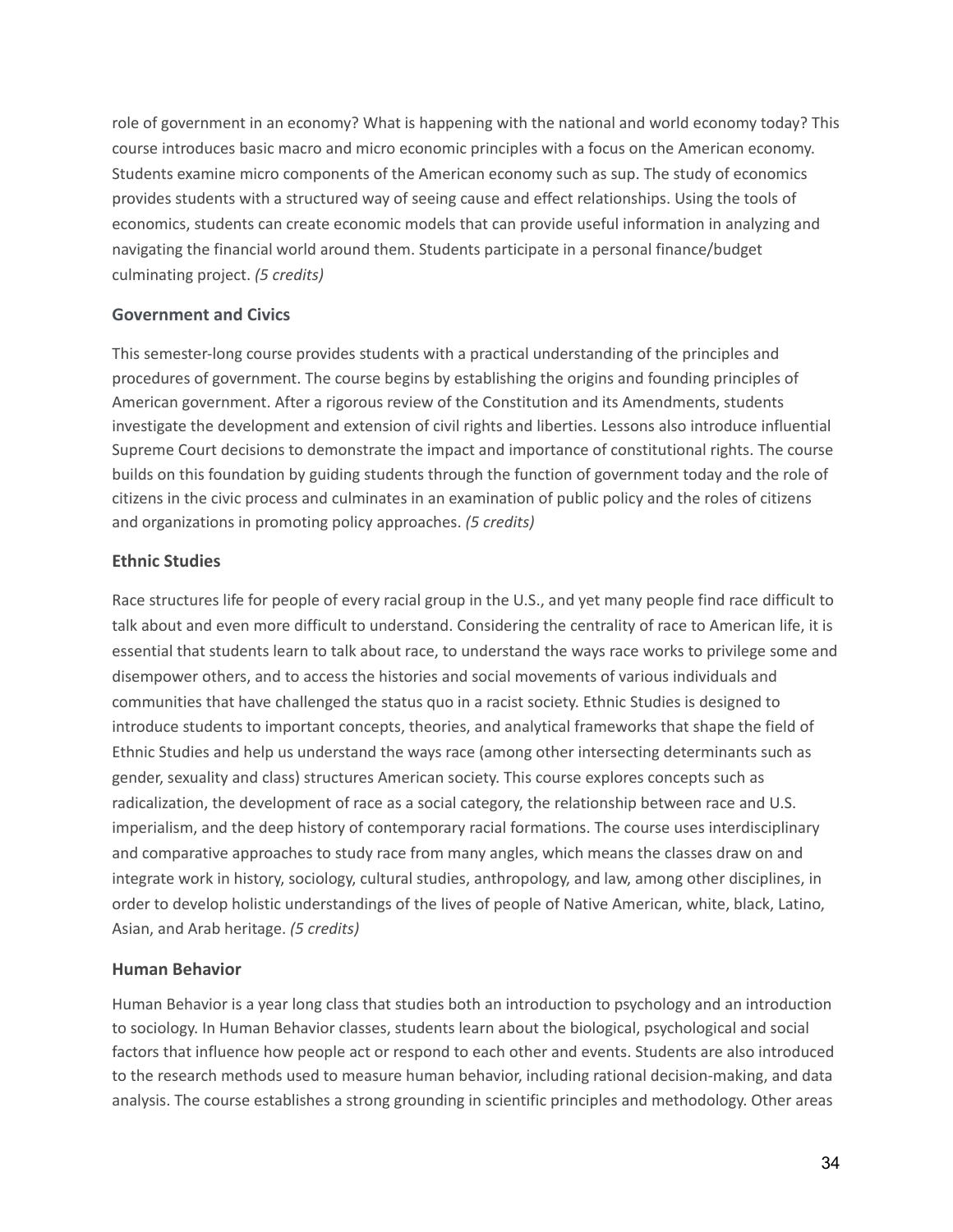of study are cognition, personality, human development, motivation, learning, group dynamics, culture, and abnormal psychology.

# **International Relations**

Students study and analyze global foreign policy issues with a focus on conflict, human rights, and social justice. This semester course examines complex current events from a range of perspectives in an attempt to better understand their causes and the competing interests of various state and non-state actors. Students come to understand the nature of these issues, as well as, consider the ethical implications of various approaches to addressing the issues, and in turn, propose potential solutions. In addition to the factual knowledge and moral deliberations surrounding these topics, the class works on developing important skills in historical inquiry, analysis, and crafting arguments based on evidence. Because the content of our course is going on around us daily, it is important that students pay attention to international news on an ongoing basis, and look for news coverage from a range of reliable sources that reflect competing political ideologies. *(5 credits)*

# **Issues in American Democracy** (Offered only during election years. Not available 2022-23.)

This seminar style course examines the context, mechanics, influences, and role of news media in US elections. Students will identify and analyze the factors and issues that influence contemporary politics, and develop an understanding of how the American electoral system works and why. In addition, issues like campaign finance laws, gerrymandering, the lack of women in positions of power, and foreign interference in American politics are explored. We look closely at the erosion of privacy and big data collection in the last decade, as well as the role "fake news" plays in crafting public opinion. This course aims to give students the tools and knowledge to help them be an active and effective participant in the political process, making sound, reasoned decisions in their role as a member of a democratic society. *(5 credits)*

# World Languages

*San Domenico Upper School's World Language Department requires completion of a world language through level 3 for graduation. Through immersion, regular practice, and continued work with authentic resources and materials, students achieve an advanced level of oral and written language proficiency. They learn about the people, customs and histories of the target cultures in order to successfully communicate with native speakers. Additionally, they challenge themselves to tolerate the ambiguity and imperfection inherent in the study of a second language. Teachers emphasize communication over explicit grammar instruction. Language lessons are meaningful, personalized and engaging. Course levels reflect the guidelines outlined by the American Council of Teachers of Foreign Language (ACTFL).*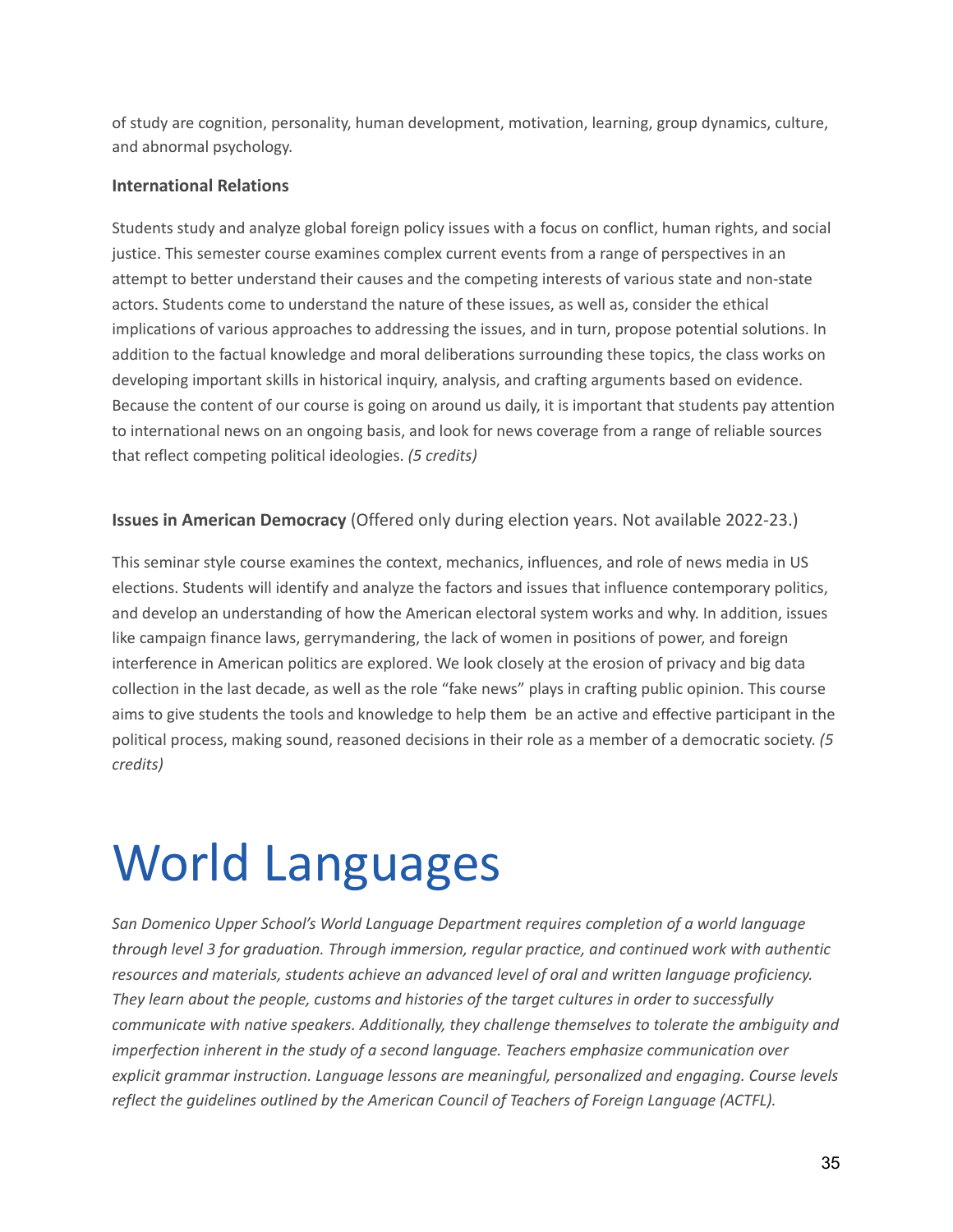*All of the language courses listed are UC-designated ("e") Language Other than English courses and may be used to satisfy the world language requirement.*

# **Mandarin Courses**

# **Mandarin 1**

This is an introductory Mandarin Chinese course designed for beginning students. No background in Mandarin is presumed or required. The course focuses on developing communication in Mandarin about daily life and personal interests. Students are able to make comparisons and connections to their own culture and Mandarin speaking countries. Students will use technology to research, produce, publish, and collaborate with others. Students will also use age-appropriate gestures and expressions in very familiar, common daily settings. Students are exposed to Chinese culture to develop an understanding and appreciation for Chinese people, customs, behavior, and traditions. At the end of Mandarin 1, students are expected to reach the novice-high level as outlined by ACTFL.

# **Mandarin 2**

Mandarin 2 is a yearlong course that continues the study and development of Mandarin. Students continue to develop skills in listening, speaking, reading, and writing. The course emphasizes fundamental communicative-based competencies, grammar, orthography, and Chinese-language cultures. By the end of the second semester, students write simple questions and sentences on a variety of familiar topics in Chinese. At the end of Mandarin 2 students are expected to reach the intermediate-low level as outlined by ACTFL.

# **Mandarin 3**

Mandarin 3 is an in-depth continuation of Mandarin 2. It is designed for students who have acquired a familiarity with Pinyin and know how to write Chinese characters in the correct stroke order. They further expand their understanding of Chinese culture, extend their skills in grammar, and are encouraged to increase their communicative interaction with native speakers. The cultural activities are arranged to provide students with opportunities to enhance language and cultural learning. The class covers topics such as religion, music, performing arts, food, medicine, and holidays. At the end of Mandarin 3 students are expected to reach the intermediate-mid level as outlined by ACTFL.

# **Mandarin 4**

Mandarin 4 students review and refine the language learned in previous levels of Mandarin, increasing their accuracy and fluency. This course covers new topics such as shopping, vacation, the community,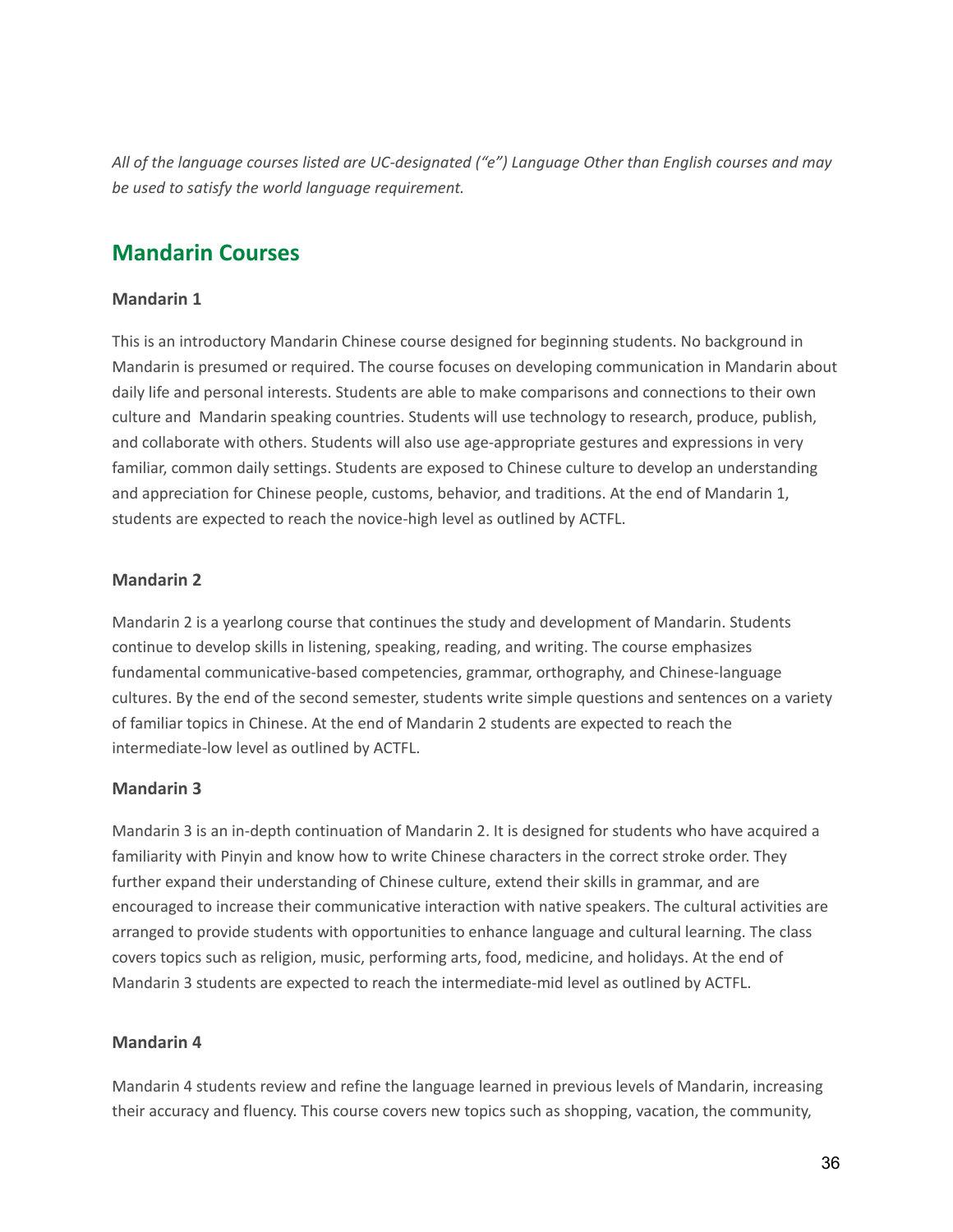and includes more complicated conversations in the Chinese store . The class engages in many communicative activities, play games, perform skits, and create projects. This class is conducted predominantly in Mandarin and students must speak in Mandarin at all times. At the end of Mandarin 4, students are expected to reach the intermediate high level as outlined by ACTFL.

# **AP Chinese Language and Culture**

AP Chinese Language is the equivalent of a fourth semester college course. Coursework provides students with opportunities to perform Intermediate to Advanced-leveled tasks and students are expected to achieve proficiencies throughout and sometimes beyond the Intermediate level. Students will explore themes related to contemporary and historical cultures. Students will use authentic Chinese materials and sources to develop multiple modes of communication, including two-way interactions in both writing and speaking, interpretation of audio, audiovisual, and printed materials, and oral and written presentation of information and ideas. The class prepares students for the Advanced Placement Chinese Language and Culture Examination.

# **Spanish Courses**

### **Spanish 1**

Spanish 1 is a comprehensive introduction to Spanish designed for beginning Spanish students. Students will learn to understand, speak, read, and write simple questions and sentences on a variety of topics. Proficiency-based methods and authentic materials are used to teach pronunciation, conversational skills, and grammar. Spanish 1 includes an introduction to contemporary Spanish and Latin American culture. This course is taught in Spanish. At the end of Spanish 1 students are expected to reach the novice high or intermediate low level as outlined by ACTFL.

# **Spanish 2**

Spanish 2 builds on the communication skills acquired successfully in Spanish 1. Students continue to practice their communication skills through contextualized and authentic readings and listening activities. Students are able to produce more language in Spanish 2, to tell stories and recount events. Students increase their knowledge of the cultural diversity of the Spanish-speaking world. This course is taught in Spanish. At the end of Spanish 2 students are expected to reach the intermediate low or mid level as outlined by ACTFL .

# **Spanish 3**

Building on the language skills learned in Spanish 1 and 2, Spanish 3 students will continue to develop oral and written proficiency in the language. There will be frequent opportunities for speaking, reading, listening and writing in Spanish. As fuel for our lively conversations we will look at topics such as art, relationships, driving, finances, and current events. We will look at these topics as they relate to our own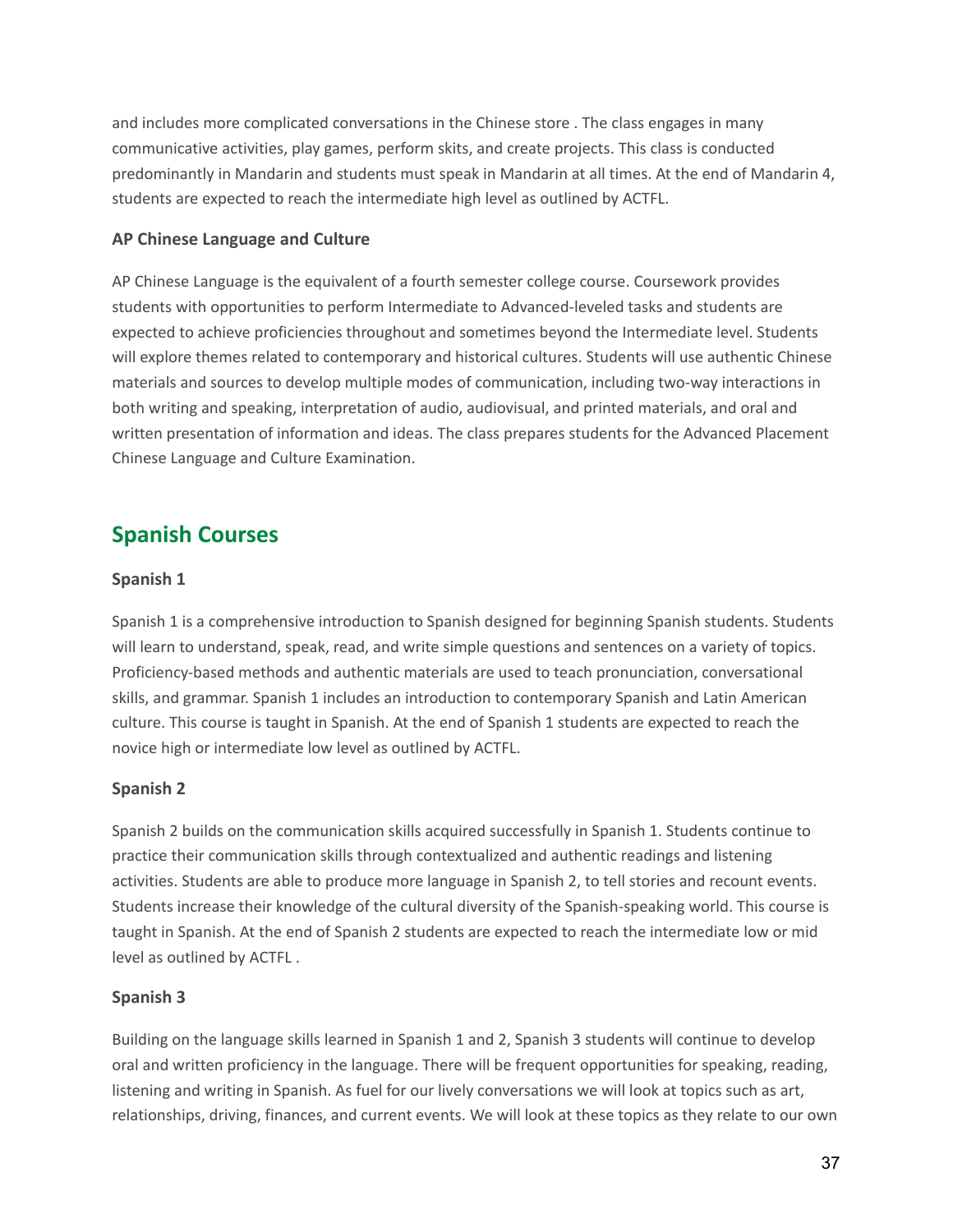lives as well as their importance in the Spanish-speaking world. The course is conducted in Spanish and students must speak in Spanish at all times. At the end of Spanish 3 students are expected to reach the intermediate mid or intermediate high level as outlined by ACTFL.

### **Controversies in Latin America**

In this course, students review and refine the language learned in previous levels of Spanish, increasing their accuracy and fluency. Many opportunities for speaking, reading, listening and writing in Spanish give students the chance to hone their language skills. Authentic materials–news articles, videos, films, songs, editorials– generate lively class discussions. We examine controversial issues in several Latin American countries such as, the pros and cons of the "Tren Maya", should Yale return artifacts to Perú found in Machu Picchu, the contested presidential elections in Nicaragua among others. These topics require students to formulate an oral or written argument and support it with evidence. This class is conducted entirely in Spanish and students must speak in Spanish at all times. At the end of this course, students are expected to reach the intermediate high/advanced low level as outlined by ACTFL. *(Must have completed Spanish 3 to enroll.)*

# **AP Spanish Language and Culture**

This class prepares students for the Advanced Placement Spanish Language and Culture Examination. AP Spanish Language and Culture is the equivalent of a third-year Spanish language college course. Class is conducted entirely in Spanish. Students study the Spanish language and culture within the context of 5 themes: (1)Families & Societies (2) Language, Culture & Identity (3) Beauty & Art (4) Science & Technology (5) Quality of Life and (6) Global Challenges. Students advance their interpersonal communication with in-class conversations, spontaneous partner dialogues, and email replies. They perfect their presentational communication through speeches, debates, and cultural comparisons. They refine their interpretive communication skills through analysis of and reflection on a variety of articles and audio samples. Students are exposed to Latin American and Spanish cultures through different means including songs, movies, newspaper and magazine articles, short stories, poetry and excerpts from novels and plays. At the end of AP Spanish, students are expected to reach the advanced level as outlined by ACTFL.

# **Advanced Seminar in Spanish**

The Advanced Seminar offers students a chance to delve deeply into Spanish and Latin American culture through literature and cinema, organized around thematic units. Some of the units include: "Life with a purpose" in which students read Unamuno's novel *San Manuel bueno Mártir* and Ruben Darío's poem, *Lo fatal* and ask what is a life well lived? Another unit is "Encounters", in which students read works related to the Spanish conquest of the Americas such as Augusto Monterroso's short story *El eclipse* and ask what types of knowledge are valued and by whom? In the unit "Parents just don't understand" students read Horario Quiroga's tragic short story *El hijo* and ask how much independence is the right amount to give a child and at what age? A high level of communication both spoken and written from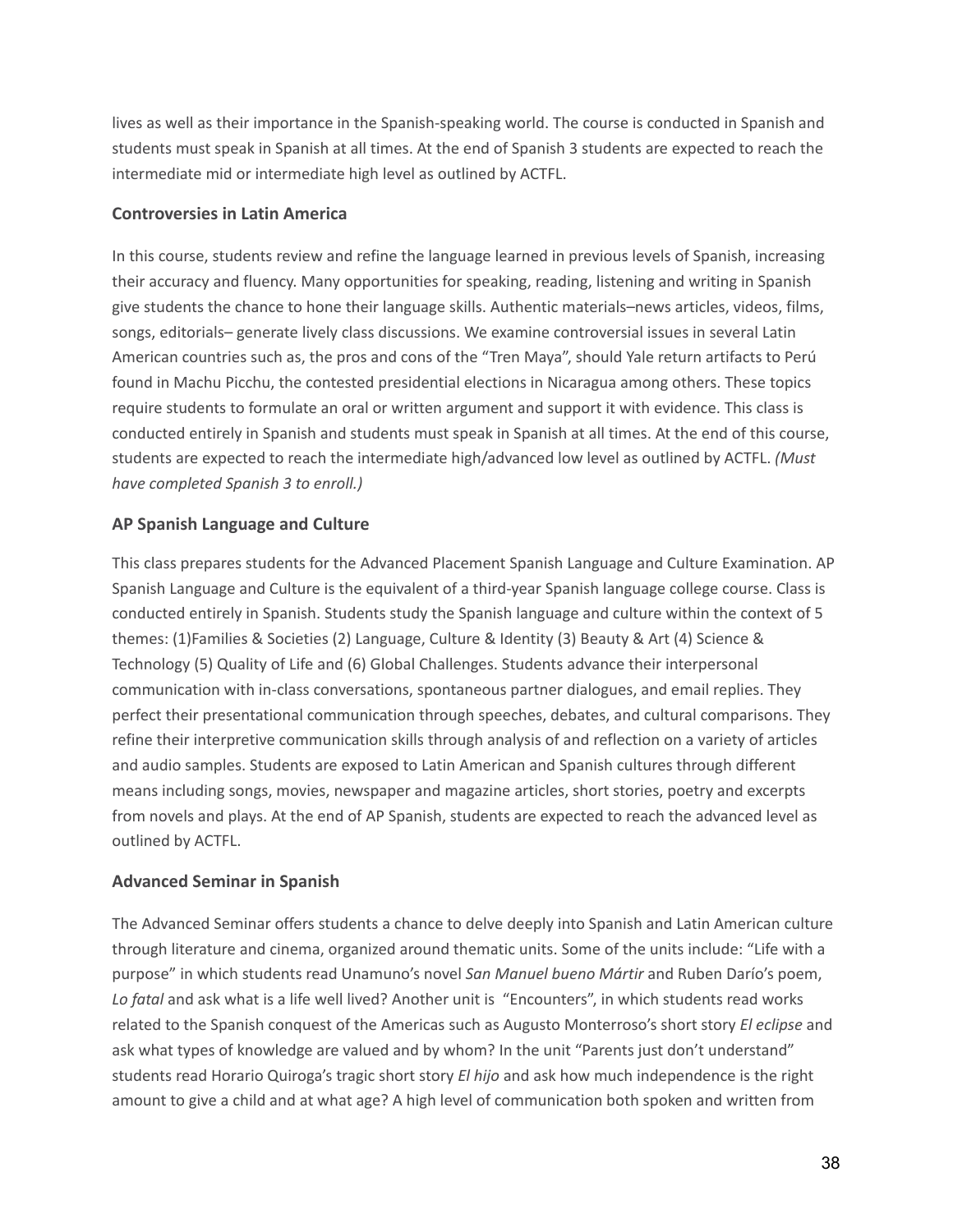students is expected. Students will continue to develop their proficiency at the advanced level as outlined by ACTFL.

# Extracurricular Program

*Students can extend their in-class learning through a variety of options: advanced individualized study opportunities, academic teams and enrichment courses. With the exception of Co-Curriculars, these extracurricular opportunities are offered primarily after school and on the weekends. Unless otherwise noted, the courses and programs listed below are non-credit.*

# **Afterschool Arts Program**

The San Domenico Arts Program offers a variety of non-credit enrichment courses. These activities occur most commonly after school, and the frequency and timing of meetings vary by year. These opportunities include (but are not limited to):

- Private Conservatory Music Lessons
- Ensemble: Chamber Music, Piano Ensemble, Flute Choir or Classical Guitar Ensemble
- San Domenico Singers
- Sinfonia
- Theatre Performance Workshop
- Dance Ensemble
- Beginning Pointe
- Hip Hop
- Intermediate Ballet
- Visual Arts Evening Elective

# **Co-Curriculars**

The Co-Curricular Program is a block of time integrated into the weekly schedule that is reserved for student interests and needs that are not otherwise represented in the official SD curriculum. The time is used for everything from opportunities for students to try sports that are new to them, such as lacrosse, to micro-courses in dance, cooking or archery.

# **Model United Nations**

San Domenico High School's Model United Nations delegation is the oldest program of all independent schools in Marin. Our students participate in both the Stanford and Berkeley conferences every year. In the last few years, our student delegates have won multiple research awards and one delegate award for research, presentation, and debate on topics such as containing the spread of contagious diseases, empowering women in the Middle East, increasing access to much needed healthcare in Africa, and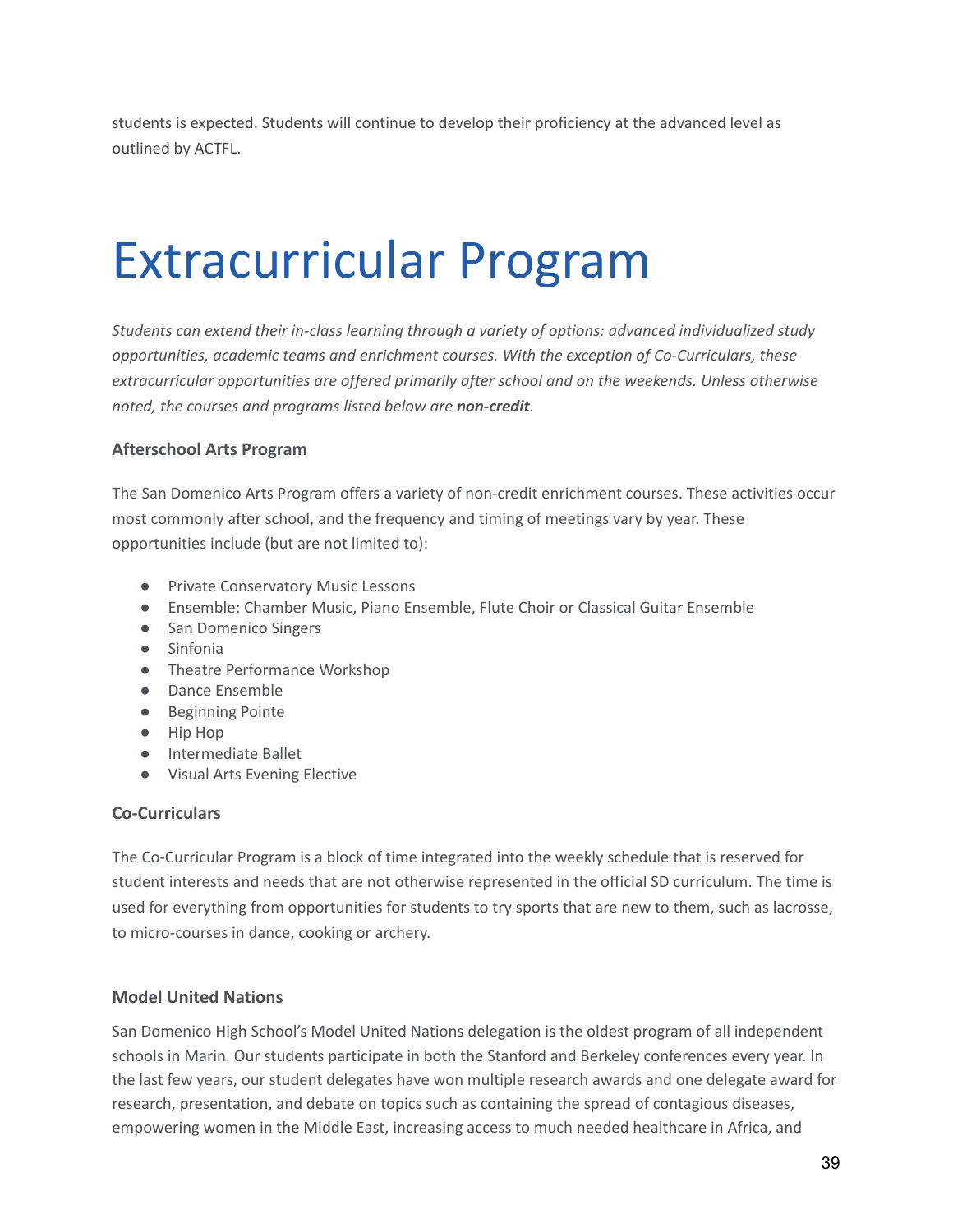responding to the proliferation of nuclear weapons. Model United Nations provides a meaningful forum for students with interests in international relations and problem-solving to collaborate, discuss, and interact with like-minded students from around the world.

# **Speech Team**

Speech Team is a competitive activity in which students can compete in over a dozen very unique events, ranging from impromptu speaking to acting to poetry and prose reading, as well as informative presentations. Students are judged against their competitors at tournaments, competing for a chance to compete in the final round of the tournament, and boost the overall team score. We compete in at least 4-5 tournaments each year, including tournaments hosted by Stanford and Berkeley.

### **Teacher Assistant**

A teacher assistant helps the instructor in the set-up and clean up of activities and performs other curricular related duties. Interested students should seek out the teacher for the subject of interest. If the schedule can work final approval will be given by the supervising teacher and Dean of Academics.

### **Yearbook**

Yearbook is an opportunity for students to collaborate with their peers and produce a piece of history that students, staff, and community members will be able to carry with them forever. Students help develop the theme and cover art. They also practice a wide range of skills including: writing stories for various events, taking photographs, conducting interviews, and learning an online graphic design program. We work under real financial deadlines and celebrate all of our successful submissions. Students on staff are first to view the final product and lead the distribution of yearbooks to the rest of the school.

# Signature Programs

*San Domenico seeks to develop unique, signature programming that addresses the personal development needs of students, encourages their academics and creative growth, and responds to the changing needs and demands of our 21st Century world.*

# **Digital Arts Program**

The Digital Arts Program empowers students to become active digital citizens. Within each course, students learn to decode contemporary texts and digital content, to use 21st century tools to engage with their worlds in meaningful ways, and to express their sense of purpose through real-world production. In the Digital Arts program, learning is personalized, collaboration is organic, and expertise is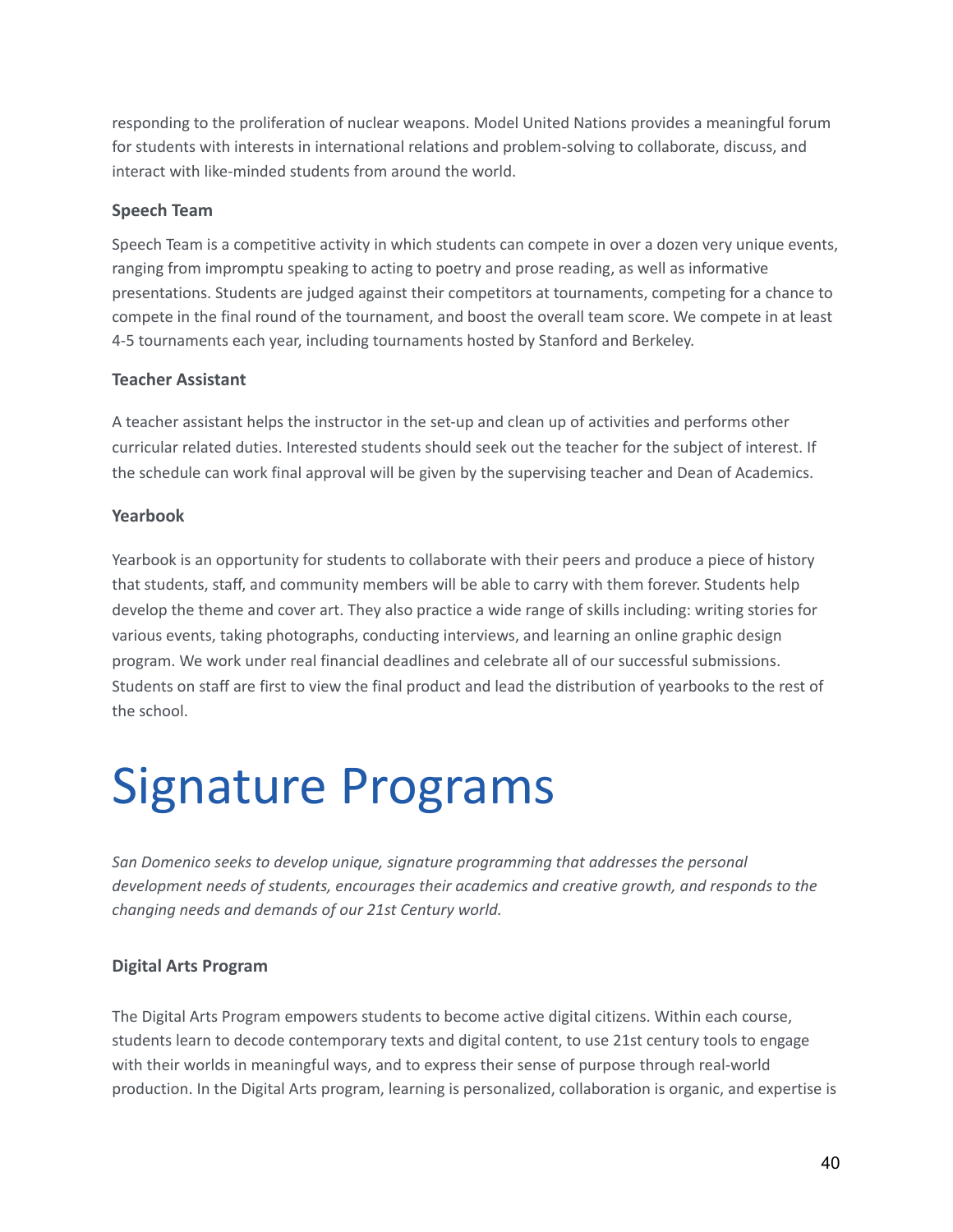synthesized into college level, interdisciplinary work. The Digital Arts Program exists at the intersection of technology, society, the arts, and humanity.

# **Game Design Academy**

The Game Academy is a three-year program that gives students the experience of being a practicing member of the 3D video game industry. Students have the opportunity to focus on a branch of the industry, Software Engineering, Digital Art, or Narration Design. They learn the fundamentals of game design and simulations so that they can best function as professionals when they enter the field.

# **Philosophy, Ethics & World Religions (PEWR)**

The Philosophy, Ethics, and World Religions courses study cultural thought and belief systems, historical events, theological concepts, and philosophical issues and movements. Students explore principles of decision-making, inquire into the spiritual dimensions of life, and develop their understanding of the meaning of interconnections with self, with others, with God, and with the universe. Course offerings honor the diversity of beliefs within the context of the Dominican tradition.

# **Real Opportunities in Service Education (ROSE)**

A vital facet of the junior year is the design and implementation of a service learning project. San Domenico students are not simply "helping" by volunteering, or logging volunteer hours. The Real Opportunities for Service Education (ROSE) Project is a two-year commitment to an issue with reciprocal benefits for both the community and the student. The project begins when the student writes an Action Plan to choose a justice issue that will be the focus of their project. The student then identifies a group with which they will work or designs their own project. After completing their projects, the students present them at a special evening event that includes SD faculty and students, family and local community members.

# **Spring Discovery**

For one week in April, the 9th-12th grade students have the opportunity to do fully immersive, project-based, experiential learning and discovery outside of the classroom. Each grade takes a trip that offers students the opportunity to stretch their limits and deepen their sense of community. The trips are carefully planned to connect both with the developmental themes of each grade level and the common grade-level curriculum. In addition, our outdoor trips at the 9th and 10th grade levels introduce students to a wide variety of outdoor activities, including backpacking, kayaking, river rafting, camping,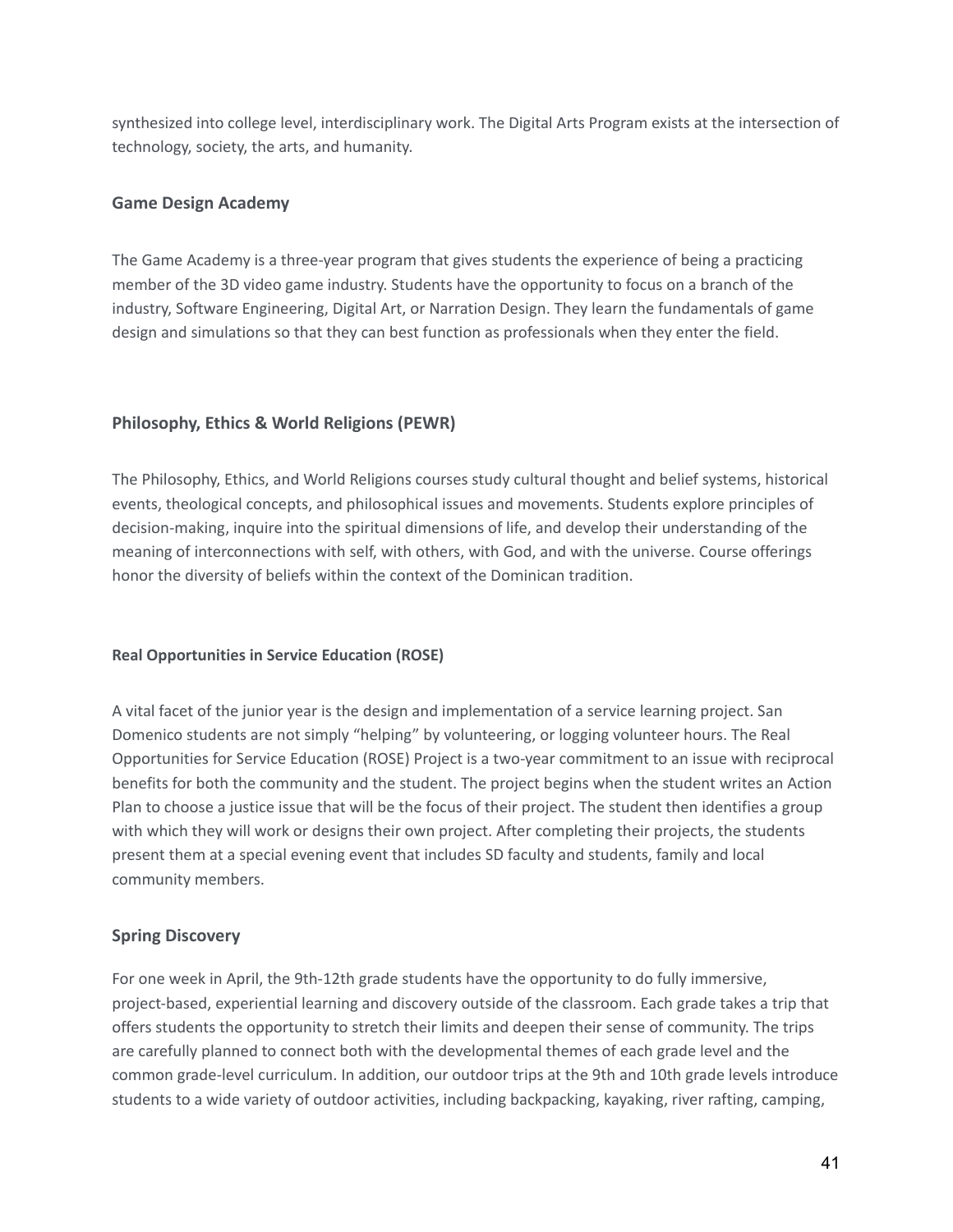hiking, canoeing, and snorkeling. No previous experience is required and activities are also provided to provide challenges for those students with more outdoor experience.

### **STEAM Program**

The Science Technology, Engineering, Art, and Math (STEAM) Program facilitates multidisciplinary and project-based learning across departments. Teachers across disciplines work with the STEAM Integration Specialist to generate innovative projects – many of which are completed in the 3D Lab, the physical heart of the program. As students work to complete projects, they are encouraged to use not only the knowledge gained from coursework but also to develop the skills to solve tough problems, gather and evaluate evidence, make sense of information and design innovative solutions.

### **Sustainability Program**

Our ecoliteracy program is integrated into the K through 12 curriculum with environmental education, engagement, and stewardship at the core of who we are and what we do. SD's 515 acres and faculty counsel provide students the time and space to work and learn outdoors, allowing for a natural development of reverence, respect, and care for the land. Here students learn to think critically, analytically, and contextually using real life, hands-on, integrated projects to solve real world problems. Ecoliteracy at San Domenico means our students develop a sense of their place on the land, in our community, and in the world at large. We continue to push the boundaries, to explore where we can reduce our ecological footprint and educate globally minded citizens. Students in the Upper School have the opportunity to participate in our Sustainability Program by joining Green Team and co-curriculars, such as Gardening.

# **Virtuoso Program**

The Virtuoso Program is designed for Upper School students who are exploring their potential as string musicians and wish to dedicate themselves to a rigorous academic and musical curriculum. San Domenico is the only upper school in the nation that offers an integrated and intensive music program, combined with college preparatory academics, that prepares students for music careers. Limited enrollment guarantees personal attention for every student.

# **Wayfinder**

Starting in the winter of 2019, San Domenico partnered with Stanford d.School's Project Wayfinder, a curriculum that utilizes a wayfinding metaphor—using traditional and indigenous navigation techniques and skills to journey through the natural world—to equip students and teachers with tools and skills to create purposeful lives. This collaboration has brought forth another layer of learning, as the Wayfinder